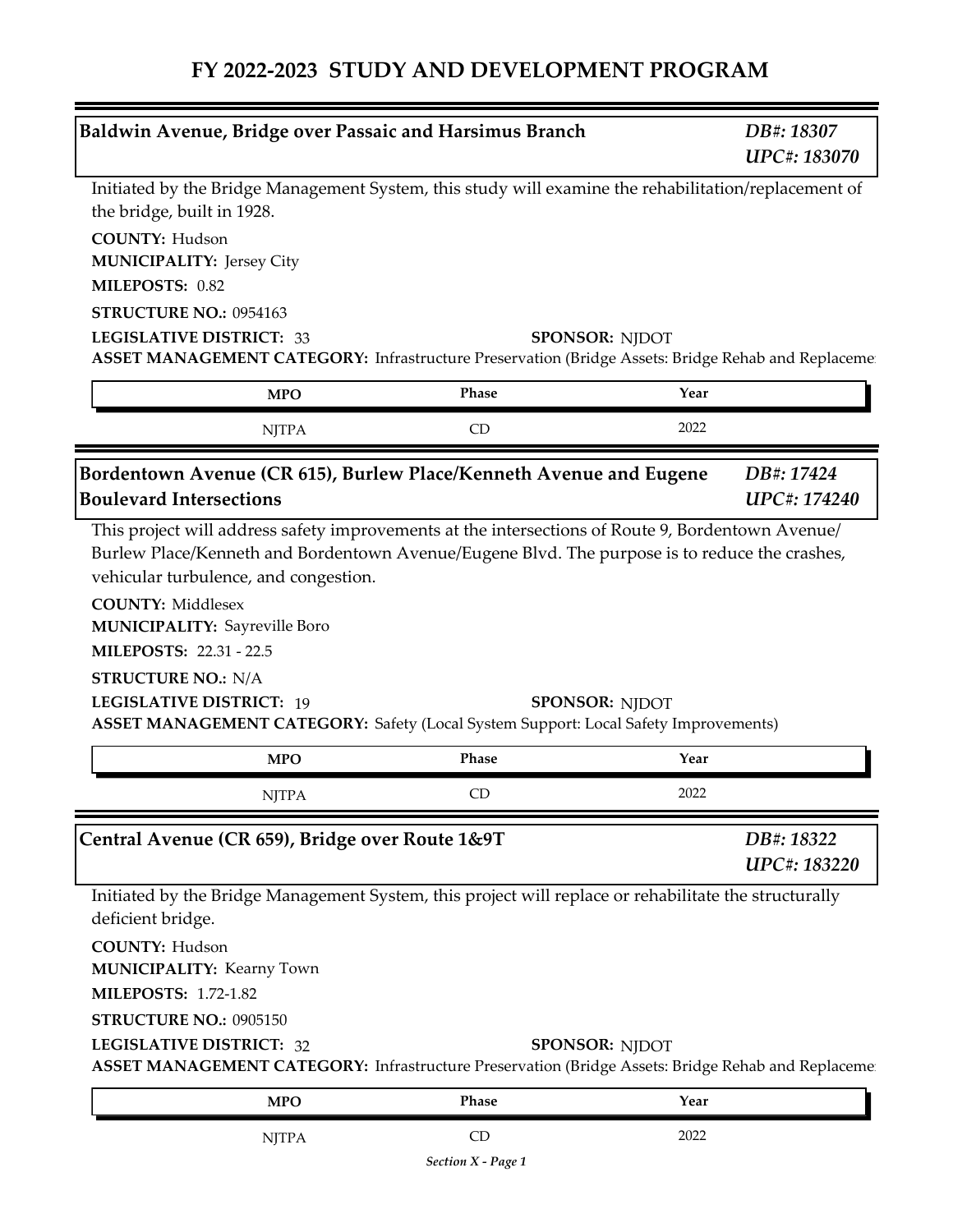| <b>Centre Street, Bridge over Amtrak</b>                                                                                                                        |              | DB#: 15312<br><b>UPC#: 153120</b> |
|-----------------------------------------------------------------------------------------------------------------------------------------------------------------|--------------|-----------------------------------|
| Bridge Deck/Superstructure Replacement program                                                                                                                  |              |                                   |
| <b>COUNTY: Mercer</b><br><b>MUNICIPALITY: Trenton City</b><br>MILEPOSTS: 0.07                                                                                   |              |                                   |
| STRUCTURE NO.: 1149160<br><b>LEGISLATIVE DISTRICT: 15</b><br>ASSET MANAGEMENT CATEGORY: Infrastructure Preservation (Bridge Assets: Bridge Rehab and Replacemen |              | <b>SPONSOR: NJDOT</b>             |
| <b>MPO</b>                                                                                                                                                      | <b>Phase</b> | Year                              |
| <b>DVRPC</b>                                                                                                                                                    | CD           | 2022                              |
|                                                                                                                                                                 |              |                                   |
|                                                                                                                                                                 |              | DB#: 18350<br><b>UPC#: 183500</b> |
| Clarksville Road (CR 638), Bridge over Amtrak<br>Initiated from the Bridge Management System, this project will replace the structurally deficient bridge.      |              |                                   |
| <b>COUNTY: Mercer</b><br><b>MUNICIPALITY: West Windsor</b><br>MILEPOSTS: 2.33                                                                                   |              |                                   |
| STRUCTURE NO.: 1149172<br><b>LEGISLATIVE DISTRICT: 15</b><br>ASSET MANAGEMENT CATEGORY: Infrastructure Preservation (Bridge Assets: Bridge Rehab and Replaceme: |              | <b>SPONSOR: NJDOT</b>             |
| <b>MPO</b>                                                                                                                                                      | Phase        | Year                              |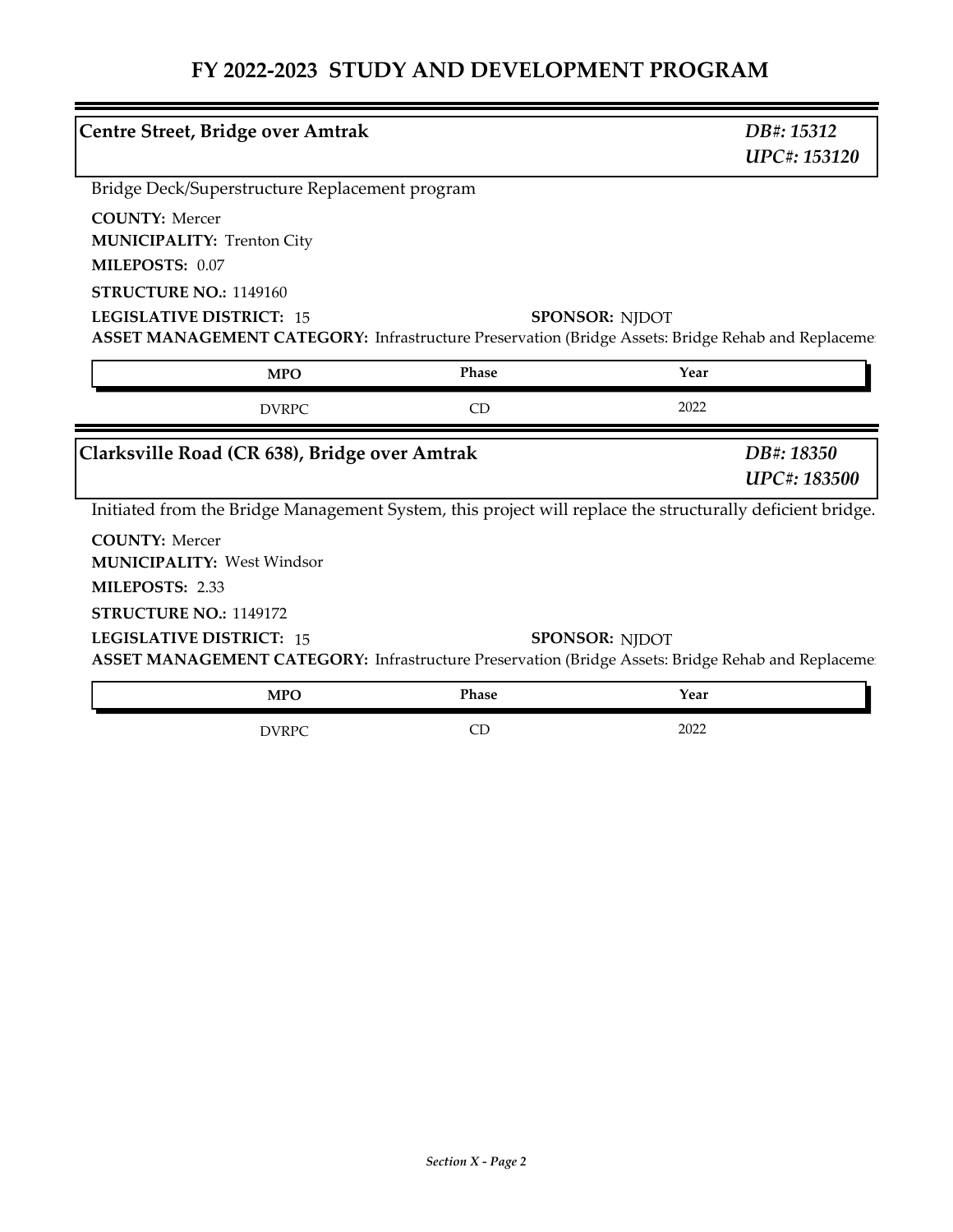#### **Corlies Avenue Bridge (O-12) over Deal Lake** *DB#: N1803*

The existing structure is a 302 foot long bridge consisting of 20 spans of cast-in-place reinforced concrete decks on timber stingers supported by timber pile bents and abutments. The original timber bridge with timber deck was built in 1941. In 1976, the bridge was reconstructed with a reinforced concrete deck replacing the timber plank deck. Most of the original superstructure and substructure were utilized in the 1976 reconstructed bridge. The bridge has a sufficiency rating of 42.7.

**COUNTY:** Monmouth

Allenhurst Boro, Ocean Twp **MUNICIPALITY:**

**MILEPOSTS:** 0.62-1.00

**STRUCTURE NO.:** 1300O12

**LEGISLATIVE DISTRICT:** 11

**SPONSOR:** Monmouth County

**ASSET MANAGEMENT CATEGORY:** Infrastructure Preservation (Local System Support: Local Bridges)

| <b>MPO</b>                                                                                                                                                        | <b>Phase</b> | Year                              |
|-------------------------------------------------------------------------------------------------------------------------------------------------------------------|--------------|-----------------------------------|
| NJTPA                                                                                                                                                             | <b>LCD</b>   | 2022                              |
| CR 501 (JFK Blvd), Rt 139 Conrail Viaduct Spans                                                                                                                   |              | DB#: 18317<br><b>UPC#: 183170</b> |
| This project will address the CR 501 bridge over Rt. 139, the Conrail Viaduct Spans 1 to 3, and Rt. 139<br>retaining walls along Ramp O.                          |              |                                   |
| <b>COUNTY: Hudson</b><br><b>MUNICIPALITY: Jersey City</b><br>MILEPOSTS: 31.11                                                                                     |              |                                   |
| <b>STRUCTURE NO.: 0904150</b><br>LEGISLATIVE DISTRICT: 31, 33<br><b>ASSET MANAGEMENT CATEGORY:</b> Infrastructure Preservation (Bridge Assets: Bridge Management) |              | <b>SPONSOR: NJDOT</b>             |
| <b>MPO</b>                                                                                                                                                        | <b>Phase</b> | Year                              |

| .<br>$\mathbf{v}$ | r nase | rear |  |
|-------------------|--------|------|--|
|                   |        | ∩ר∩ר |  |
|                   | ◡      | ZUZZ |  |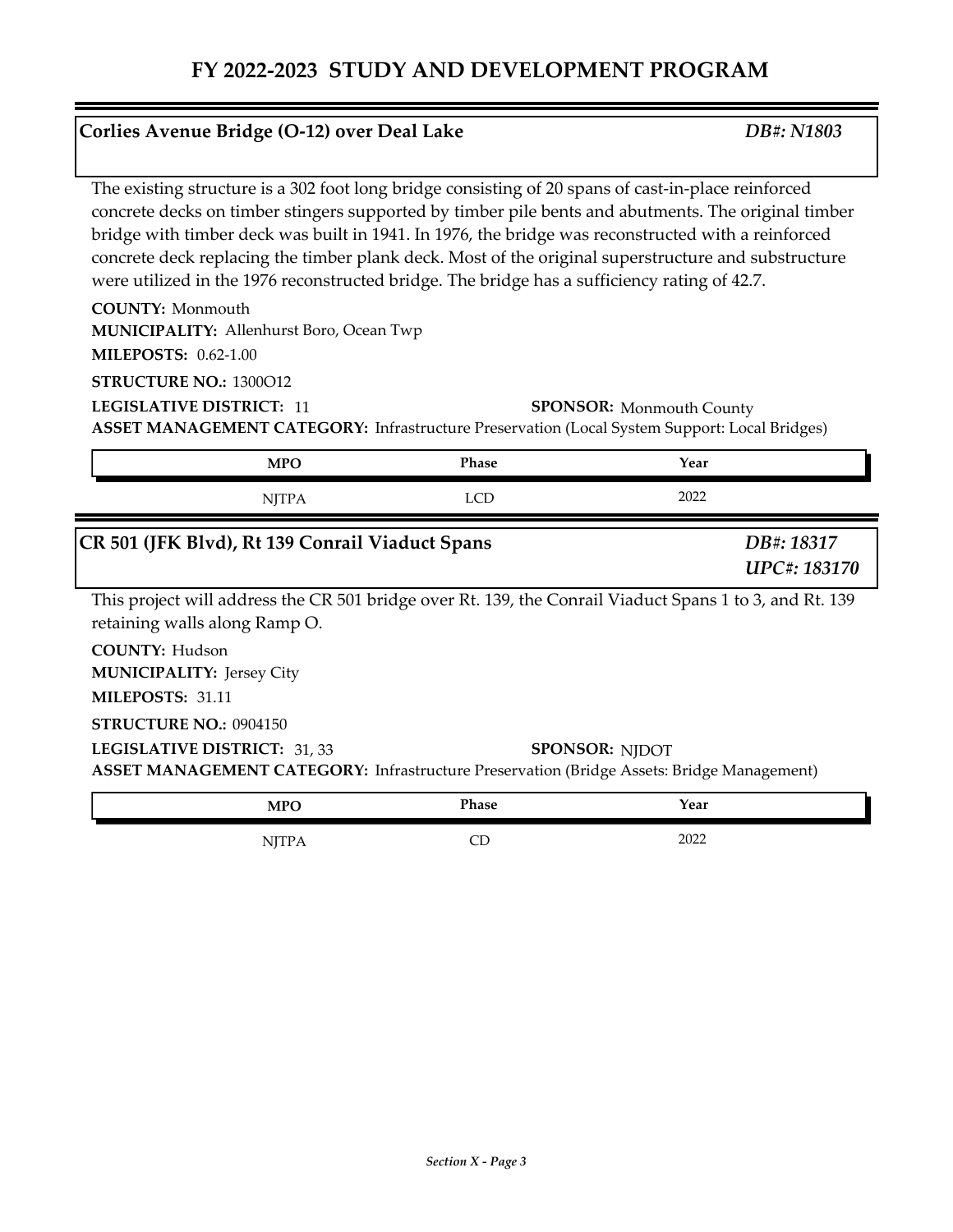| CR 509S (Springfield Avenue), Bridge over Route 22                                                                                                                                 |                                                                                                                                                                                                             | DB#: 19300<br><b>UPC#: 193000</b> |
|------------------------------------------------------------------------------------------------------------------------------------------------------------------------------------|-------------------------------------------------------------------------------------------------------------------------------------------------------------------------------------------------------------|-----------------------------------|
|                                                                                                                                                                                    | Initiated by the Bridge Management System, this project will replace or rehabilitate the bridge. The<br>bridge is structurally deficient due to the poor condition of the super structure and substructure. |                                   |
| <b>COUNTY: Union</b><br>MUNICIPALITY: Springfield Twp<br><b>MILEPOSTS: 0.93 - 0.93</b>                                                                                             |                                                                                                                                                                                                             |                                   |
| <b>STRUCTURE NO.: 2003-160</b>                                                                                                                                                     |                                                                                                                                                                                                             |                                   |
| <b>LEGISLATIVE DISTRICT: 21</b>                                                                                                                                                    | <b>SPONSOR:</b>                                                                                                                                                                                             |                                   |
| <b>ASSET MANAGEMENT CATEGORY:</b>                                                                                                                                                  |                                                                                                                                                                                                             |                                   |
| <b>MPO</b>                                                                                                                                                                         | Phase                                                                                                                                                                                                       | Year                              |
| <b>NJTPA</b>                                                                                                                                                                       | CD                                                                                                                                                                                                          | 2022                              |
|                                                                                                                                                                                    | CR 516 (Old Bridge-Matawan Road, Bridge over Lake Lefferts                                                                                                                                                  | DB#: N2006<br><b>UPC#: 203050</b> |
| <b>COUNTY:</b> Middlesex, Monmouth                                                                                                                                                 | masonry and timber construction with a steel superstructure.                                                                                                                                                |                                   |
| MILEPOSTS: 6.26<br><b>STRUCTURE NO.: 123B040</b><br>LEGISLATIVE DISTRICT: 12, 13                                                                                                   | MUNICIPALITY: Old Bridge Twp, Matawan Boro, Aberdeen Twp<br><b>ASSET MANAGEMENT CATEGORY:</b> Infrastructure Preservation (Local System Support: Local Bridges)                                             | <b>SPONSOR:</b> Middlesex County  |
| <b>MPO</b>                                                                                                                                                                         | Phase                                                                                                                                                                                                       | Year                              |
| <b>NJTPA</b>                                                                                                                                                                       | LCD                                                                                                                                                                                                         | 2022                              |
|                                                                                                                                                                                    | CR 527 (Old Bridge Turnpike), Bridge over Sayreville Secondary (NS)                                                                                                                                         | DB#: 17415<br><b>UPC#: 174150</b> |
|                                                                                                                                                                                    | Initiated from the Bridge Management System, this project will replace the structurally deficient bridge,                                                                                                   |                                   |
|                                                                                                                                                                                    |                                                                                                                                                                                                             |                                   |
|                                                                                                                                                                                    |                                                                                                                                                                                                             |                                   |
|                                                                                                                                                                                    | ASSET MANAGEMENT CATEGORY: Infrastructure Preservation (Bridge Assets: Bridge Rehab and Replaceme                                                                                                           | <b>SPONSOR: NJDOT</b>             |
| built in 1920.<br><b>COUNTY: Middlesex</b><br><b>MUNICIPALITY: South River Boro</b><br>MILEPOSTS: 41.14<br>STRUCTURE NO.: 1251160<br><b>LEGISLATIVE DISTRICT: 18</b><br><b>MPO</b> | Phase                                                                                                                                                                                                       | Year                              |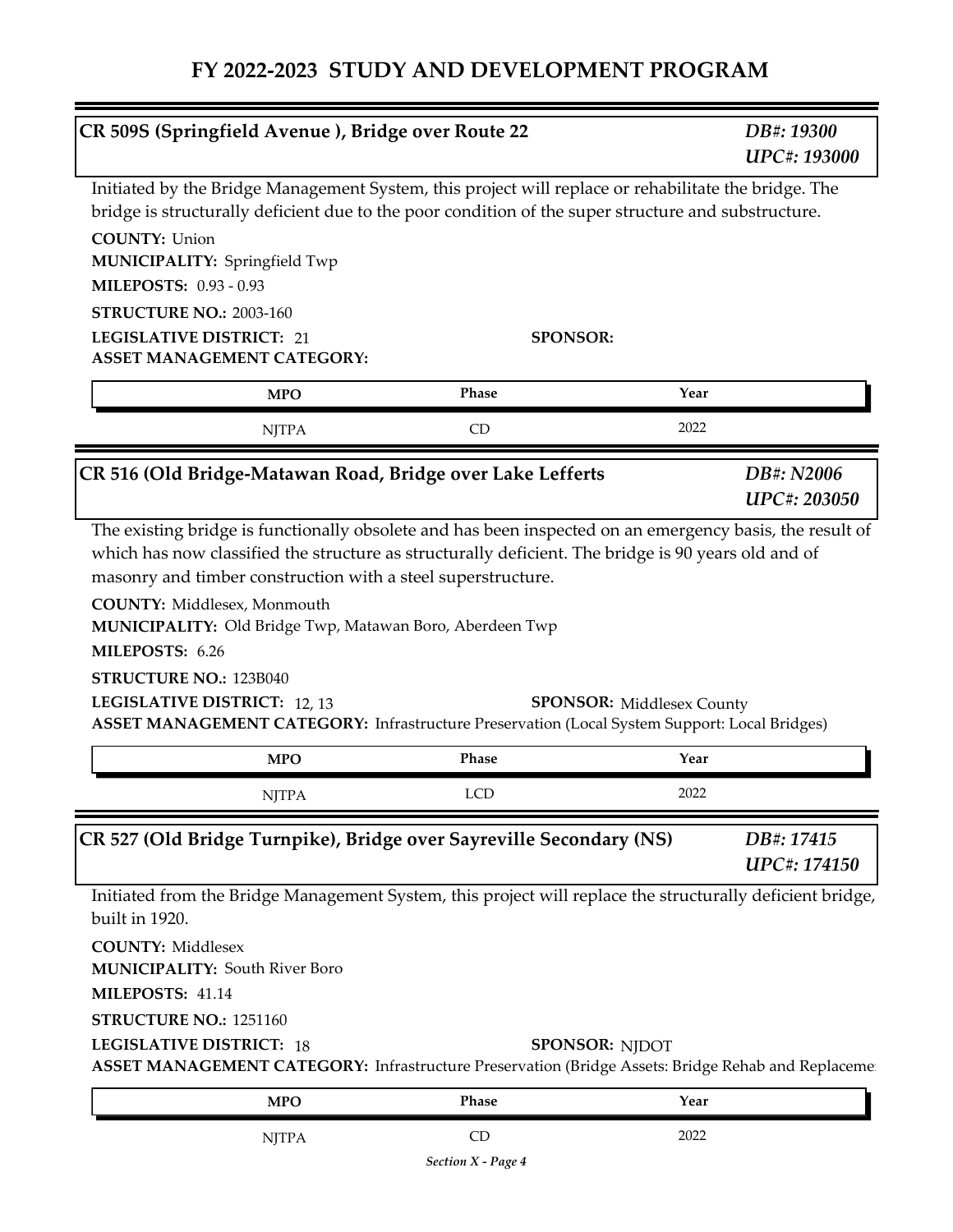|                                                                                                                                                 |                                            | CR 531 (Park Avenue), Bridge over Lehigh Valley Main Line                                                                                                                                                                                                                                |                               | DB#: 14417<br><b>UPC#: 144170</b> |
|-------------------------------------------------------------------------------------------------------------------------------------------------|--------------------------------------------|------------------------------------------------------------------------------------------------------------------------------------------------------------------------------------------------------------------------------------------------------------------------------------------|-------------------------------|-----------------------------------|
| due to its deck geometry.<br><b>COUNTY: Middlesex</b><br>MILEPOSTS: 5.04<br>STRUCTURE NO.: 1253163<br><b>LEGISLATIVE DISTRICT: 18</b>           | <b>MUNICIPALITY: South Plainfield Boro</b> | Initiated from the Bridge Management System, this project will replace the structurally deficient bridge.<br>The bridge deck and superstructure are in serious condition. The bridge is also functionally obsolete                                                                       | <b>SPONSOR: NJDOT</b>         |                                   |
|                                                                                                                                                 | <b>MPO</b>                                 | ASSET MANAGEMENT CATEGORY: Infrastructure Preservation (Bridge Assets: Bridge Rehab and Replaceme<br>Phase                                                                                                                                                                               | Year                          |                                   |
|                                                                                                                                                 | <b>NJTPA</b>                               | CD                                                                                                                                                                                                                                                                                       | 2022                          |                                   |
| (Conrail)                                                                                                                                       |                                            | CR 545 (Farnsworth Avenue), Bridge over Robbinsville Secondary Branch                                                                                                                                                                                                                    |                               | DB#: 17411<br><b>UPC#: 174110</b> |
| <b>COUNTY: Burlington</b><br><b>MUNICIPALITY: Bordentown Twp</b><br>MILEPOSTS: 14.7<br>STRUCTURE NO.: 0350162<br><b>LEGISLATIVE DISTRICT: 7</b> |                                            | ASSET MANAGEMENT CATEGORY: Infrastructure Preservation (Bridge Assets: Bridge Rehab and Replaceme                                                                                                                                                                                        | <b>SPONSOR: NJDOT</b>         |                                   |
|                                                                                                                                                 | <b>MPO</b>                                 | Phase                                                                                                                                                                                                                                                                                    | Year                          |                                   |
|                                                                                                                                                 | <b>DVRPC</b>                               | CD                                                                                                                                                                                                                                                                                       | 2022                          |                                   |
|                                                                                                                                                 |                                            | CR 551 (Broadway) Elevation, Little Timber Creek to Route 130                                                                                                                                                                                                                            |                               | DB#: D2203<br><b>UPC#: 223020</b> |
| <b>COUNTY: Camden</b><br>MILEPOSTS:<br><b>STRUCTURE NO.:</b><br><b>LEGISLATIVE DISTRICT: 5</b>                                                  | <b>MUNICIPALITY: Brooklawn Borough</b>     | The study will be conducted as part of DVRPC's Local Concept Development Program in order to<br>explore ways to reduce flooding and provide safe user access during rain events on CR 551.<br><b>ASSET MANAGEMENT CATEGORY:</b> Safety (Local System Support: Local Safety Improvements) | <b>SPONSOR:</b> Camden County |                                   |
|                                                                                                                                                 | <b>MPO</b>                                 | Phase                                                                                                                                                                                                                                                                                    | Year                          |                                   |
|                                                                                                                                                 | <b>DVRPC</b>                               | <b>LCD</b>                                                                                                                                                                                                                                                                               | 2022                          |                                   |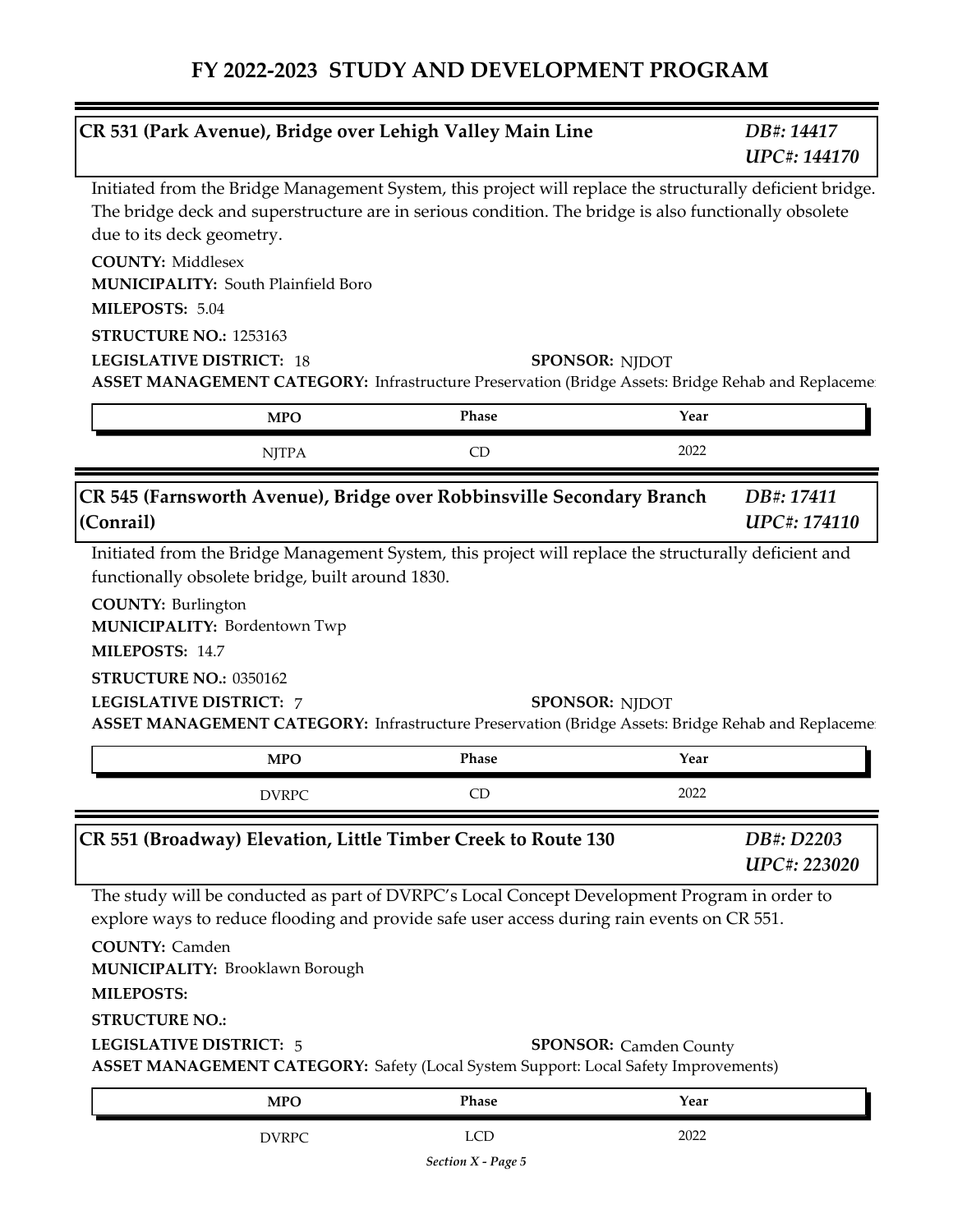#### *DB#: D2201 UPC#: 223000* **CR 614 (Tom Brown Road), CR 603 (Riverton Road) and New Albany Road Intersection Improvement**

The study will be conducted as part of DVRPC's Local Concept Development Program in order to explore ways to improve safety and effciency of three intersections of CR 614 (Tom Brown Road), CR 603 (Riverton Road) and New Albany Road, in Moorestown Township that form a three-intersection triangle. Two intersections have a skewed alignment and substandard sight distance. The intersection of CR 614 (Tom Brown Road) and New Albany Road is a 4-way stop and has previously been identified by DVRPC as a high crash location in the Highway Safety Improvement Program (HSIP) eligibility rankings (2018). The LCD study shall focus on developing a concept for improving the safety and efficiency of the three intersections for motorists, bicyclists and pedestrians. The concept/location of modern roundabout(s) shall be included in the study.

**COUNTY:** Burlington **LEGISLATIVE DISTRICT:** 7**MILEPOSTS: STRUCTURE NO.: MUNICIPALITY: Moorestown Township ASSET MANAGEMENT CATEGORY:** Safety (Local System Support: Local Safety Improvements) **SPONSOR: Burlington County** 

| лрс<br><b>TATT</b>         | Phase | Year |  |
|----------------------------|-------|------|--|
| <b>NURPC</b><br>___<br>$-$ | ---   | 2022 |  |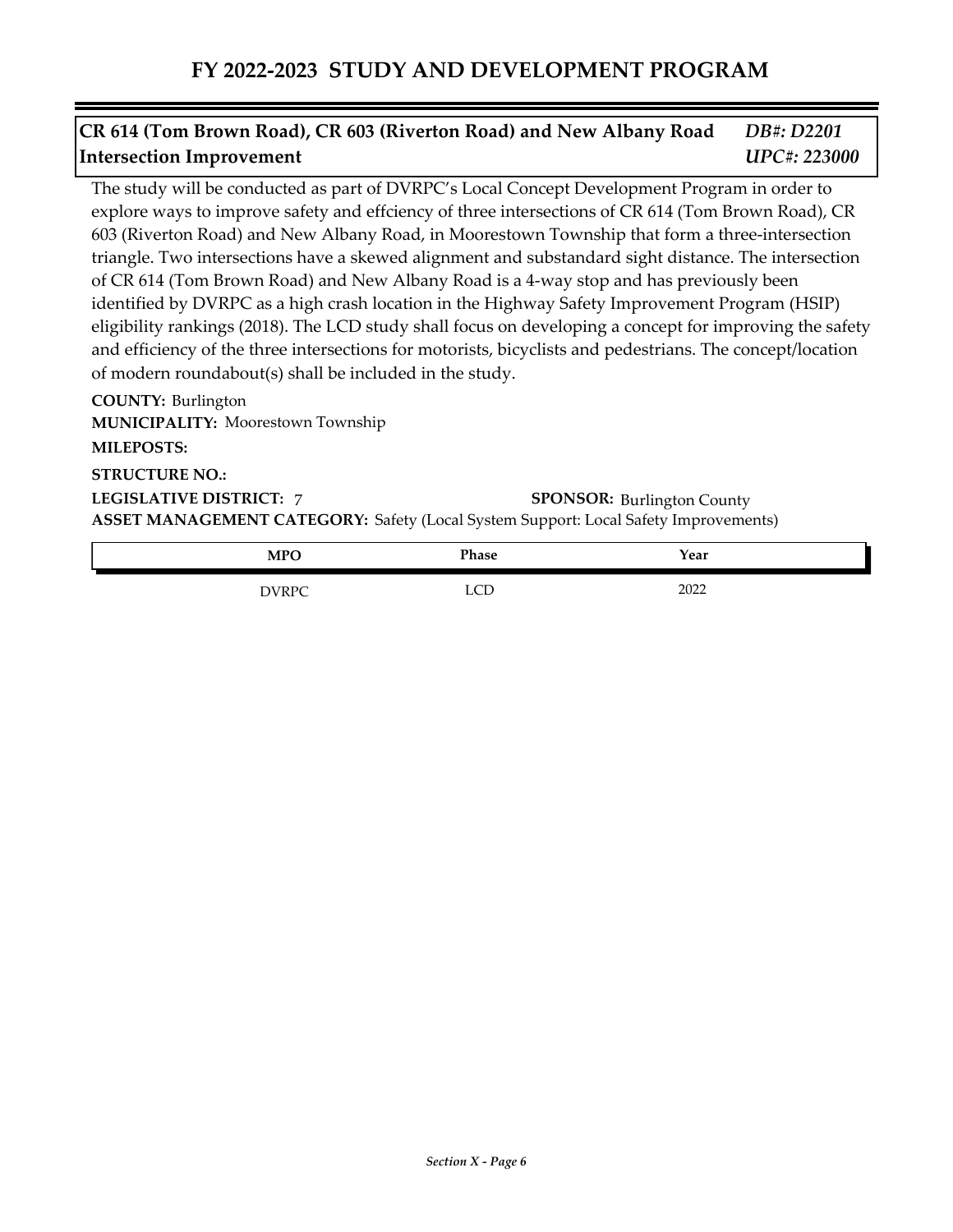| CR 616 (Mill Street) Bridge over South Branch Rancocas Creek | DB#: D2202          |
|--------------------------------------------------------------|---------------------|
| Rehabilitation/Replacement                                   | <b>UPC#: 223010</b> |

The study will be conducted as part of DVRPC's Local Concept Development Program in order to improve the existing bridge in its entirety. The bridge is a concrete encased, single span (36 feet) steel stringer bridge with a reinforced concrete deck. It carries CR 616 over the creek with 2 lanes of opposing traffic and 6' sidewalks on each side of the road. The out to out width of the bridge is 44.4 feet. The bridge was built circa 1918 and is located in the Vincentown Historic District. The bridge is not historically eligible but is considered a contributing element of the historic district, which has a period of significance ending circa 1930 (source: NJDOT Historic Bridge Survey).The bridge is functionally obsolete due to its existing curb to curb width of 29.8 feet and is scour critical. The structure is in fair condition with localized areas of deterioration and section loss in the deck, superstructure and substructure. It was submerged during the July 2004 and April 2007 flood events and sustained damage.

**COUNTY:** Burlington **LEGISLATIVE DISTRICT:** 8 **MILEPOSTS: STRUCTURE NO.: MUNICIPALITY: Southampton Township ASSET MANAGEMENT CATEGORY:** Infrastructure Preservation (Local System Support: Local Bridges) **SPONSOR: Burlington County** 

| <b>MPO</b> | Phase         | Year |
|------------|---------------|------|
| NIPPC      | $\sim$<br>--- | 2022 |

| East Main Street (CR 644), Bridge over Rockaway River                                                 | DB#: N2001<br><b>UPC#: 203000</b> |
|-------------------------------------------------------------------------------------------------------|-----------------------------------|
| The existing bridge is a three span stone masonry and concrete arch with fill and a concrete sidewalk |                                   |

The existing bridge is a three span stone masonry and concrete arch with fill and a concrete on rolled steel stringers. The bridge was originally built circa 1840. A steel stringer sidewalk on east side dates to 1890 and is supported on stone abutments and steel caissons. The west side was widened with concrete in 1905, rehabilitation in 1964 and 1993. The structure is classified as structurally deficient due to the condition of the superstructure and substructure. The superstructure is rated poor.

**COUNTY:** Morris **LEGISLATIVE DISTRICT:** 25**MILEPOSTS:** 0.800 **STRUCTURE NO.:** 1400976 **MUNICIPALITY: Rockaway Boro ASSET MANAGEMENT CATEGORY:** Infrastructure Preservation (Local System Support: Local Bridges) **SPONSOR: Morris County** 

| <b>MPO</b>                        | Phase     | Year        |  |
|-----------------------------------|-----------|-------------|--|
| . 1.1<br>$\overline{\phantom{a}}$ | <u>__</u> | ററാ<br>ZUZZ |  |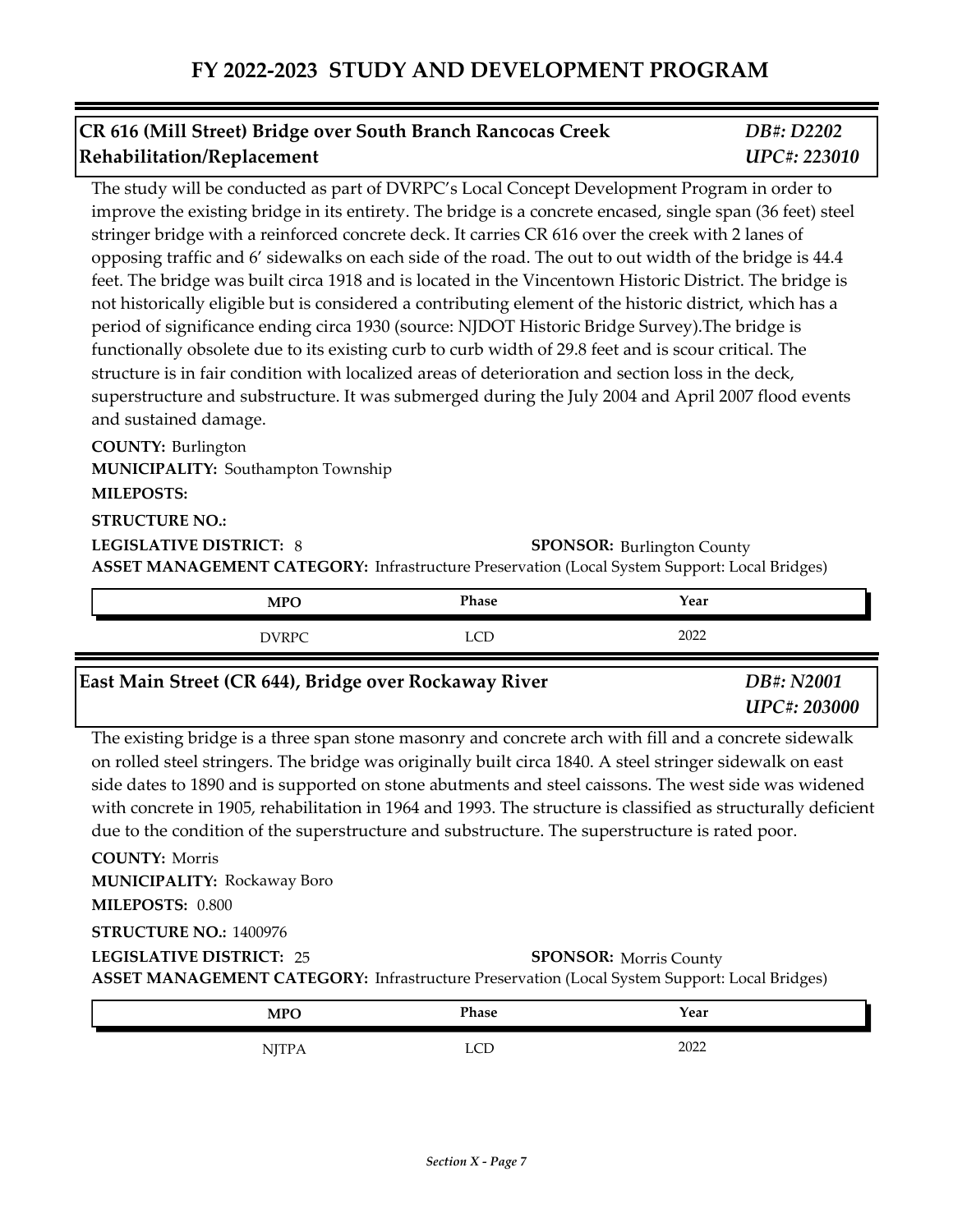|                                                         | <b>Erial Rd and College Drive Intersection</b> |                                                                                                                                                                                                  | DB#: D2204<br>UPC#: 223030                                                                                                                                                                                                                                                                                               |
|---------------------------------------------------------|------------------------------------------------|--------------------------------------------------------------------------------------------------------------------------------------------------------------------------------------------------|--------------------------------------------------------------------------------------------------------------------------------------------------------------------------------------------------------------------------------------------------------------------------------------------------------------------------|
|                                                         | approaches not being consistent.               | The study will be conducted as part of DVRPC's Local Concept Development Program in order to                                                                                                     | explore ways to improve the intersection in a safe and useable manor that will integrate all modes of<br>travel. This intersection is a high crash area, is large, and has a sight issue due to the elevation of the                                                                                                     |
| <b>COUNTY: Camden</b><br><b>MILEPOSTS:</b>              | <b>MUNICIPALITY: Gloucester Township</b>       |                                                                                                                                                                                                  |                                                                                                                                                                                                                                                                                                                          |
| <b>STRUCTURE NO.:</b><br><b>LEGISLATIVE DISTRICT: 4</b> |                                                | <b>ASSET MANAGEMENT CATEGORY:</b> Safety (Local System Support: Local Safety Improvements)                                                                                                       | <b>SPONSOR:</b> Camden County                                                                                                                                                                                                                                                                                            |
|                                                         | <b>MPO</b>                                     | <b>Phase</b>                                                                                                                                                                                     | Year                                                                                                                                                                                                                                                                                                                     |
|                                                         | <b>DVRPC</b>                                   | LCD                                                                                                                                                                                              | 2022                                                                                                                                                                                                                                                                                                                     |
|                                                         |                                                |                                                                                                                                                                                                  |                                                                                                                                                                                                                                                                                                                          |
|                                                         |                                                | Great Road (CR 601), Bridge over Bedens Brook (D0105)                                                                                                                                            | DB#: N2008<br><b>UPC#: 203070</b>                                                                                                                                                                                                                                                                                        |
| reinforcement.                                          |                                                | Bridge was constructed in 1983 of 2-span weathering steel stringers with open steel grid deck<br>to heavy scaling at the waterline of all substructure units and large spalls with exposed steel | supported on concrete abutments and pier. The bridge was rehabilitated in 2008, work consisted of<br>filling in the open steel grid deck with concrete and deck joint repairs. As per 2017 Inspection report,<br>the superstructure is in poor condition due to several severely deteriorated girders with areas of 100% |
| <b>COUNTY: Somerset</b>                                 | <b>MUNICIPALITY: Montgomery Twp</b>            |                                                                                                                                                                                                  | section loss in the webs at the girder ends. The substructure is in satisfactory condition due to moderate                                                                                                                                                                                                               |
| MILEPOSTS: 0.97                                         |                                                |                                                                                                                                                                                                  |                                                                                                                                                                                                                                                                                                                          |
| STRUCTURE NO.: 18D0105                                  |                                                |                                                                                                                                                                                                  |                                                                                                                                                                                                                                                                                                                          |
| <b>LEGISLATIVE DISTRICT: 16</b>                         |                                                | ASSET MANAGEMENT CATEGORY: Infrastructure Preservation (Local System Support: Local Bridges)                                                                                                     | <b>SPONSOR:</b> Somerset County                                                                                                                                                                                                                                                                                          |

| <b>MPO</b>             | Phase       | Year |
|------------------------|-------------|------|
| 1 <b>1 1 1 1 1 1 1</b> | $\sim$<br>ឹ | 2022 |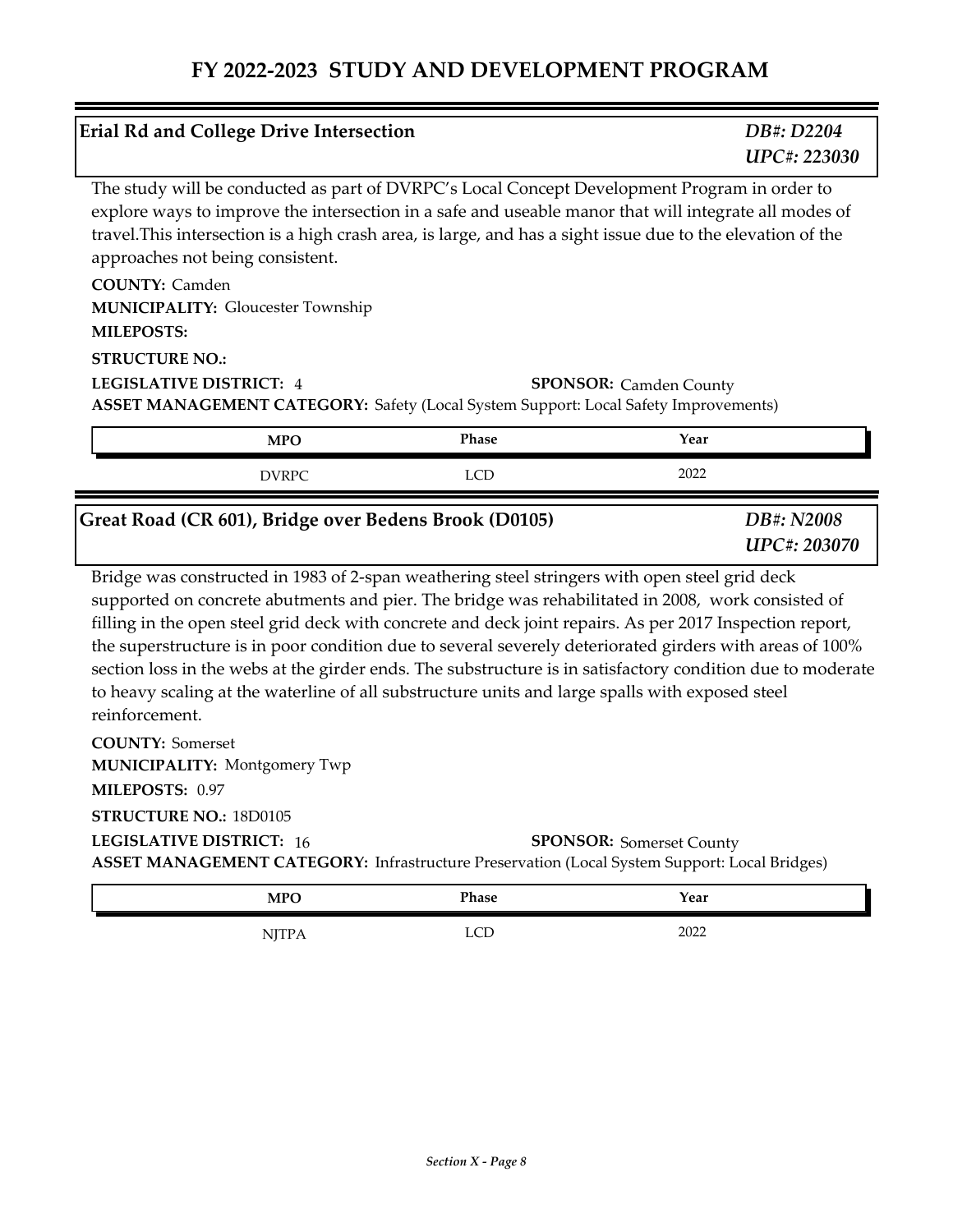|                                                                                         | Grove Avenue, Bridge over Port Reading RR |                                                                   | DB#: 14423<br>UPC#: 144230                                                                                                                                                                                          |
|-----------------------------------------------------------------------------------------|-------------------------------------------|-------------------------------------------------------------------|---------------------------------------------------------------------------------------------------------------------------------------------------------------------------------------------------------------------|
|                                                                                         | supported by timber piers, built in 1900. |                                                                   | Initiated from the Bridge Management System, this project will replace the bridge. The bridge has been<br>determined to be structurally deficient and functionally obsolete. The bridge is a 120ft timber structure |
| <b>COUNTY: Middlesex</b><br><b>MUNICIPALITY: Metuchen Boro</b><br>MILEPOSTS: 0.87       |                                           |                                                                   |                                                                                                                                                                                                                     |
| STRUCTURE NO.: 1252162<br><b>LEGISLATIVE DISTRICT: 18</b>                               |                                           |                                                                   | <b>SPONSOR: NJDOT</b><br>ASSET MANAGEMENT CATEGORY: Infrastructure Preservation (Bridge Assets: Bridge Rehab and Replaceme                                                                                          |
|                                                                                         | <b>MPO</b>                                | Phase                                                             | Year                                                                                                                                                                                                                |
|                                                                                         | <b>NJTPA</b>                              | CD                                                                | 2022                                                                                                                                                                                                                |
|                                                                                         |                                           | Hendricks Causeway (CR 124 I), Bridge over Northern Running Track | DB#: 17414<br><b>UPC#: 174140</b>                                                                                                                                                                                   |
| built in 1931.                                                                          |                                           |                                                                   | Initiated by the Bridge Management System, this study will examine the replacement of the bridge,                                                                                                                   |
| <b>COUNTY: Bergen</b><br>MUNICIPALITY: Ridgefield Boro<br><b>MILEPOSTS: 0.05 - 0.08</b> |                                           |                                                                   |                                                                                                                                                                                                                     |
| STRUCTURE NO.: 0251160<br><b>LEGISLATIVE DISTRICT: 36</b>                               |                                           |                                                                   | <b>SPONSOR: NJDOT</b><br>ASSET MANAGEMENT CATEGORY: Infrastructure Preservation (Bridge Assets: Bridge Rehab and Replaceme                                                                                          |
|                                                                                         | <b>MPO</b>                                | Phase                                                             | Year                                                                                                                                                                                                                |
|                                                                                         |                                           |                                                                   |                                                                                                                                                                                                                     |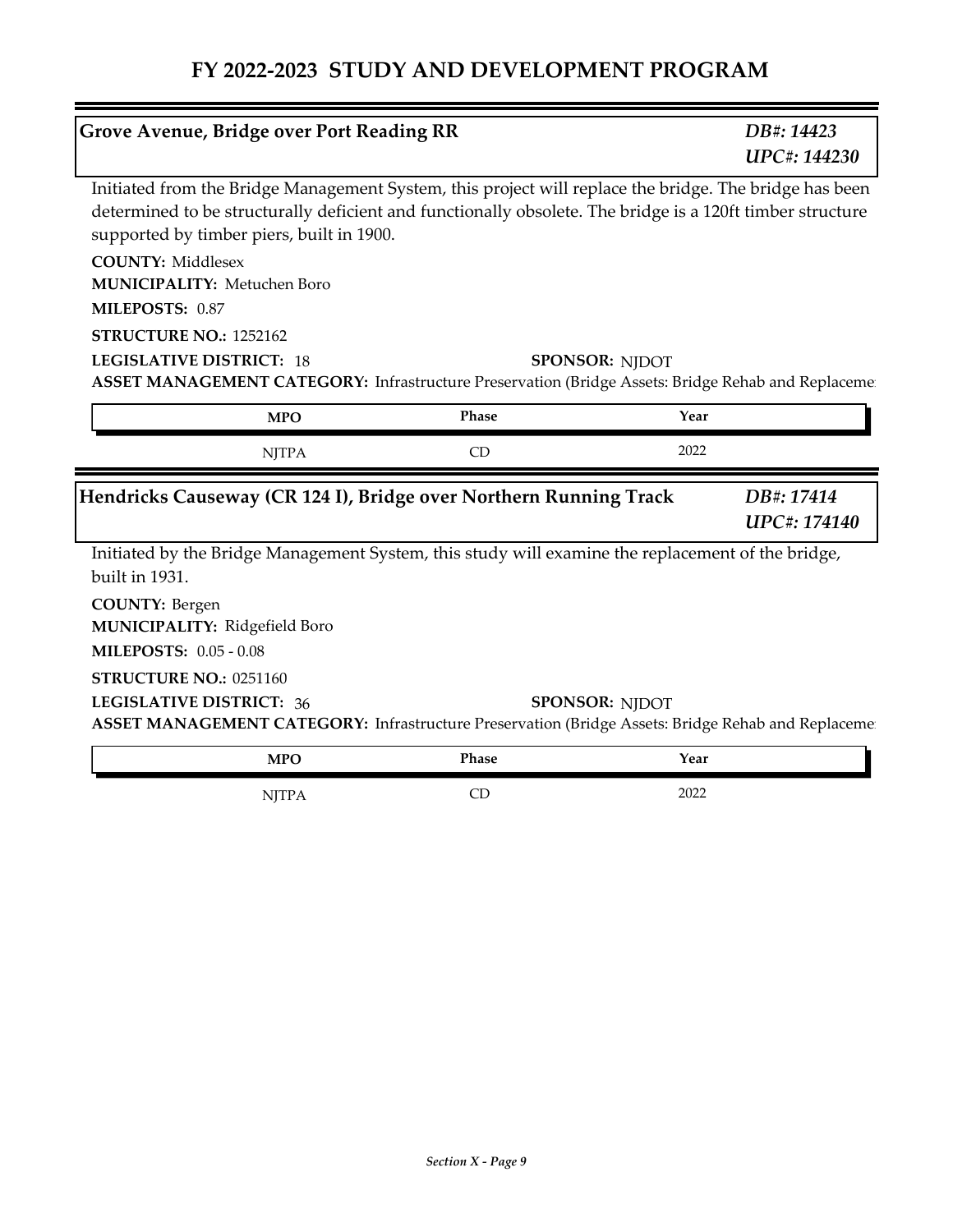| <b>Intersection Improvement Program, Contract 2017-2</b>                                                                                                                                                                                                                                                                                                                                                                                                                                                                                                                                                                          |              |       |                                                                                                    | DB#: 17302<br>UPC#: 173020        |
|-----------------------------------------------------------------------------------------------------------------------------------------------------------------------------------------------------------------------------------------------------------------------------------------------------------------------------------------------------------------------------------------------------------------------------------------------------------------------------------------------------------------------------------------------------------------------------------------------------------------------------------|--------------|-------|----------------------------------------------------------------------------------------------------|-----------------------------------|
| This project consists of three intersections identified by our Safety Management System having high<br>number of crashes.1. Rt. 70 and CR 623 (New Hampshire Ave), 2. Rt. 36 and CR 537<br>(Broadway-Eatontown Blvd.), 3. Rt. 1 and Wooding Ave. The intersections have been identified by the<br>Bureau of Safety, Bicycle and Pedestrian Programs as locations of crash rates high enough be ranked on<br>the Safety Management System and eligible for HSIP funds under the Intersection Safety Improvement<br>Program.<br>COUNTY: Ocean, Monmouth, Middlesex<br>MUNICIPALITY: Lakewood Twp, West Long Branch Boro, Edison Twp |              |       |                                                                                                    |                                   |
| <b>MILEPOSTS:</b>                                                                                                                                                                                                                                                                                                                                                                                                                                                                                                                                                                                                                 |              |       |                                                                                                    |                                   |
| <b>STRUCTURE NO.: N/A</b>                                                                                                                                                                                                                                                                                                                                                                                                                                                                                                                                                                                                         |              |       |                                                                                                    |                                   |
| LEGISLATIVE DISTRICT: 30, 11, 18<br><b>ASSET MANAGEMENT CATEGORY: Safety (Safety Management: Safety Improvements)</b>                                                                                                                                                                                                                                                                                                                                                                                                                                                                                                             |              |       | <b>SPONSOR: NJDOT</b>                                                                              |                                   |
|                                                                                                                                                                                                                                                                                                                                                                                                                                                                                                                                                                                                                                   | <b>MPO</b>   | Phase | Year                                                                                               |                                   |
|                                                                                                                                                                                                                                                                                                                                                                                                                                                                                                                                                                                                                                   | <b>NJTPA</b> | CD    | 2022                                                                                               |                                   |
| Koppers Coke Access Road (Liberty Corridor)                                                                                                                                                                                                                                                                                                                                                                                                                                                                                                                                                                                       |              |       |                                                                                                    | DB#: N1702<br><b>UPC#: 173280</b> |
|                                                                                                                                                                                                                                                                                                                                                                                                                                                                                                                                                                                                                                   |              |       |                                                                                                    |                                   |
| feet of warehousing and the NJ TRANSIT microgrid. The following federal appropriation was allocated<br>to this project, DEMO ID #NJ272.                                                                                                                                                                                                                                                                                                                                                                                                                                                                                           |              |       | The proposed access road development on the Koppers Coke Peninsula will include 1.9 million square |                                   |
| <b>COUNTY: Hudson</b>                                                                                                                                                                                                                                                                                                                                                                                                                                                                                                                                                                                                             |              |       |                                                                                                    |                                   |
| <b>MUNICIPALITY: Kearny Town</b><br>MILEPOSTS: N/A                                                                                                                                                                                                                                                                                                                                                                                                                                                                                                                                                                                |              |       |                                                                                                    |                                   |
| <b>STRUCTURE NO.: N/A</b>                                                                                                                                                                                                                                                                                                                                                                                                                                                                                                                                                                                                         |              |       |                                                                                                    |                                   |
| <b>LEGISLATIVE DISTRICT: 32</b><br><b>ASSET MANAGEMENT CATEGORY:</b> Infrastructure Preservation (Multimodal Programs: Goods Movement)                                                                                                                                                                                                                                                                                                                                                                                                                                                                                            |              |       | <b>SPONSOR: Hudson County</b>                                                                      |                                   |
|                                                                                                                                                                                                                                                                                                                                                                                                                                                                                                                                                                                                                                   | <b>MPO</b>   | Phase | Year                                                                                               |                                   |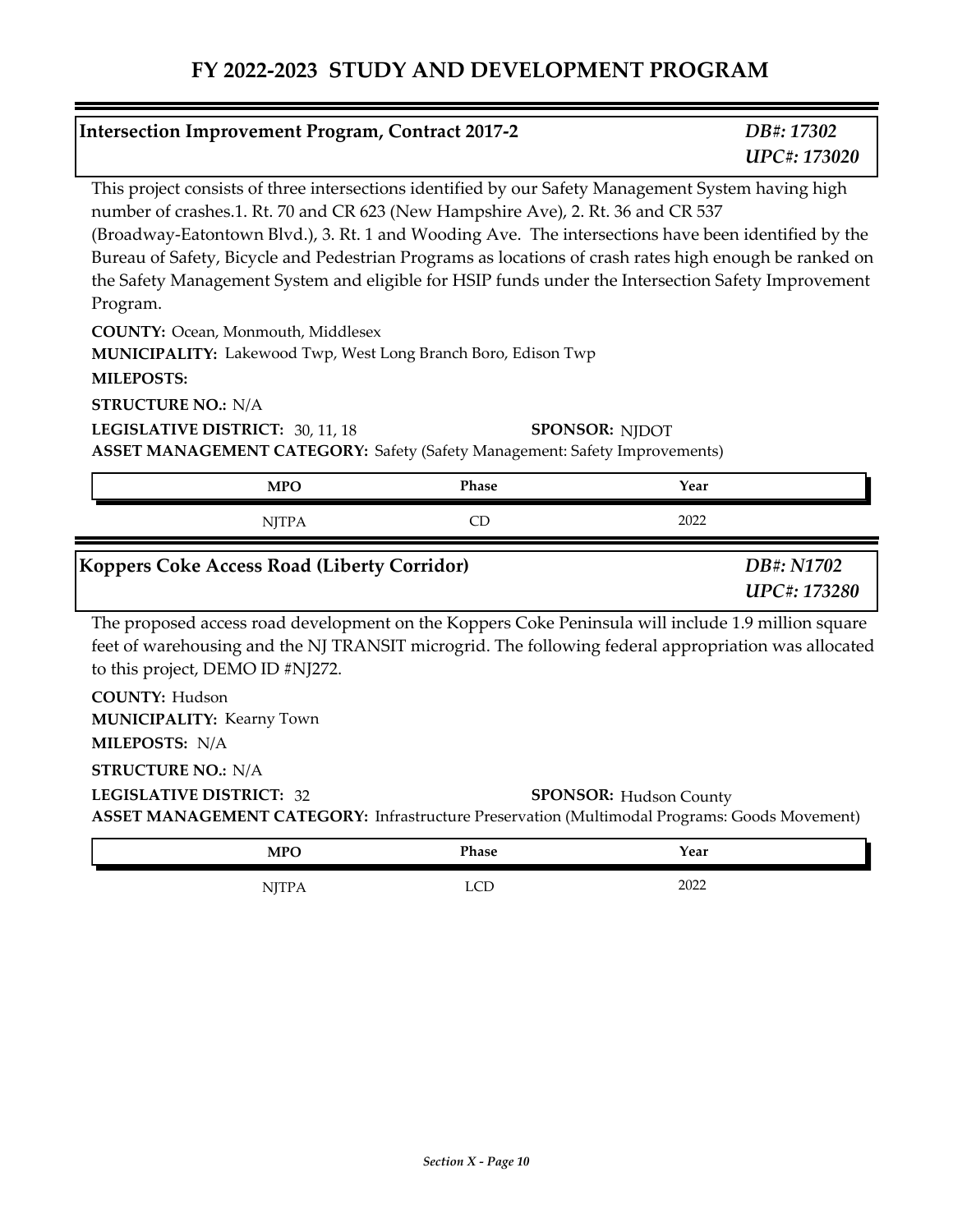| <b>Long Branch Ferry Terminal</b>              |              |                                                                                    | DB#: 06314<br><b>UPC#: 063140</b>                                                                                                   |
|------------------------------------------------|--------------|------------------------------------------------------------------------------------|-------------------------------------------------------------------------------------------------------------------------------------|
|                                                |              |                                                                                    | This study will examine the design and construction of facilities for ferry service from Long Branch,                               |
| New Jersey to New York and other destinations. |              |                                                                                    |                                                                                                                                     |
| <b>COUNTY: Monmouth</b>                        |              |                                                                                    |                                                                                                                                     |
| <b>MUNICIPALITY: Long Branch City</b>          |              |                                                                                    |                                                                                                                                     |
| MILEPOSTS: N/A                                 |              |                                                                                    |                                                                                                                                     |
| <b>STRUCTURE NO.: N/A</b>                      |              |                                                                                    |                                                                                                                                     |
| <b>LEGISLATIVE DISTRICT: 11</b>                |              |                                                                                    | <b>SPONSOR: NJDOT</b>                                                                                                               |
|                                                |              |                                                                                    | <b>ASSET MANAGEMENT CATEGORY:</b> Mobility and Congestion Relief (Multimodal Programs: Ferries)                                     |
|                                                | <b>MPO</b>   | Phase                                                                              | Year                                                                                                                                |
|                                                |              |                                                                                    |                                                                                                                                     |
|                                                | <b>NJTPA</b> | <b>LCD</b>                                                                         | 2022                                                                                                                                |
|                                                |              |                                                                                    |                                                                                                                                     |
| <b>Main Avenue Corridor Improvements</b>       |              |                                                                                    | DB#: N1806                                                                                                                          |
|                                                |              |                                                                                    |                                                                                                                                     |
|                                                |              |                                                                                    | The current configuration of Main Avenue where the center median serves as parking area in the                                      |
|                                                |              | causes for traffic congestion, crashes, and safety issues within the project area. | Central Business District. Originally the median was the Erie Railroad. The current configuration                                   |
| <b>COUNTY: Passaic</b>                         |              |                                                                                    |                                                                                                                                     |
| <b>MUNICIPALITY: Passaic City</b>              |              |                                                                                    |                                                                                                                                     |
| <b>MILEPOSTS: 2.29-3.0</b>                     |              |                                                                                    |                                                                                                                                     |
| <b>STRUCTURE NO.:</b>                          |              |                                                                                    |                                                                                                                                     |
| <b>LEGISLATIVE DISTRICT: 36</b>                |              |                                                                                    |                                                                                                                                     |
|                                                |              |                                                                                    | <b>SPONSOR: Passaic County</b><br>ASSET MANAGEMENT CATEGORY: Infrastructure Preservation (Local System Support: Local Roadway Impro |

NJTPA LCD 2022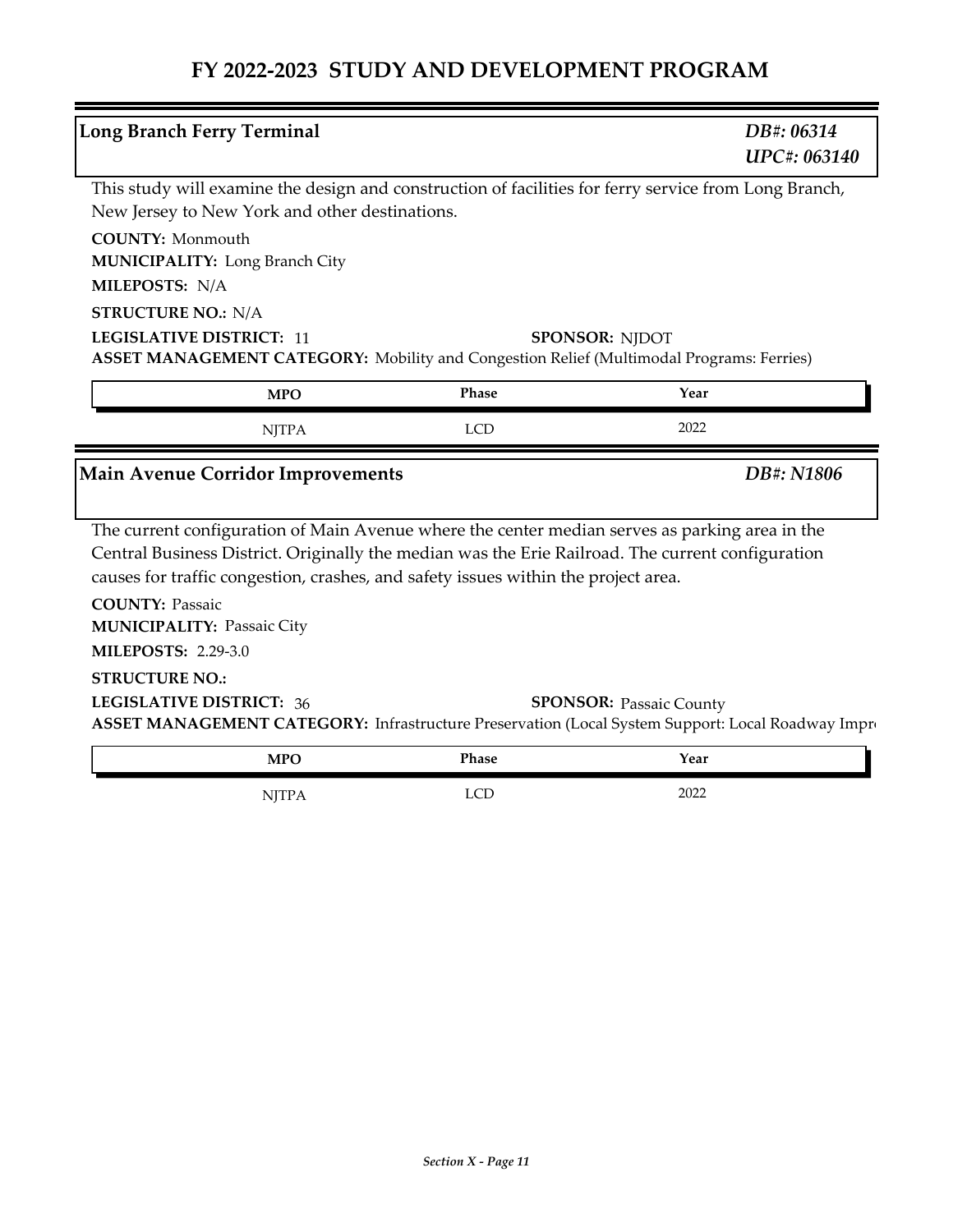| <b>Meadowlands Parkway Bridge</b>                                                        |                                                                                                                                                                                                         | DB#: N1802                         |
|------------------------------------------------------------------------------------------|---------------------------------------------------------------------------------------------------------------------------------------------------------------------------------------------------------|------------------------------------|
| crosses over the NJ Transit's Norfolk Southern line.                                     | The bridge was built in 1973 and it connects State Route 3, the Frank Lautenberg Intermodal Facility<br>and the NJ Turnpike Exit 15X. The bridge is a 4-span simply supported multi stringer bridge and |                                    |
| <b>COUNTY: Hudson</b><br><b>MUNICIPALITY: Secaucus Town</b><br><b>MILEPOSTS: 1.4-1.6</b> |                                                                                                                                                                                                         |                                    |
| STRUCTURE NO.: 0908412                                                                   |                                                                                                                                                                                                         |                                    |
| <b>LEGISLATIVE DISTRICT: 32</b>                                                          | <b>SPONSOR:</b> Hudson County<br>ASSET MANAGEMENT CATEGORY: Infrastructure Preservation (Local System Support: Local Bridges)                                                                           |                                    |
| <b>MPO</b>                                                                               | Phase                                                                                                                                                                                                   | Year                               |
| <b>NJTPA</b>                                                                             | <b>LCD</b>                                                                                                                                                                                              | 2022                               |
| Monmouth County Bridge S-31 (AKA Bingham Avenue Bridge) over<br>Navesink River, CR 8A    |                                                                                                                                                                                                         | DB#: NS9603<br><b>UPC#: 950606</b> |
|                                                                                          | Initiated by the Bridge Management System, this study will examine the rehabilitation/replacement of                                                                                                    |                                    |
| the bridge, built in 1939.                                                               |                                                                                                                                                                                                         |                                    |
| <b>COUNTY: Monmouth</b><br>MUNICIPALITY: Middletown Twp, Rumson Boro                     |                                                                                                                                                                                                         |                                    |
| MILEPOSTS: N/A                                                                           |                                                                                                                                                                                                         |                                    |
| STRUCTURE NO.: 1300S31<br><b>LEGISLATIVE DISTRICT: 13</b>                                | <b>SPONSOR:</b> Monmouth County<br><b>ASSET MANAGEMENT CATEGORY:</b> Infrastructure Preservation (Local System Support: Local Bridges)                                                                  |                                    |
| <b>MPO</b>                                                                               | Phase                                                                                                                                                                                                   | Year                               |
| <b>NJTPA</b>                                                                             | <b>LCD</b>                                                                                                                                                                                              | 2022                               |
| North Olden Avenue (CR 622), Bridge over Amtrak                                          |                                                                                                                                                                                                         | DB#: 17412<br>UPC#: 174120         |
| functionally obsolete bridge, built in 1923.                                             | Initiated from the Bridge Management System, this project will replace the structurally deficient and                                                                                                   |                                    |
| <b>COUNTY: Mercer</b><br><b>MUNICIPALITY: Trenton City</b>                               |                                                                                                                                                                                                         |                                    |
| <b>MILEPOSTS: 3.07-3.11</b>                                                              |                                                                                                                                                                                                         |                                    |
| STRUCTURE NO.: 1149167, 1151163<br><b>LEGISLATIVE DISTRICT: 15</b>                       | <b>SPONSOR: NJDOT</b><br>ASSET MANAGEMENT CATEGORY: Infrastructure Preservation (Bridge Assets: Bridge Rehab and Replacemen                                                                             |                                    |

DVRPC CD 2022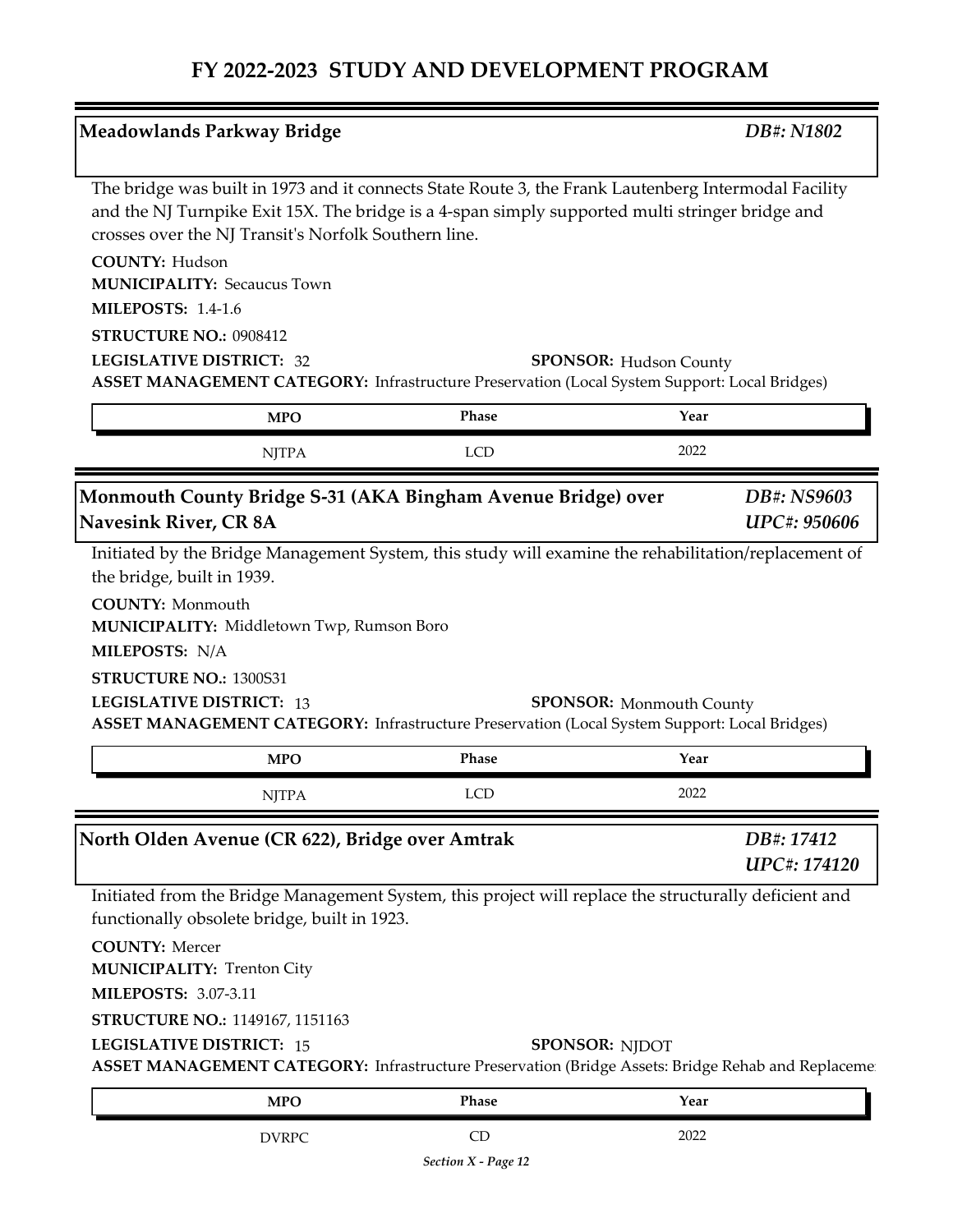| Oradell Avenue, Bridge over Hackensack River                                                                                                                                                                                                                                                                                                                                                                                                                                                                                                                                                         |            | DB#: N2003<br><b>UPC#: 203020</b> |
|------------------------------------------------------------------------------------------------------------------------------------------------------------------------------------------------------------------------------------------------------------------------------------------------------------------------------------------------------------------------------------------------------------------------------------------------------------------------------------------------------------------------------------------------------------------------------------------------------|------------|-----------------------------------|
| Bridge was constructed in 1904. The structure had a major reconstruction in 1970 and rehabilitated in<br>1995 with funding provided by NJDOT-LA. The bridge is structurally deficient and functionally<br>obsolete. Superstructure is in poor condition due to section loss and deformed bottom flange plates as a<br>result of the significant rust between the steel plates at midspan of the girders, holes in the bottom<br>girder flanges, and section loss to the sidewalk cantilevered struts. The structure is classified as fracture<br>critical. Oradell train station adjacent to bridge. |            |                                   |
| <b>COUNTY: Bergen</b><br><b>MUNICIPALITY: Oradell Boro</b><br><b>MILEPOSTS: 0.10-0.20</b>                                                                                                                                                                                                                                                                                                                                                                                                                                                                                                            |            |                                   |
| <b>STRUCTURE NO.: 030055A</b><br><b>LEGISLATIVE DISTRICT: 38</b><br>ASSET MANAGEMENT CATEGORY: Infrastructure Preservation (Local System Support: Local Bridges)                                                                                                                                                                                                                                                                                                                                                                                                                                     |            | <b>SPONSOR: Bergen County</b>     |
| <b>MPO</b>                                                                                                                                                                                                                                                                                                                                                                                                                                                                                                                                                                                           | Phase      | Year                              |
| <b>NJTPA</b>                                                                                                                                                                                                                                                                                                                                                                                                                                                                                                                                                                                         | <b>LCD</b> | 2022                              |
| Parkers Creek Bridge on Centerton Road                                                                                                                                                                                                                                                                                                                                                                                                                                                                                                                                                               |            | DB#: D2212<br><b>UPC#: 223150</b> |
| A concept development study will be conducted as part of DVRPC's Local Concept Development<br>Program for this project. Primary tasks will include data collection, purpose and need statement,<br>development of alternatives including project costs, community outreach, selection of PPA, and NEPA<br>classification. The Burlington County Bridge No. C4.13 Parkers Creek Bridge on Centerton Road bridge<br>is a single span (38 feet), concrete arch widened with pre-stressed concrete voided slab beams. The                                                                                |            |                                   |

Parkers Creek Bridge carries Centerton Road over the creek with 2 lanes of opposing traffic and approximately 3.5' shoulders on each side of the road. The bridge is individually historically eligible (source: NJDOT Historic Bridge Survey). Improvements are needed for this bridge due to the structure's age (over 100 years), structurally deficient status, scour critical status, and lack of original construction and foundation plans.

#### **COUNTY:** Burlington

**MUNICIPALITY: Mount Laurel Township, Moorestown Township** 

#### **MILEPOSTS:**

#### **STRUCTURE NO.:**

**LEGISLATIVE DISTRICT:** 7**ASSET MANAGEMENT CATEGORY:** Infrastructure Preservation (Local System Support: Local Bridges) **SPONSOR: Burlington County** 

| <b>MPO</b>   | <b>Phase</b>    | Year |  |
|--------------|-----------------|------|--|
| <b>DVRPC</b> | $\sqrt{2}$<br>ឹ | 2022 |  |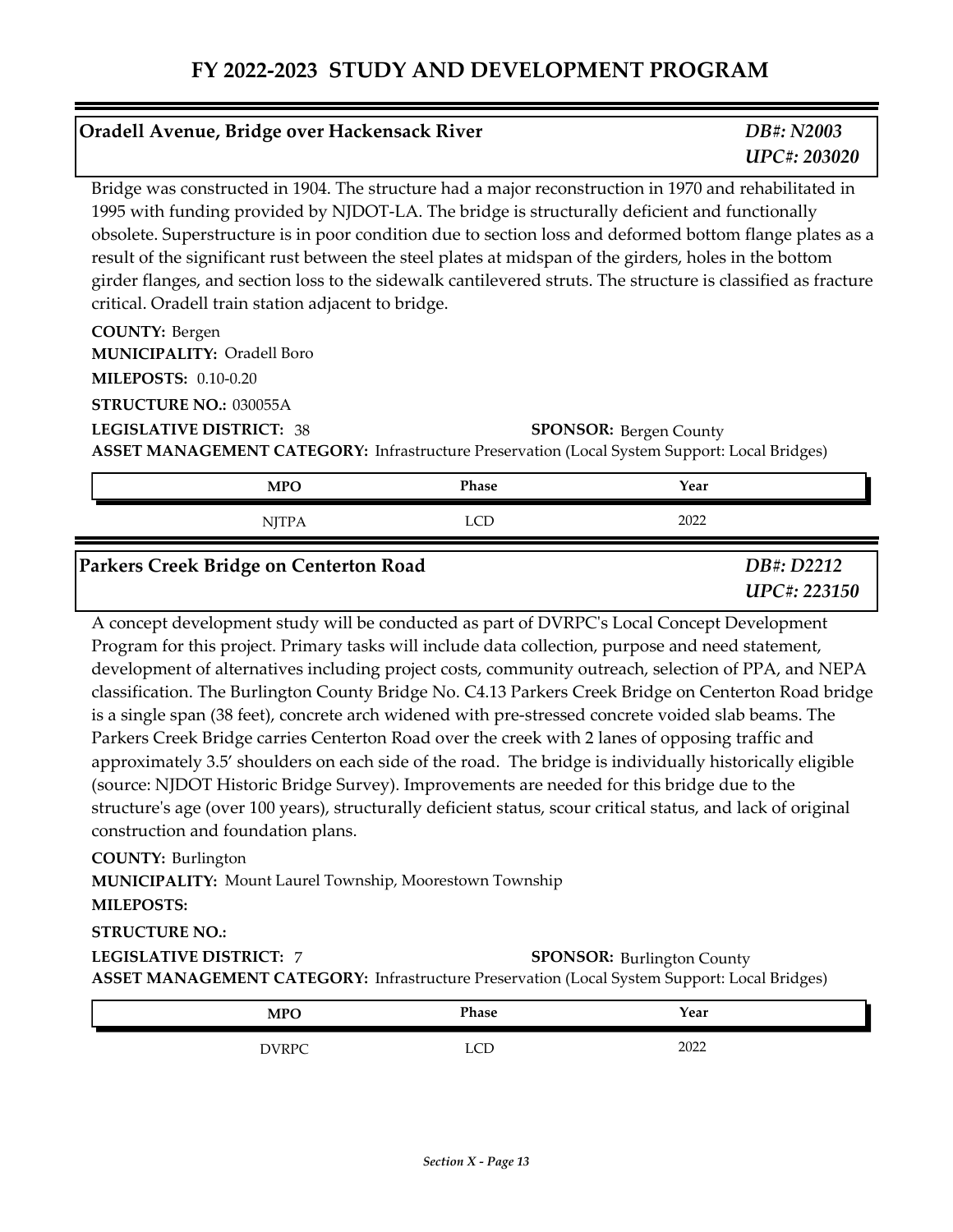| Passaic Avenue, Ward Avenue                                                                                            |                                                                                                                             | DB#: 18377                 |
|------------------------------------------------------------------------------------------------------------------------|-----------------------------------------------------------------------------------------------------------------------------|----------------------------|
|                                                                                                                        |                                                                                                                             | <b>UPC#: 183770</b>        |
| Avenue and Passaic Avenue Intersection.                                                                                | This project will address safety improvements near the Route 3 Eastbound Exit Ramp, at the Ward                             |                            |
| <b>COUNTY: Passaic</b>                                                                                                 |                                                                                                                             |                            |
| <b>MUNICIPALITY: Clinton City</b>                                                                                      |                                                                                                                             |                            |
| MILEPOSTS: 3.42                                                                                                        |                                                                                                                             |                            |
| <b>STRUCTURE NO.: N/A</b>                                                                                              |                                                                                                                             |                            |
| <b>LEGISLATIVE DISTRICT: 34</b>                                                                                        | <b>SPONSOR: NJDOT</b><br><b>ASSET MANAGEMENT CATEGORY:</b> Safety (Safety Management: Safety Improvements)                  |                            |
| <b>MPO</b>                                                                                                             | Phase                                                                                                                       | Year                       |
| <b>NJTPA</b>                                                                                                           | CD                                                                                                                          | 2022                       |
|                                                                                                                        | Piaget Avenue (CR 628), Bridge over Passaic-NY Branch (Abandoned)                                                           | DB#: 17425                 |
|                                                                                                                        |                                                                                                                             | <b>UPC#: 174250</b>        |
| <b>COUNTY: Passaic</b><br><b>MUNICIPALITY: Clifton City</b><br><b>MILEPOSTS: 0.47 - 0.50</b><br>STRUCTURE NO.: 1650161 |                                                                                                                             |                            |
| <b>LEGISLATIVE DISTRICT: 34</b>                                                                                        | <b>SPONSOR: NJDOT</b><br>ASSET MANAGEMENT CATEGORY: Infrastructure Preservation (Bridge Assets: Bridge Rehab and Replacemen |                            |
| <b>MPO</b>                                                                                                             | Phase                                                                                                                       | Year                       |
| <b>NJTPA</b>                                                                                                           | CD                                                                                                                          | 2022                       |
|                                                                                                                        |                                                                                                                             |                            |
| Route130, CR 543 (Beverly Road) to Lagorce Blvd                                                                        |                                                                                                                             | DB#: 20337<br>UPC#: 203370 |
|                                                                                                                        | Improvement of safety, security, mobility, accessibility and reliability and respect the enviornment                        |                            |
|                                                                                                                        | needed at Route130, CR 543 (Beverly Road) to Lagorce Blvd.Safety concerns                                                   |                            |
| <b>COUNTY: Burlington</b><br><b>MUNICIPALITY: Burlington City</b>                                                      |                                                                                                                             |                            |
| MILEPOSTS: 45.25 - 47.55                                                                                               |                                                                                                                             |                            |
| <b>STRUCTURE NO.: N/A</b>                                                                                              |                                                                                                                             |                            |
| <b>LEGISLATIVE DISTRICT: 7</b>                                                                                         | <b>SPONSOR: NJDOT</b><br><b>ASSET MANAGEMENT CATEGORY:</b> Safety (Safety Management: Bicycle/Pedestrian Safety)            |                            |
| <b>MPO</b>                                                                                                             | Phase                                                                                                                       | Year                       |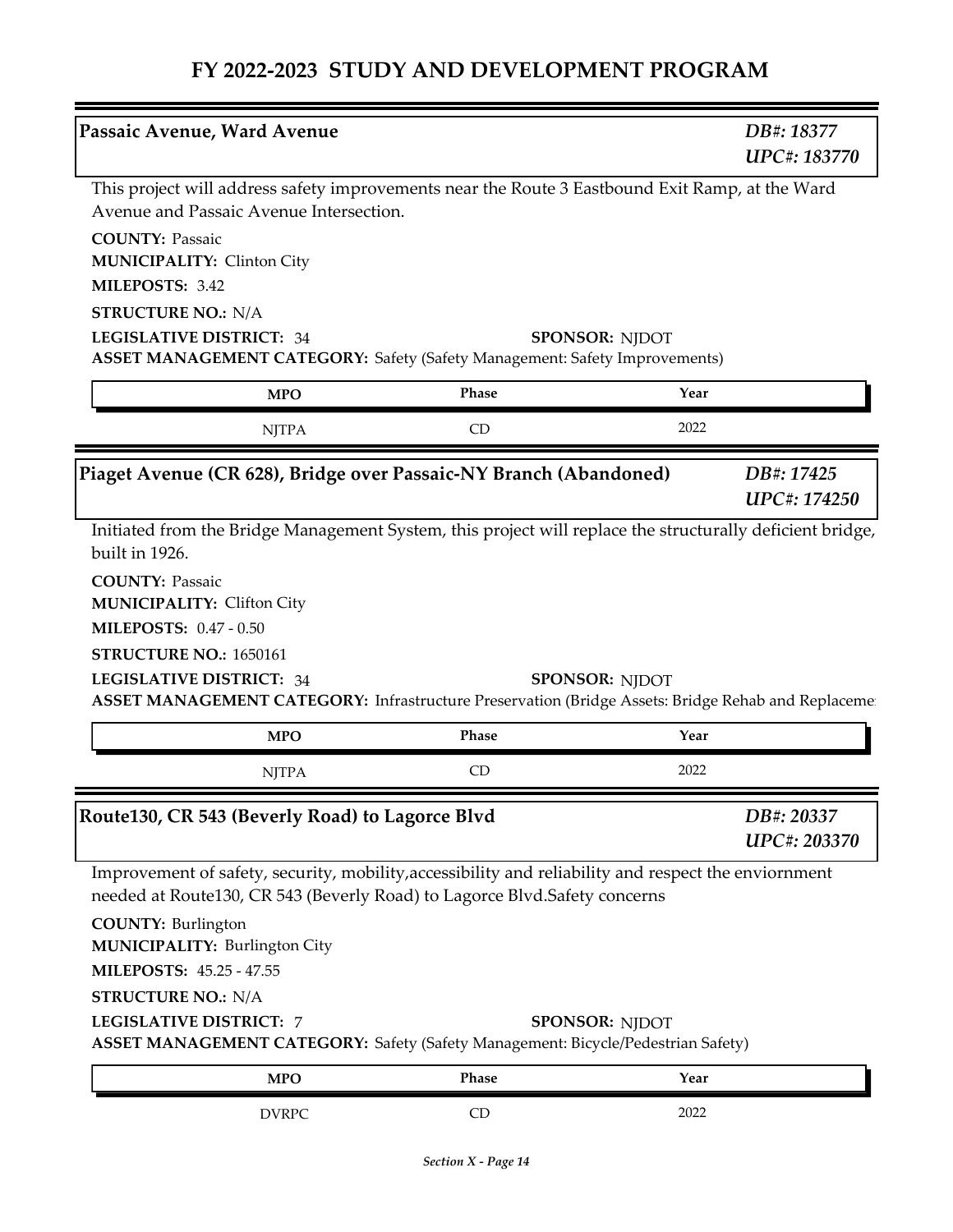|                                                                                  | <b>School House Road, Bridge over Route 35</b> |                                                                   | DB#: 16312<br><b>UPC#: 163120</b>                                                                                            |
|----------------------------------------------------------------------------------|------------------------------------------------|-------------------------------------------------------------------|------------------------------------------------------------------------------------------------------------------------------|
|                                                                                  |                                                | This study will examine replacing the bridge deck/superstructure. |                                                                                                                              |
| <b>COUNTY:</b> Monmouth<br><b>MUNICIPALITY: Brielle Boro</b><br>MILEPOSTS: 15.48 |                                                |                                                                   |                                                                                                                              |
| <b>STRUCTURE NO.: 1310152</b>                                                    |                                                |                                                                   |                                                                                                                              |
| <b>LEGISLATIVE DISTRICT: 30</b>                                                  |                                                |                                                                   | <b>SPONSOR: NIDOT</b><br>ASSET MANAGEMENT CATEGORY: Infrastructure Preservation (Bridge Assets: Bridge Rehab and Replacement |
|                                                                                  | <b>MPO</b>                                     | Phase                                                             | Year                                                                                                                         |

| <b>NITPA</b>                        | 2022                       |  |
|-------------------------------------|----------------------------|--|
| <b>Tremley Point Connector Road</b> | DB#: 9324A<br>UPC#: 058050 |  |

The Tremley Point Connector Road is a new four-lane, predominantly pile-supported, approximately 1.1 mile long roadway/bridge that will cross the Rahway River, featuring two 12-foot lanes in each direction and 3-foot wide right shoulders. The redevelopment of the Tremley Point area of Linden has been the subject of numerous reports and analysis. The local roadway system in Linden is unable to support the increase in truck traffic anticipated by the redevelopment of the Tremley Point Brownfield into more than six million square feet of warehouse and distribution space. The Tremley Point area is located less than 10 miles from Port Elizabeth, Newark and Newark Liberty International Airport. The NJ Turnpike is currently advancing the Environmental Assessment document with the USCG for a Connector Road from Tremley Point in Linden to Industrial Highway in Carteret, which has access to NJ Turnpike Interchange 12.

**COUNTY:** Union, Middlesex **MUNICIPALITY: Linden City, Carteret Boro** 

**MILEPOSTS:** N/A

**STRUCTURE NO.:** N/A

**LEGISLATIVE DISTRICT:** 22, 19

**SPONSOR: NJTA/Union County** 

**ASSET MANAGEMENT CATEGORY:** Mobility and Congestion Relief (Local System Support: Economic Development)

| <b>MPO</b>        | Phase   | Year |
|-------------------|---------|------|
| TTTD<br>, , , , , | ~~<br>◡ | 2022 |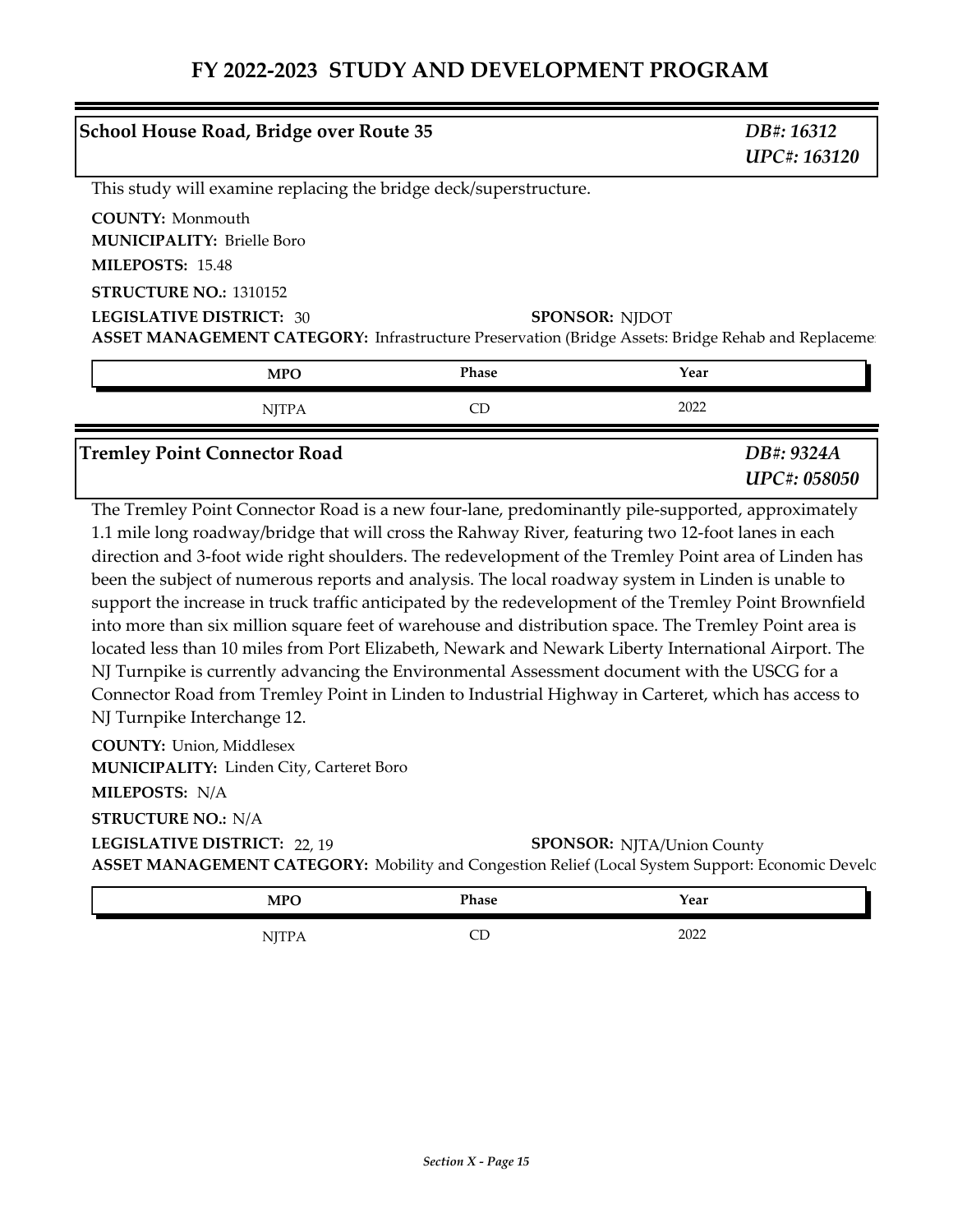|                                   | Union Hill Road, Bridge over Route 9                  |                                                                     | DB#: 18345<br>UPC#: 183450                                                                                                  |  |
|-----------------------------------|-------------------------------------------------------|---------------------------------------------------------------------|-----------------------------------------------------------------------------------------------------------------------------|--|
|                                   | deficient bridge, built in 1940 and modified in 1997. |                                                                     | Initiated from the Bridge Management System, this project will replace or rehabilitate the structurally                     |  |
| <b>COUNTY: Monmouth</b>           |                                                       |                                                                     |                                                                                                                             |  |
| <b>MUNICIPALITY: Marlboro Twp</b> |                                                       |                                                                     |                                                                                                                             |  |
| MILEPOSTS: 1.55                   |                                                       |                                                                     |                                                                                                                             |  |
| STRUCTURE NO.: 1303161            |                                                       |                                                                     |                                                                                                                             |  |
| <b>LEGISLATIVE DISTRICT: 13</b>   |                                                       |                                                                     | <b>SPONSOR: NJDOT</b><br>ASSET MANAGEMENT CATEGORY: Infrastructure Preservation (Bridge Assets: Bridge Rehab and Replacemen |  |
|                                   | <b>MPO</b>                                            | <b>Phase</b>                                                        | Year                                                                                                                        |  |
|                                   | <b>NJTPA</b>                                          | CD                                                                  | 2022                                                                                                                        |  |
|                                   |                                                       |                                                                     |                                                                                                                             |  |
|                                   |                                                       | Washington Avenue (CR 684), Bridge over Sayreville Secondary Branch | DB#: 17413                                                                                                                  |  |
|                                   |                                                       |                                                                     | UPC#: 174130                                                                                                                |  |
|                                   | built in 1914 and modified in 1996.                   |                                                                     | Initiated from the Bridge Management System, this project will replace the structurally deficient bridge,                   |  |
| <b>COUNTY: Middlesex</b>          |                                                       |                                                                     |                                                                                                                             |  |
|                                   | <b>MUNICIPALITY: South Amboy City</b>                 |                                                                     |                                                                                                                             |  |
| MILEPOSTS: 0.03                   |                                                       |                                                                     |                                                                                                                             |  |
| STRUCTURE NO.: 1251163            |                                                       |                                                                     |                                                                                                                             |  |
| <b>LEGISLATIVE DISTRICT: 19</b>   |                                                       |                                                                     | <b>SPONSOR: NJDOT</b>                                                                                                       |  |
| (Conrail - Abandoned)             |                                                       |                                                                     | ASSET MANAGEMENT CATEGORY: Infrastructure Preservation (Bridge Assets: Bridge Rehab and Replaceme                           |  |
|                                   | <b>MPO</b>                                            | Phase                                                               | Year                                                                                                                        |  |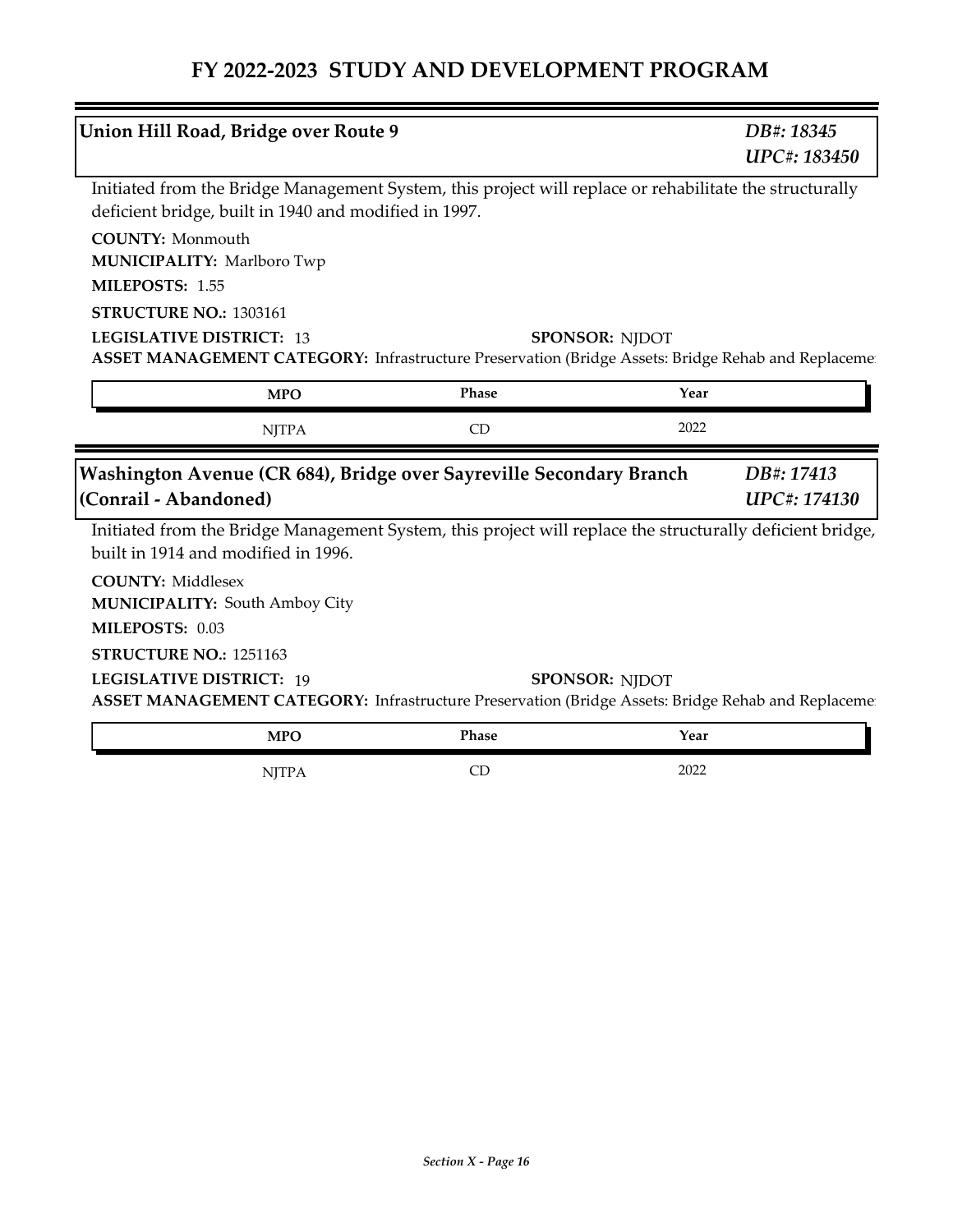| <b>West County Drive Extension</b> | DB#: N2102          |
|------------------------------------|---------------------|
|                                    | <b>UPC#: 213690</b> |
|                                    |                     |

The project is an expansion of the the Old York Road (CR 637) Intersection Improvements project. The project includes the construction of West County Drive from Old York Road to US 202 to the west of the existing traffic patterns along US 202, Old York Road and Chubb Way. This bypass road would accommodate historical regional traffic, that normally creates the congestion at the Old York Road and US 202 signal. By constructing West County Drive, traffic would circumvent the Old York Road and US 202 signal and alleviate congestion in the region. The Project includes a new 48' wide 2800 ft. long roadway, a new traffic signal at the west terminus at Old York Road, and a reconstruction of the traffic signal at the west terminus at US 202. The Project is included in the County Master Plan and critical to support the community's infrastructure. It will also accommodate future commercial, industrial, retail, and residential development scheduled for the surrounding area all of which will increase traffic in the region.

**ASSET MANAGEMENT CATEGORY:** Mobility and Congestion Relief (Local System Support: Local Mobility In **COUNTY:** Somerset **LEGISLATIVE DISTRICT: MILEPOSTS: STRUCTURE NO.: MUNICIPALITY: Branchburg SPONSOR: Somerset County** 

| Phase<br><b>MPC</b> | Year |
|---------------------|------|
| $\sim$<br>---<br>   | 2022 |

#### *DB#: 18380 UPC#: 183800* **Route 1, Route 130/Route 171 (Georges Road) to East Side Avenue**

Initiated from the Pavement Management System, this project will resurface the pavement within the project limits to extend pavement life and safety concerns.

**COUNTY:** Middlesex

**MUNICIPALITY:** North Brunswick Twp, Edison Twp

**MILEPOSTS:** 25.03-26.36 & 28.39-29.62

**LEGISLATIVE DISTRICT:** 17, 18

**STRUCTURE NO.:** N/A

**SPONSOR: NJDOT** 

**ASSET MANAGEMENT CATEGORY:** Infrastructure Preservation (Road Assets: Highway Resurfacing)

| <b>MPO</b>                        | Phase | Year |  |
|-----------------------------------|-------|------|--|
| TTTD<br>$11 \Delta$<br><b>1 W</b> | ᄕ     | 2022 |  |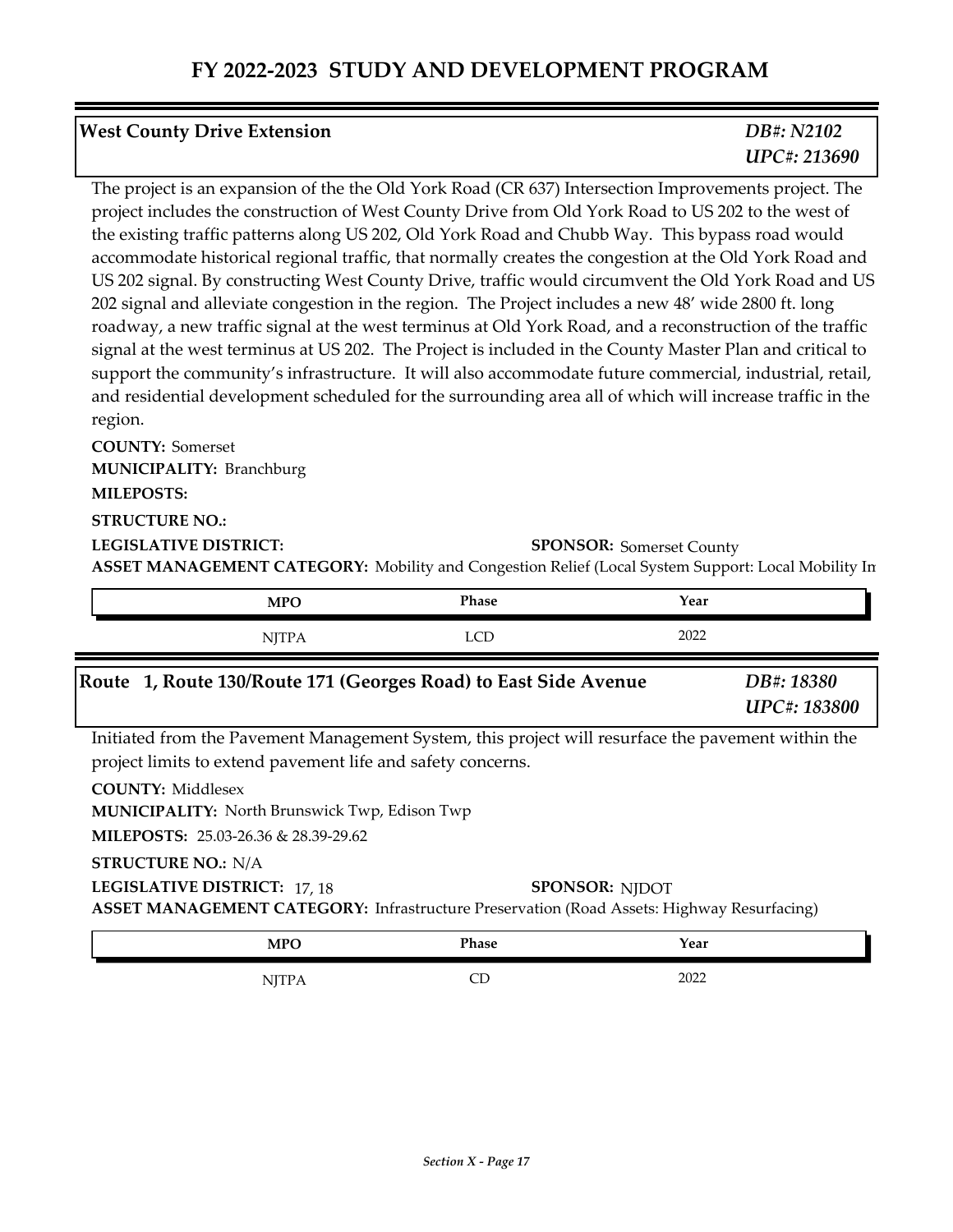| Route 1, Stouts Lane/Promenade Blvd) to Thomas Avenue                                                                                                                                                     |           | DB#: 18370<br>UPC#: 183700        |
|-----------------------------------------------------------------------------------------------------------------------------------------------------------------------------------------------------------|-----------|-----------------------------------|
| This project will extend the hard shoulder running benefit northward to conjoin with the 3-lane section<br>just north of Finnegans Lane.                                                                  |           |                                   |
| <b>COUNTY: Middlesex</b><br>MUNICIPALITY: South Brunswick Twp, North Brunswick Twp                                                                                                                        |           |                                   |
| <b>MILEPOSTS: 16.47-21.02</b>                                                                                                                                                                             |           |                                   |
| <b>STRUCTURE NO.: N/A</b>                                                                                                                                                                                 |           |                                   |
| LEGISLATIVE DISTRICT: 6, 17<br>ASSET MANAGEMENT CATEGORY: Mobility and Congestion Relief (Congestion Relief: Highway Operationa                                                                           |           | <b>SPONSOR: NJDOT</b>             |
| <b>MPO</b>                                                                                                                                                                                                | Phase     | Year                              |
| <b>NJTPA</b>                                                                                                                                                                                              | CD        | 2022                              |
| Route 1&9 (Tonnelle Avenue), Manhattan Avenue                                                                                                                                                             |           | DB#: 18365<br><b>UPC#: 183650</b> |
| <b>MUNICIPALITY: Jersey City</b><br>MILEPOSTS: 55.18<br><b>STRUCTURE NO.: N/A</b><br><b>LEGISLATIVE DISTRICT: 31</b><br><b>ASSET MANAGEMENT CATEGORY: Safety (Safety Management: Safety Improvements)</b> |           | <b>SPONSOR: NJDOT</b>             |
| <b>MPO</b>                                                                                                                                                                                                | Phase     | Year                              |
| <b>NJTPA</b>                                                                                                                                                                                              | CD        | 2022                              |
| Route 1&9, 51st Street to 89th Street                                                                                                                                                                     |           | DB#: 18327                        |
|                                                                                                                                                                                                           |           | <b>UPC#: 183270</b>               |
| This project will address operational and safety improvements at Route 1&9, 51st Street to 89th Street.<br>Safety concerns for the bike/pedestrian path will be addressed as well.                        |           |                                   |
| <b>COUNTY: Hudson</b><br><b>MUNICIPALITY: North Bergen Twp</b>                                                                                                                                            |           |                                   |
| <b>MILEPOSTS: 58.44-60.44</b>                                                                                                                                                                             |           |                                   |
| <b>STRUCTURE NO.: N/A</b>                                                                                                                                                                                 |           |                                   |
| <b>LEGISLATIVE DISTRICT: 32</b><br><b>ASSET MANAGEMENT CATEGORY:</b> Safety (Safety Management: Bicycle/Pedestrian Safety)                                                                                |           | <b>SPONSOR: NJDOT</b>             |
| <b>MPO</b>                                                                                                                                                                                                | Phase     | Year                              |
| <b>NJTPA</b>                                                                                                                                                                                              | <b>CD</b> | 2022                              |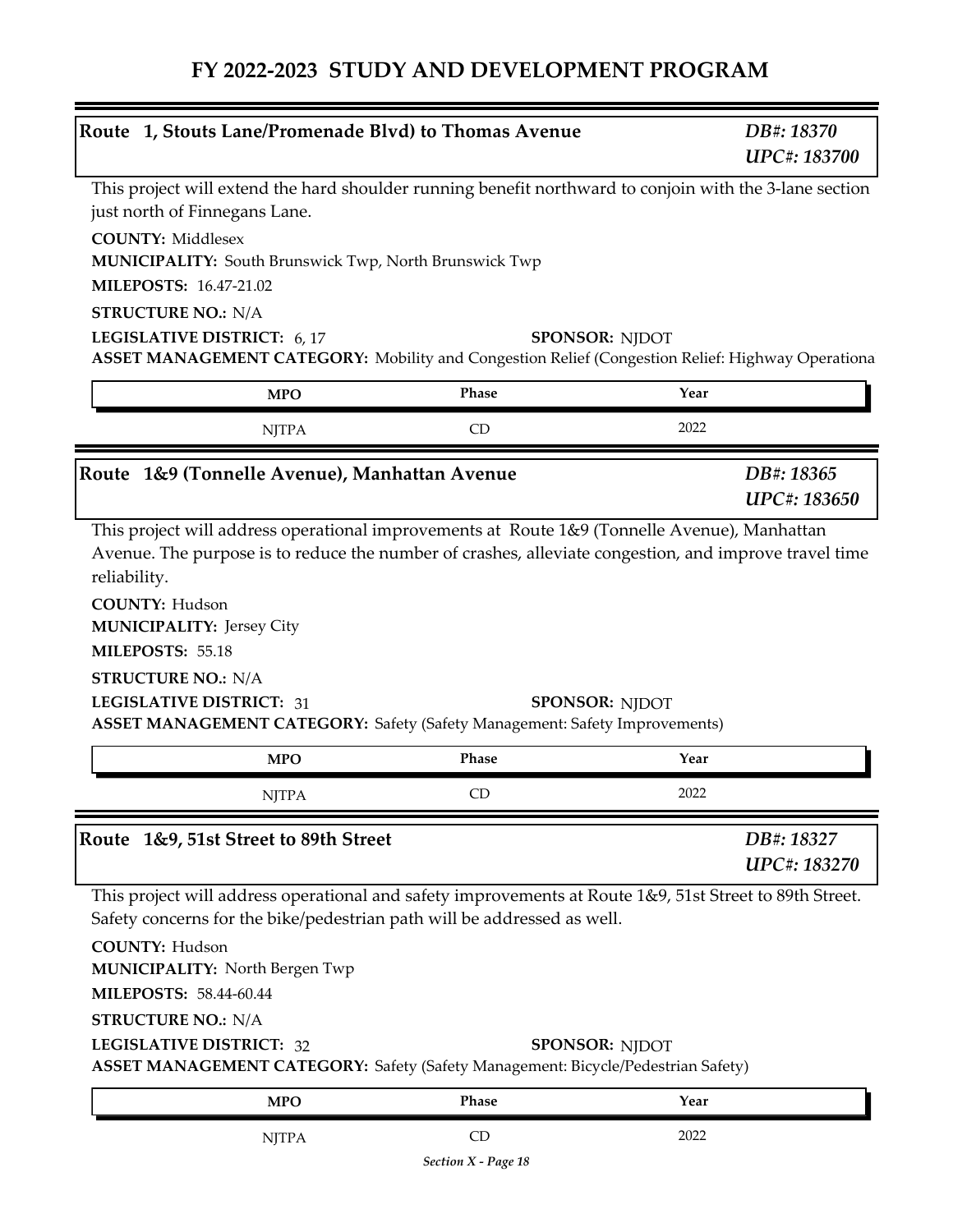#### *DB#: 9240 UPC#: 960133* **Route 1&9, Bridge over NYS&W RR & Division Street to Fairview Avenue**

Initiated by the Bridge Management System, this study will examine the rehabilitation/replacement of the bridge, built in 1942. Improvements to Route 1&9, from south of Division Street to the intersection of Fairview Avenue, with minor improvements to the intersection of Route 1&9 and Fairview Avenue will also be examined.

**COUNTY:** Bergen, Hudson

**MUNICIPALITY: Fairview Boro, North Bergen Twp** 

**MILEPOSTS:** 60.56 - 61.10

**STRUCTURE NO.:** 0201150

**LEGISLATIVE DISTRICT:** 32

**ASSET MANAGEMENT CATEGORY:** Infrastructure Preservation (Bridge Assets: Bridge Rehab and Replaceme **SPONSOR: NJDOT** 

| <b>MPO</b>   | <b>Phase</b> | Year |
|--------------|--------------|------|
| <b>NJTPA</b> |              | 2022 |

#### **Route 1&9, Route 22 to Route 46, ITS Improvements**

*DB#: 03312 UPC#: 033120*

A Problem Statement has been received which indicates there is a missing link of communications infrastructure for incident management, traffic signal control and traffic surveillance. This project would provide for the design and construction of approximately 15 miles of conduit and fiber optic cable and the necessary communications equipment to connect the existing ITS facilities located in Newark to those located in Palisades Park. Preparation of the contract documents would include the development of roadway plans, system connection details, block wiring diagrams, fiber optic connection schedules and equipment and construction specifications.

**COUNTY:** Essex, Hudson, Bergen **MILEPOSTS:** 47.80 - 62.80 **MUNICIPALITY: Various** 

**STRUCTURE NO.:** N/A

**ASSET MANAGEMENT CATEGORY:** Mobility and Congestion Relief (Congestion Relief: Intelligent Transportation Systems) **LEGISLATIVE DISTRICT:** Various**SPONSOR: NJDOT** 

| MPC<br>TATT<br>- | Phase | Year               |
|------------------|-------|--------------------|
|                  | ---   | ററാ<br><b>ZUZZ</b> |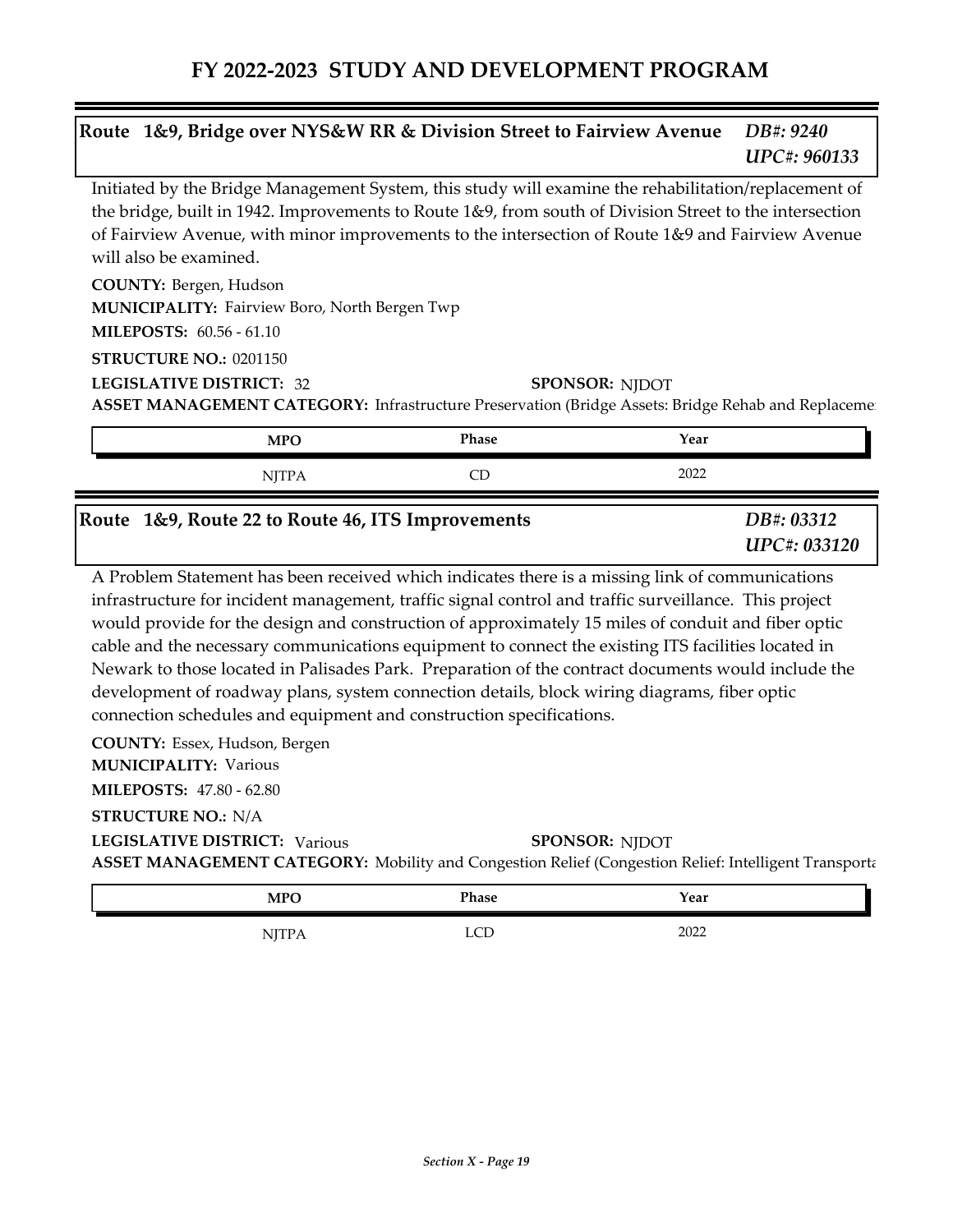|                                                                                         | Route 1&9, Dennis Place to East Grand Street |                                                                                  | DB#: 18323<br>UPC#: 183230                                                                                                                                                                                                                                                                                                                                                                                                                                                                                                     |
|-----------------------------------------------------------------------------------------|----------------------------------------------|----------------------------------------------------------------------------------|--------------------------------------------------------------------------------------------------------------------------------------------------------------------------------------------------------------------------------------------------------------------------------------------------------------------------------------------------------------------------------------------------------------------------------------------------------------------------------------------------------------------------------|
|                                                                                         |                                              | Grand Street. There is a safety concern for the bike/pedestrian path as well.    | This project will address operational and safety improvements at Route 1&9, Gilchrist Avenue to East                                                                                                                                                                                                                                                                                                                                                                                                                           |
| <b>COUNTY: Union</b>                                                                    | MUNICIPALITY: Linden City, Elizabeth City    |                                                                                  |                                                                                                                                                                                                                                                                                                                                                                                                                                                                                                                                |
| MILEPOSTS: 42.79-44.52                                                                  |                                              |                                                                                  |                                                                                                                                                                                                                                                                                                                                                                                                                                                                                                                                |
| <b>STRUCTURE NO.: N/A</b>                                                               | LEGISLATIVE DISTRICT: 20, 22                 | ASSET MANAGEMENT CATEGORY: Safety (Safety Management: Bicycle/Pedestrian Safety) | <b>SPONSOR: NJDOT</b>                                                                                                                                                                                                                                                                                                                                                                                                                                                                                                          |
|                                                                                         | <b>MPO</b>                                   | Phase                                                                            | Year                                                                                                                                                                                                                                                                                                                                                                                                                                                                                                                           |
|                                                                                         | <b>NJTPA</b>                                 | CD                                                                               | 2022                                                                                                                                                                                                                                                                                                                                                                                                                                                                                                                           |
|                                                                                         |                                              | Washington Terrace Pedestrian Bridge over US Rts 1 &9 and 46                     | DB#: 12316<br>UPC#: 123160                                                                                                                                                                                                                                                                                                                                                                                                                                                                                                     |
| needed in FY 2013.                                                                      |                                              |                                                                                  | The structure is functionally obsolete due to substandard vertical underclearance which warrants<br>bridge be raised or replaced to substantially increase its vertical underclearance to improve the<br>clearance on this corridor. A Tier 2 study has been initiated to develop a signage project to help<br>address the safety concern associated with the subject bridge's substandard vertical underclearance. In<br>anticipation of forwarding the signage project to Maintenance for execution, construction funding is |
| <b>COUNTY: Bergen</b><br><b>MUNICIPALITY: Fort Lee Boro</b><br>MILEPOSTS: 64.250-64.250 |                                              |                                                                                  |                                                                                                                                                                                                                                                                                                                                                                                                                                                                                                                                |
| STRUCTURE NO.: 0202157<br><b>LEGISLATIVE DISTRICT: 37</b>                               |                                              | <b>SPONSOR:</b>                                                                  | ASSET MANAGEMENT CATEGORY: Infrastructure Preservation (Bridge Assets: Deck Rehab and Replacement                                                                                                                                                                                                                                                                                                                                                                                                                              |
|                                                                                         |                                              |                                                                                  |                                                                                                                                                                                                                                                                                                                                                                                                                                                                                                                                |

| MPC<br><b>IVIL O</b>         | Phase | Year |  |
|------------------------------|-------|------|--|
| <br>$\overline{\phantom{a}}$ | ؎     | 2022 |  |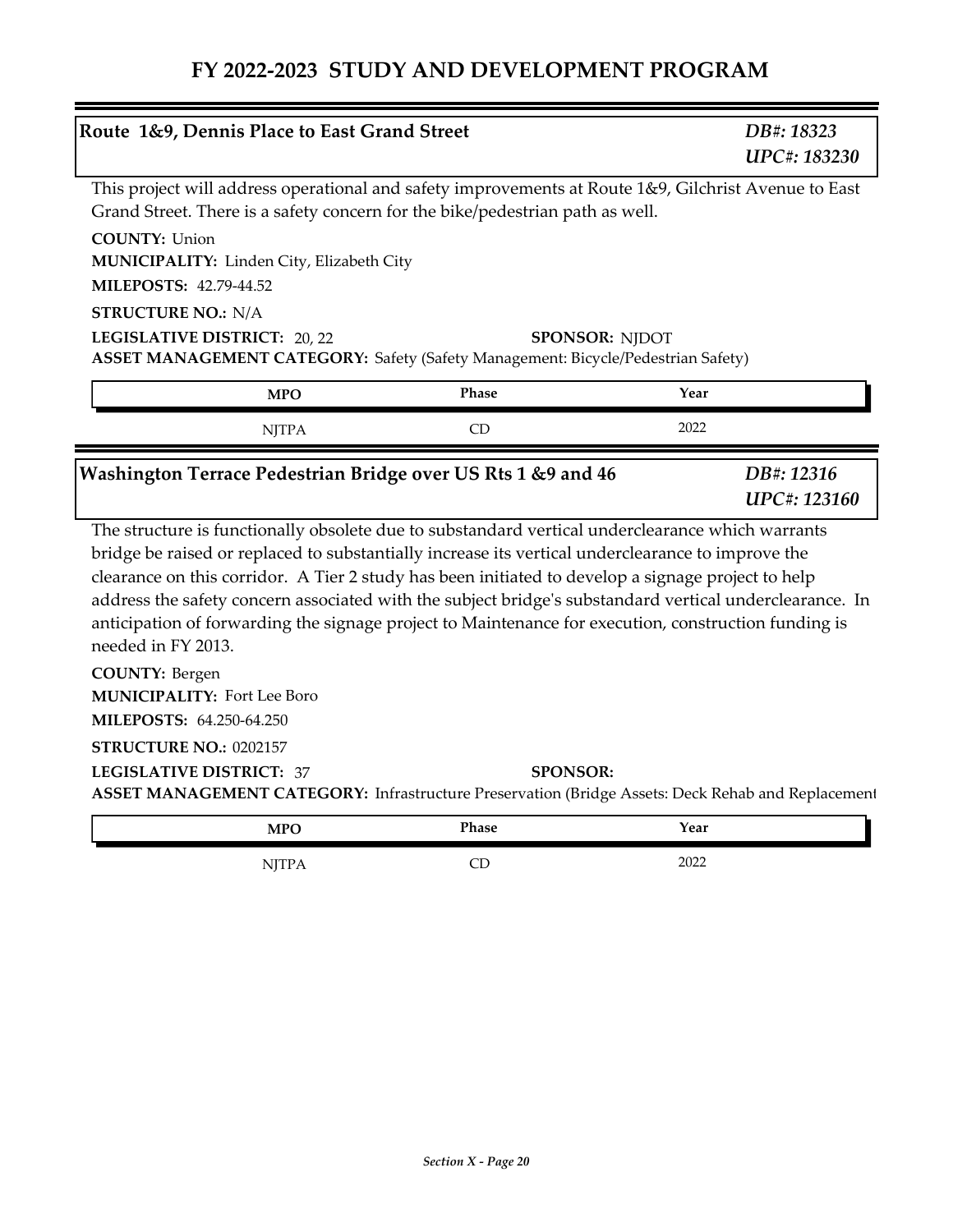| Route 3 EB, Bridge over Hackensack River & Meadowlands Parkway                                                                                                                                                                                        |                                | DB#: 15430<br><b>UPC#: 154300</b> |
|-------------------------------------------------------------------------------------------------------------------------------------------------------------------------------------------------------------------------------------------------------|--------------------------------|-----------------------------------|
| Initiated from the Bridge Management System, this study will examine rehabilitation/replacement of                                                                                                                                                    |                                |                                   |
| the structurally deficient and functionally obsolete bridge, built in 1934 and modified in 1963.                                                                                                                                                      |                                |                                   |
| COUNTY: Bergen, Hudson<br>MUNICIPALITY: East Rutherford Boro, Secaucus Town                                                                                                                                                                           |                                |                                   |
| MILEPOSTS: 8.5                                                                                                                                                                                                                                        |                                |                                   |
| STRUCTURE NO.: 0204152                                                                                                                                                                                                                                |                                |                                   |
| LEGISLATIVE DISTRICT: 36, 32                                                                                                                                                                                                                          | <b>SPONSOR: NJDOT</b>          |                                   |
| ASSET MANAGEMENT CATEGORY: Infrastructure Preservation (Bridge Assets: Deck Rehab and Replacement                                                                                                                                                     |                                |                                   |
| <b>MPO</b>                                                                                                                                                                                                                                            | Phase                          | Year                              |
| <b>NJTPA</b>                                                                                                                                                                                                                                          | CD                             | 2022                              |
| Route 9 North, Ramp to Garden State Parkway North                                                                                                                                                                                                     |                                | DB#: 18321                        |
|                                                                                                                                                                                                                                                       |                                | UPC#: 183210                      |
| <b>COUNTY: Middlesex</b>                                                                                                                                                                                                                              |                                |                                   |
| <b>MUNICIPALITY: Sayreville Boro</b><br><b>MILEPOSTS: 129.3-130</b><br><b>STRUCTURE NO.: N/A</b><br><b>LEGISLATIVE DISTRICT: 12</b><br>ASSET MANAGEMENT CATEGORY: Mobility and Congestion Relief (Congestion Relief: Highway Operationa<br><b>MPO</b> | <b>SPONSOR: NJDOT</b><br>Phase | Year                              |
| <b>NJTPA</b>                                                                                                                                                                                                                                          | CD                             | 2022                              |
| Route 9, Chapman Blvd to Route 30 (Whitehorse Pike)                                                                                                                                                                                                   |                                | DB#: 19369<br>UPC#: 193690        |
| This project will provide fr the Pavement reconstruction for Route 9, Chapman Blvd to Route 30<br>(Whitehorse Pike), Pavement reconstruction to improve existing condition of the pavement, ride quality                                              |                                |                                   |
| and structural capacity to carry expected future traffic load.<br><b>COUNTY: Atlantic</b><br>MUNICIPALITY: Linwood City, Northfield City, Pleasantville City, Absecon City<br>MILEPOSTS: 34.23 - 42.76                                                |                                |                                   |
| <b>STRUCTURE NO.: N/A</b>                                                                                                                                                                                                                             |                                |                                   |
| <b>LEGISLATIVE DISTRICT: 2</b><br>ASSET MANAGEMENT CATEGORY:                                                                                                                                                                                          | <b>SPONSOR: NJDOT</b>          |                                   |
|                                                                                                                                                                                                                                                       | Phase                          | Year                              |
| <b>MPO</b><br><b>SJTPO</b>                                                                                                                                                                                                                            | <b>CD</b>                      | 2022                              |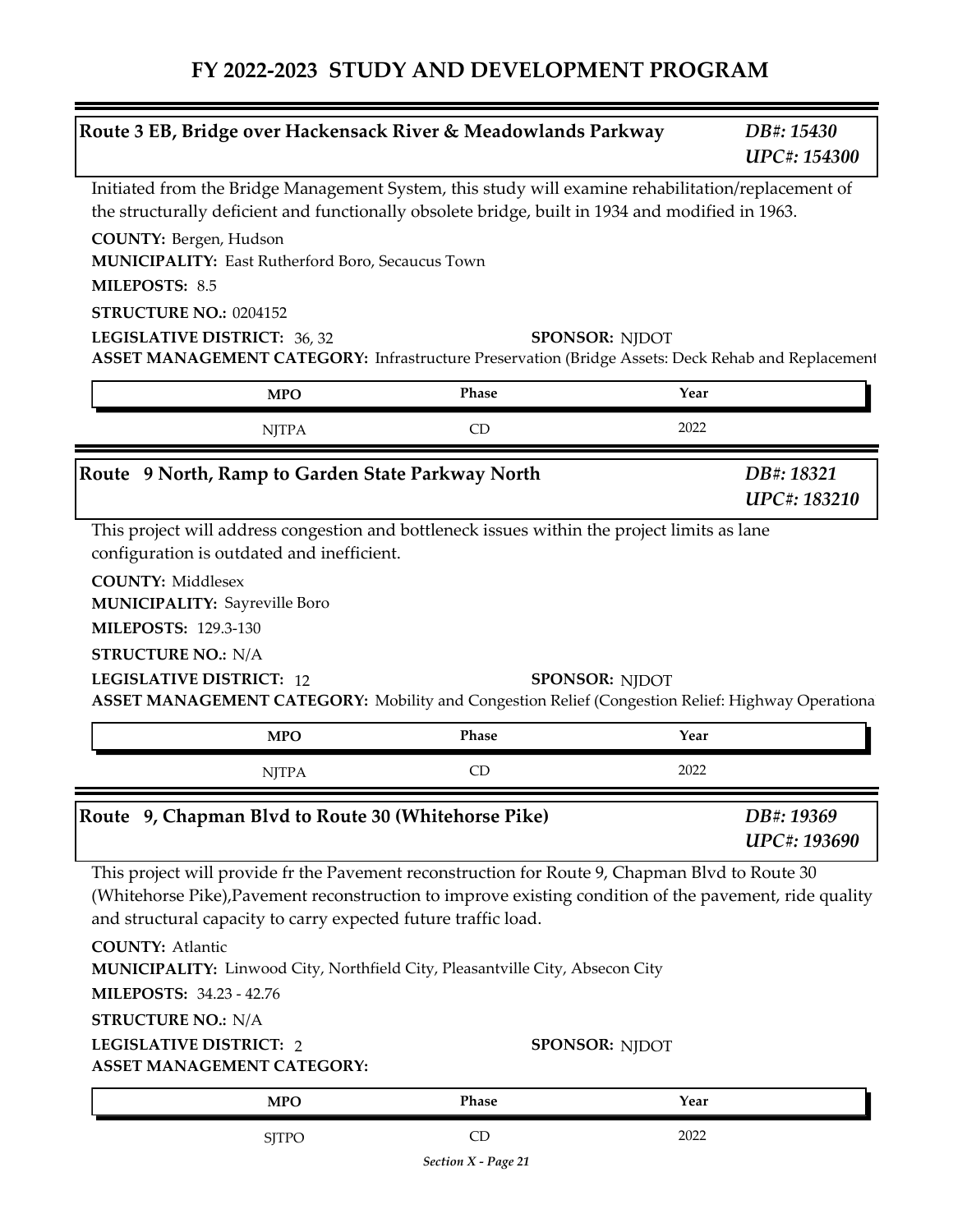| Route 9, Longboat Av to Beachwood Blvd & Rt 166, Pennant Av to<br><b>Beachwood Blvd</b>                                                                                                                                                                                                                                                                                                                                                                                                                                                                                                                  |                           | DB#: 15432<br><b>UPC#: 154320</b>  |
|----------------------------------------------------------------------------------------------------------------------------------------------------------------------------------------------------------------------------------------------------------------------------------------------------------------------------------------------------------------------------------------------------------------------------------------------------------------------------------------------------------------------------------------------------------------------------------------------------------|---------------------------|------------------------------------|
| This project will address congestion, safety, and operational deficiencies along Route 9.                                                                                                                                                                                                                                                                                                                                                                                                                                                                                                                |                           |                                    |
| <b>COUNTY: Ocean</b><br><b>MUNICIPALITY: Beachwood Boro</b><br>MILEPOSTS: Rt 9: 89.62-90.08; Rt 166: 0.0-0.21<br><b>STRUCTURE NO.: N/A</b>                                                                                                                                                                                                                                                                                                                                                                                                                                                               |                           |                                    |
| <b>LEGISLATIVE DISTRICT: 9</b>                                                                                                                                                                                                                                                                                                                                                                                                                                                                                                                                                                           | <b>SPONSOR: NIDOT</b>     |                                    |
| ASSET MANAGEMENT CATEGORY: Mobility and Congestion Relief (Congestion Relief: Highway Operationa                                                                                                                                                                                                                                                                                                                                                                                                                                                                                                         |                           |                                    |
| <b>MPO</b>                                                                                                                                                                                                                                                                                                                                                                                                                                                                                                                                                                                               | Phase                     | Year                               |
| <b>NJTPA</b>                                                                                                                                                                                                                                                                                                                                                                                                                                                                                                                                                                                             | CD                        | 2022                               |
| Route 9, Salem Hill Road to Texas Road (CR 690) Intersections                                                                                                                                                                                                                                                                                                                                                                                                                                                                                                                                            |                           | DB#: 18369<br>UPC#: 183690         |
| <b>COUNTY: Monmouth</b><br>MUNICIPALITY: Howell Twp, Marlboro Twp, Freehold Twp, Old Bridge Twp<br>MILEPOSTS: 105.78-121.74<br><b>STRUCTURE NO.: N/A</b><br>LEGISLATIVE DISTRICT: 11, 12, 13<br><b>ASSET MANAGEMENT CATEGORY:</b> Mass Transit (Congestion Relief: NJ TRANSIT Congestion Relief)                                                                                                                                                                                                                                                                                                         | <b>SPONSOR: NJDOT</b>     |                                    |
| <b>MPO</b>                                                                                                                                                                                                                                                                                                                                                                                                                                                                                                                                                                                               | Phase                     | Year                               |
| <b>NJTPA</b>                                                                                                                                                                                                                                                                                                                                                                                                                                                                                                                                                                                             | <b>CD</b>                 | 2022                               |
| Route 9, Tuckahoe Rd (CR 631) to Roosevelt Blvd (CR 623)                                                                                                                                                                                                                                                                                                                                                                                                                                                                                                                                                 |                           | DB#: 15400A<br><b>UPC#: 188050</b> |
| This project will provide a solution to lessen crash incidents, promote traffic calming, improve<br>geometric deficiencies, increase mobility for pedestrian and bicyclists, provide American with<br>Disabilities (ADA) compliant features, install ITS facilities and improve the terminus of old Route 9 in<br>Upper Township at the Great Egg Harbor Bay.<br><b>COUNTY: Cape May</b><br><b>MUNICIPALITY: Upper Twp</b><br>MILEPOSTS: 28.46-28.84<br><b>STRUCTURE NO.: N/A</b><br><b>LEGISLATIVE DISTRICT: 1</b><br><b>ASSET MANAGEMENT CATEGORY:</b> Safety (Safety Management: Safety Improvements) | <b>SPONSOR: NJDOT</b>     |                                    |
| <b>MPO</b>                                                                                                                                                                                                                                                                                                                                                                                                                                                                                                                                                                                               | Phase                     | Year                               |
| <b>SJTPO</b>                                                                                                                                                                                                                                                                                                                                                                                                                                                                                                                                                                                             | CD<br>Section X - Page 22 | 2022                               |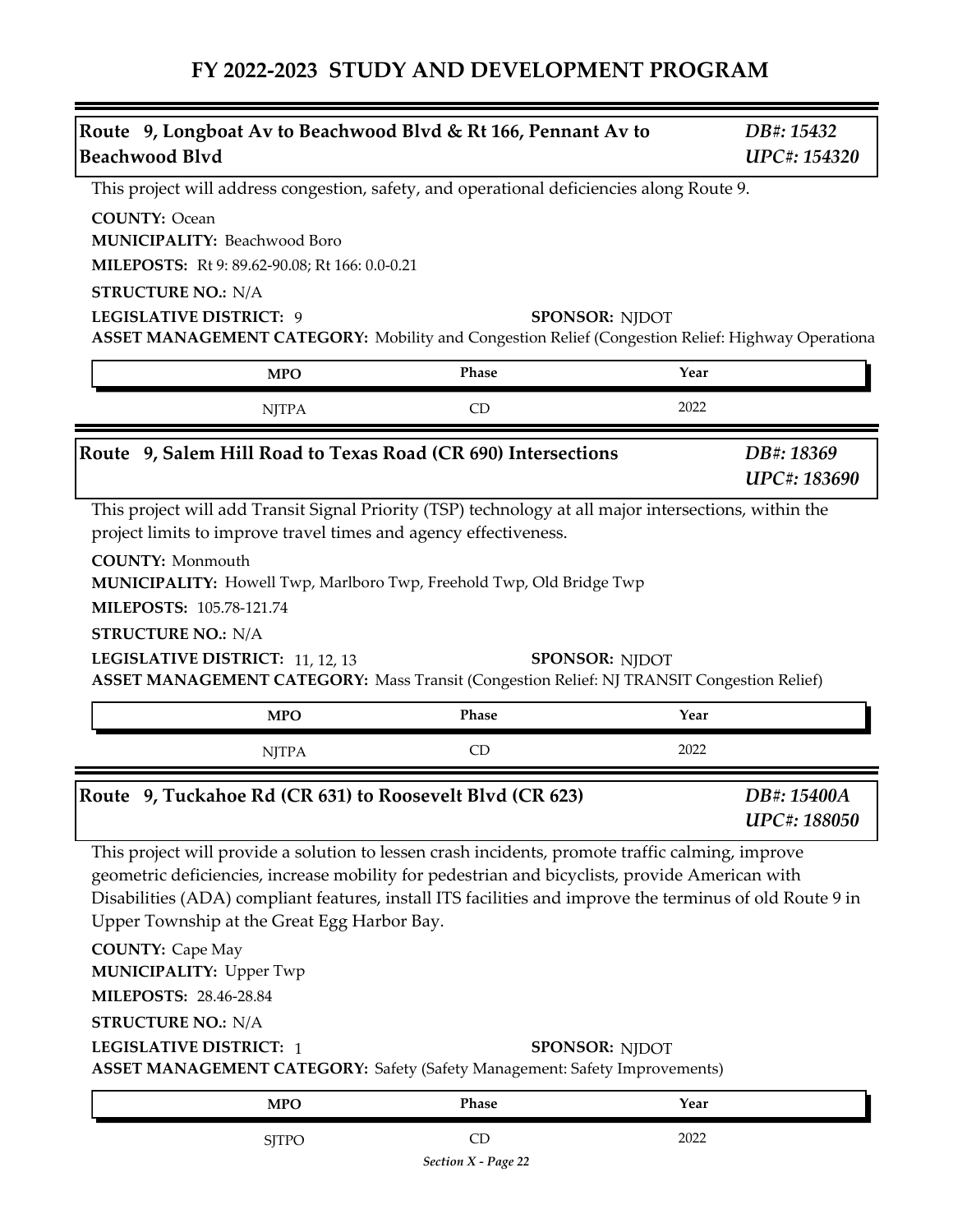| Route 9/35, Main Street Interchange                                                                                                                                                                                                                               | DB#: 079A           |
|-------------------------------------------------------------------------------------------------------------------------------------------------------------------------------------------------------------------------------------------------------------------|---------------------|
|                                                                                                                                                                                                                                                                   | <b>UPC#: 088032</b> |
| $\mathbf{D} \in \mathcal{O}/\mathcal{O}$ . The contract of the contract of the contract of the contract $\mathbf{D} \in \mathcal{O}/\mathcal{O}$ is contracted to the contract of the contracted of the contracted of the contracted of the contracted of the con |                     |

Rt. 9/35 over Main Street Interchange is a breakout from the Rt 9/35 over Main St. Bridge. The lack of an acceleration lane from Rt. 9 Northbound to Rt. 9/35 Northbound ramp has created a safety condition for vehicles attempting to merge. Furthermore, the tight radius and heavy truck traffic from this ramp have contributed to the congestion and the queue on Rt. 9 Northbound which extends for about a mile causing more safety concerns. Rt. 9/35 Southbound to Rt. 9 Southbound ramp is a also a safety problem at this interchange, as this ramp is also substandard and is contributing to the extensive queue which extends from Rt. 9/35 to the Edison Bridge. Both ramps will be investigated separately and may graduate as two individual projects.

**COUNTY:** Middlesex

**MUNICIPALITY:** Sayreville Boro, South Amboy City

**MILEPOSTS:** 129.82

**STRUCTURE NO.:** 1208150

**LEGISLATIVE DISTRICT:** 19

**SPONSOR: NJDOT** 

**ASSET MANAGEMENT CATEGORY:** Mobility and Congestion Relief (Congestion Relief: Highway Operationa

|                                                 | <b>MPO</b>   | <b>Phase</b> | Year |
|-------------------------------------------------|--------------|--------------|------|
|                                                 | <b>NITPA</b> |              | 2022 |
| Route 9W, Bridge over Route 95, 1& 9, 46, and 4 |              | DB#: 14424   |      |

Initiated by the Bridge Management System, this study will examine the rehabilitation/replacement of the bridge, built in 1930 and modified in 1964.

**COUNTY:** Bergen

**MUNICIPALITY: Fort Lee Boro** 

**MILEPOSTS:** 0.05

#### **STRUCTURE NO.:** 0209150

#### **LEGISLATIVE DISTRICT:** 37

**SPONSOR: NJDOT** 

*UPC#: 144240*

**ASSET MANAGEMENT CATEGORY:** Infrastructure Preservation (Bridge Assets: Bridge Rehab and Replaceme

| <b>MPO</b>  | Phase   | Year |
|-------------|---------|------|
| 111T<br>. . | ~~<br>◡ | 2022 |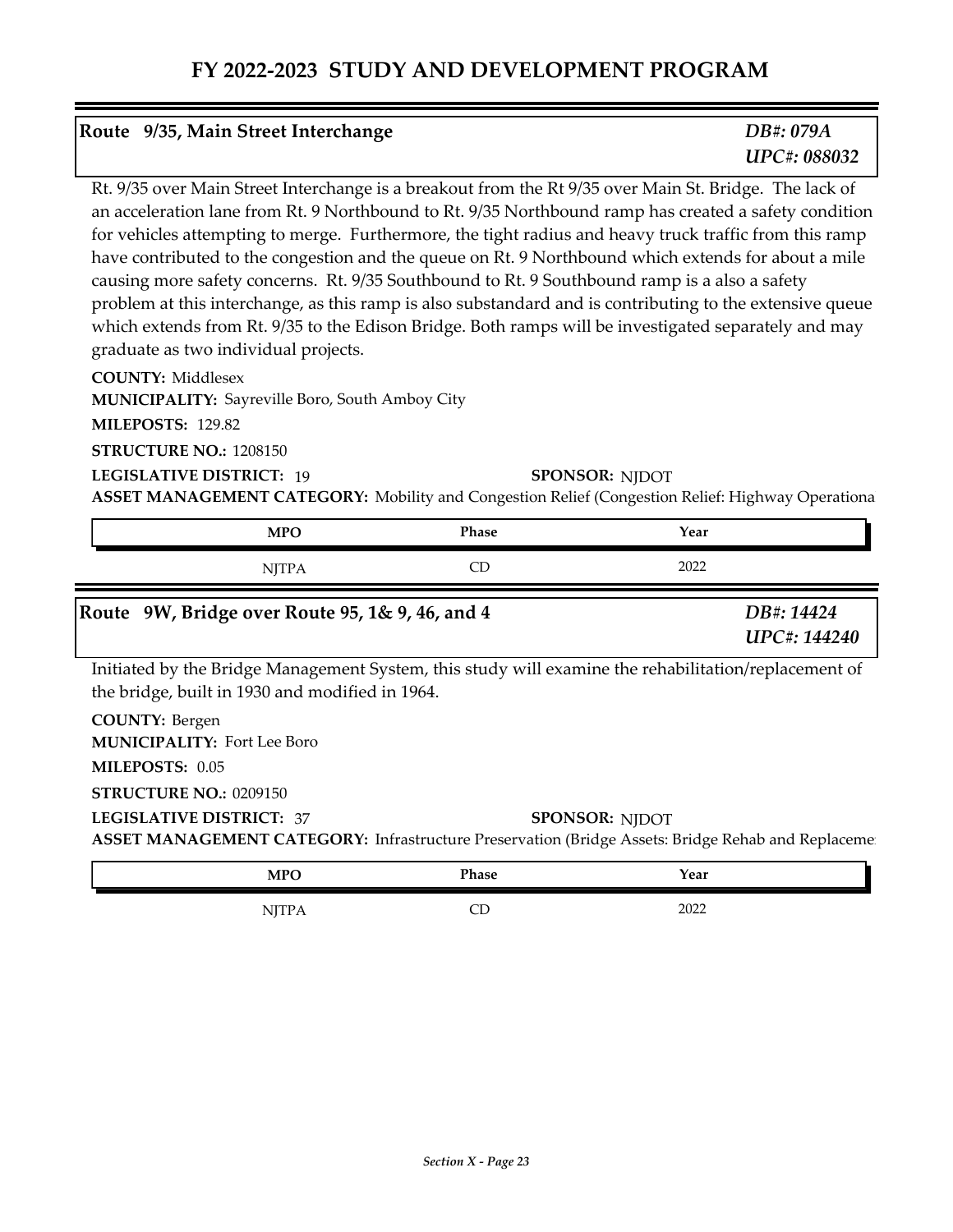| Route 9, CR 571 (Indian Head Road) to CR 526 (County Line Road)                                                                                                                                                                                                                                                                                                 |                       |      | DB#: 17613<br><b>UPC#: 178050</b> |
|-----------------------------------------------------------------------------------------------------------------------------------------------------------------------------------------------------------------------------------------------------------------------------------------------------------------------------------------------------------------|-----------------------|------|-----------------------------------|
| This study will examine the widening of Route 9 within the project limits.                                                                                                                                                                                                                                                                                      |                       |      |                                   |
| <b>COUNTY: Ocean</b><br><b>MUNICIPALITY: Toms River Twp, Lakewood Twp</b><br><b>MILEPOSTS: 94.8 - 102.9</b>                                                                                                                                                                                                                                                     |                       |      |                                   |
| <b>STRUCTURE NO.: N/A</b>                                                                                                                                                                                                                                                                                                                                       |                       |      |                                   |
| LEGISLATIVE DISTRICT: 10, 30<br><b>ASSET MANAGEMENT CATEGORY:</b> Mobility and Congestion Relief (Congestion Relief: Major Widenings)                                                                                                                                                                                                                           | <b>SPONSOR: NJDOT</b> |      |                                   |
| <b>MPO</b>                                                                                                                                                                                                                                                                                                                                                      | Phase                 | Year |                                   |
| <b>NJTPA</b>                                                                                                                                                                                                                                                                                                                                                    | CD                    | 2022 |                                   |
| Route 9W, Palisades Avenue to New York State Line                                                                                                                                                                                                                                                                                                               |                       |      | DB#: 11406<br><b>UPC#: 114060</b> |
| improvements will be implemented to address these safety issues.<br><b>COUNTY: Bergen</b><br><b>MUNICIPALITY:</b> Englewood Cliffs Boro, Alpine Boro, Tenafly Boro<br><b>MILEPOSTS: 2.19 - 11.17</b><br><b>STRUCTURE NO.: N/A</b><br><b>LEGISLATIVE DISTRICT: 37</b><br><b>ASSET MANAGEMENT CATEGORY:</b> Safety (Safety Management: Bicycle/Pedestrian Safety) | <b>SPONSOR: NJDOT</b> |      |                                   |
| <b>MPO</b>                                                                                                                                                                                                                                                                                                                                                      | Phase                 | Year |                                   |
| <b>NJTPA</b>                                                                                                                                                                                                                                                                                                                                                    | CD                    | 2022 |                                   |
| Route 10, Eisenhower Parkway (CR 609) and CR 508 (West Northfield<br>Avenue) Intxn                                                                                                                                                                                                                                                                              |                       |      | DB#: 18348<br><b>UPC#: 183480</b> |
| This project will address safety improvements at the intersections of Route 10, Eisenhower Parkway                                                                                                                                                                                                                                                              |                       |      |                                   |
| (CR 609) and CR 508 (W Northfield Avenue).                                                                                                                                                                                                                                                                                                                      |                       |      |                                   |
| <b>COUNTY: Essex</b><br><b>MUNICIPALITY: Livingston Twp</b>                                                                                                                                                                                                                                                                                                     |                       |      |                                   |
| <b>MILEPOSTS: 18.70-18.81</b>                                                                                                                                                                                                                                                                                                                                   |                       |      |                                   |
| <b>STRUCTURE NO.: N/A</b><br><b>LEGISLATIVE DISTRICT: 27</b>                                                                                                                                                                                                                                                                                                    | <b>SPONSOR: NJDOT</b> |      |                                   |
| <b>ASSET MANAGEMENT CATEGORY:</b> Safety (Safety Management: Safety Improvements)<br><b>MPO</b>                                                                                                                                                                                                                                                                 | Phase                 | Year |                                   |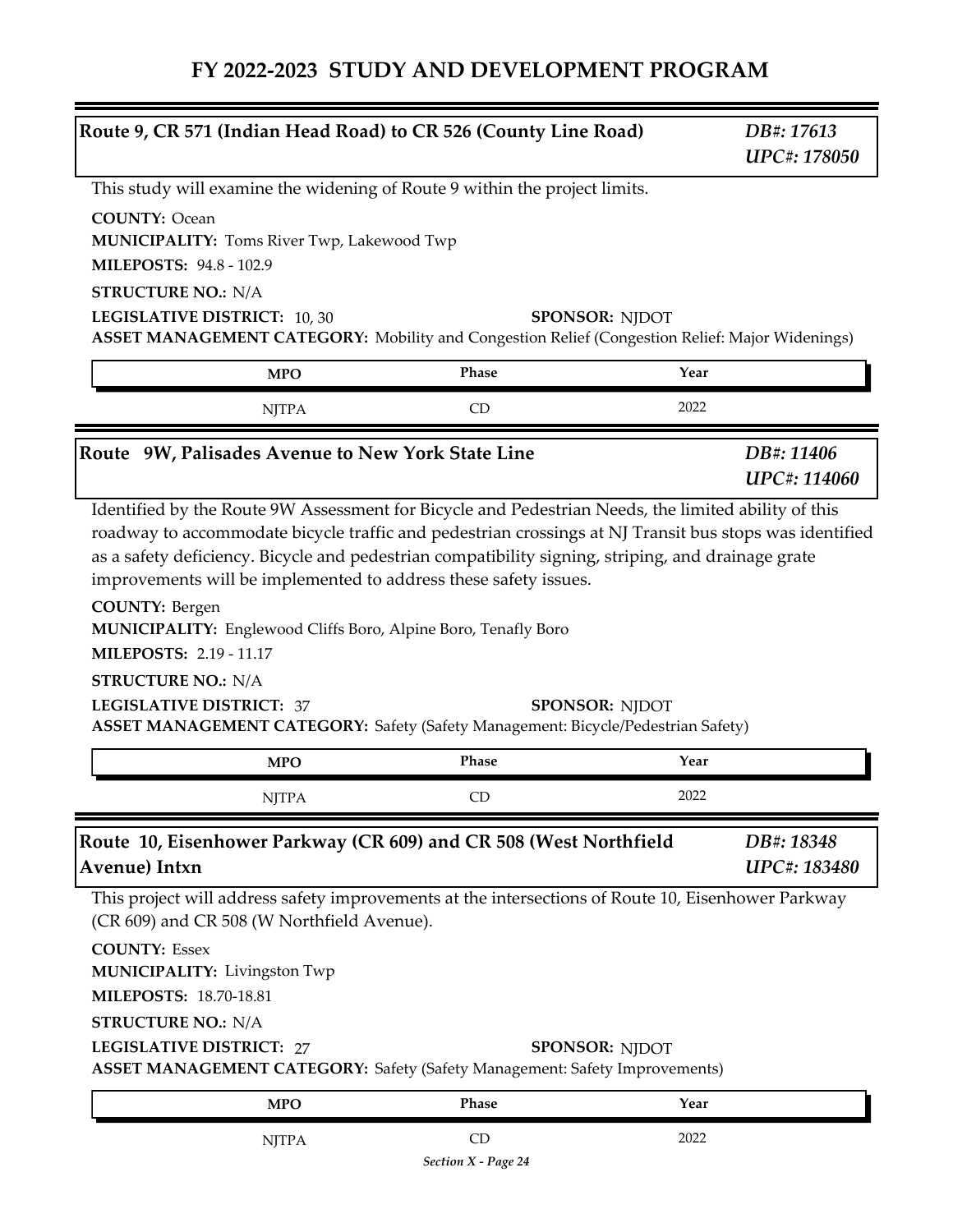| Route 17, Cameron Road to Parkway                                                                                                                                |                                                                | DB#: 18374<br><b>UPC#: 183740</b> |
|------------------------------------------------------------------------------------------------------------------------------------------------------------------|----------------------------------------------------------------|-----------------------------------|
| This project will address traffic and safety improvements at Route 17, Cameron Road to Parkway.                                                                  |                                                                |                                   |
| <b>COUNTY: Bergen</b><br><b>MUNICIPALITY: Saddle River Boro</b><br>MILEPOSTS: 20.17-21.29                                                                        |                                                                |                                   |
| <b>STRUCTURE NO.: N/A</b><br><b>LEGISLATIVE DISTRICT: 39</b><br><b>ASSET MANAGEMENT CATEGORY: Safety (Safety Management: Safety Improvements)</b>                | <b>SPONSOR: NJDOT</b>                                          |                                   |
| <b>MPO</b>                                                                                                                                                       | Phase                                                          | Year                              |
| <b>NJTPA</b>                                                                                                                                                     | CD                                                             | 2022                              |
|                                                                                                                                                                  | Route 21, Newark Needs Analysis, Murray Street to Edison Place | DB#: 99381                        |
|                                                                                                                                                                  |                                                                | <b>UPC#: 993810</b>               |
| The Feasibility Assessment will provide recommendations to relieve traffic congestion via potential                                                              |                                                                |                                   |
| widening as well as providing for safety and pedestrian improvements.<br><b>COUNTY: Essex</b><br><b>MUNICIPALITY: Newark City</b>                                |                                                                |                                   |
| <b>MILEPOSTS: 1.20 - 2.25</b>                                                                                                                                    |                                                                |                                   |
| <b>STRUCTURE NO.: N/A</b><br><b>LEGISLATIVE DISTRICT: 29</b><br>ASSET MANAGEMENT CATEGORY: Mobility and Congestion Relief (Congestion Relief: Highway Operationa | <b>SPONSOR: NJDOT</b>                                          |                                   |
| <b>MPO</b>                                                                                                                                                       | Phase                                                          | Year                              |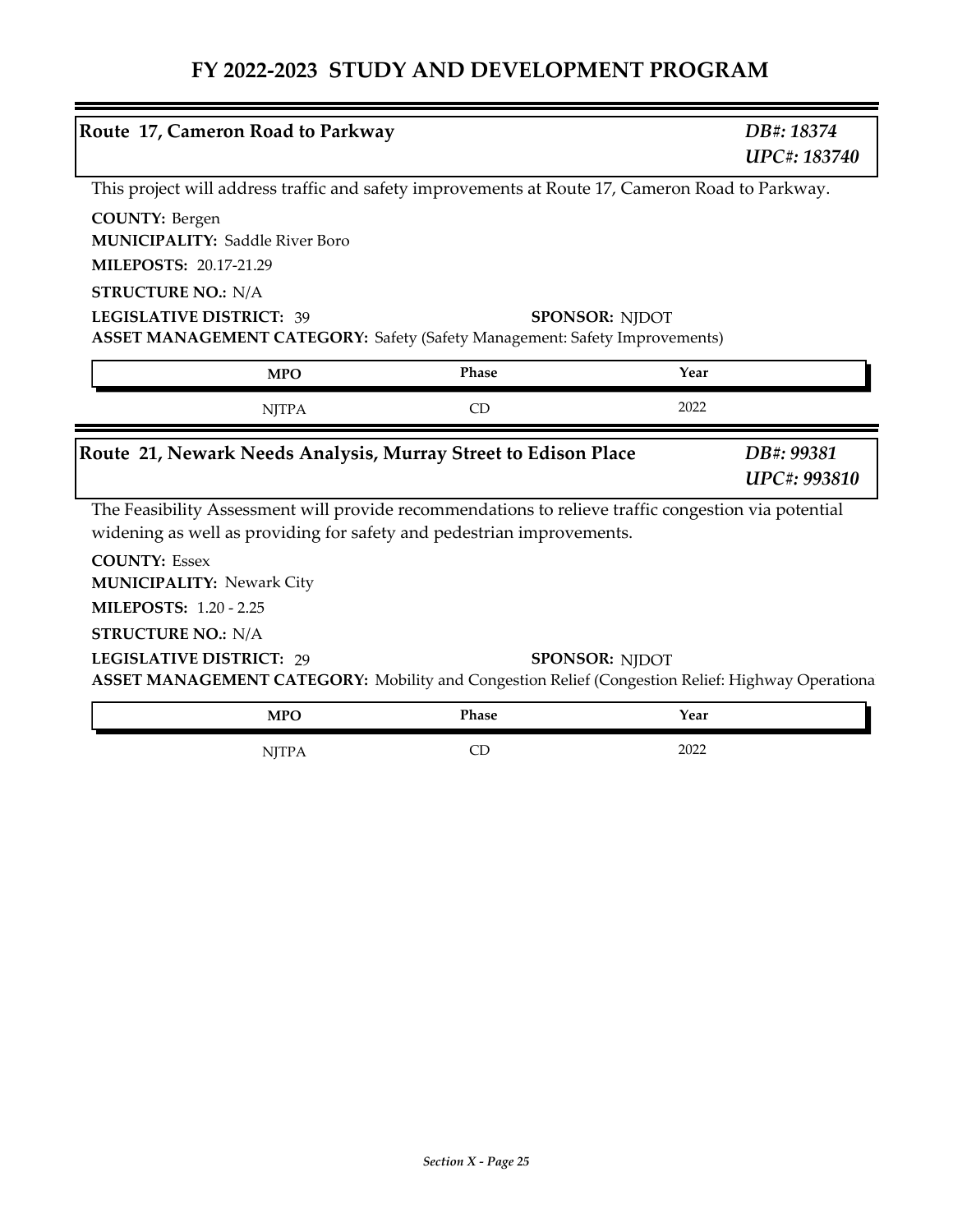| This study will investigate long-term improvements between Rt. 202/206 and Chimney Rock Road.<br>Proposed improvements should address the high accident rates as well as eliminate congestion in this<br>area. A full alternatives analysis is to be undertaken by Somerset County in order to fully determine the<br>The following special Federal appropriation was allocated to this project. FY 08 Omnibus<br>Appropriations Bill, \$4,000,000, ID# NJ 288, NJ 109, NJ 284, NJ 227, NJ 166, (See also DB 03319).<br><b>SPONSOR:</b> Somerset County<br>ASSET MANAGEMENT CATEGORY: Mobility and Congestion Relief (Congestion Relief: Highway Operationa<br>Phase<br><b>MPO</b><br>Year<br>2022<br><b>LCD</b><br><b>NJTPA</b><br>Route 24, EB Ramp to CR 510 (Columbia Turnpike)<br>This study will examine congestion, safety, and operational deficiencies within the project limits.<br><b>SPONSOR: Morris County</b><br>ASSET MANAGEMENT CATEGORY: Mobility and Congestion Relief (Congestion Relief: Highway Operationa<br>Phase<br>Year<br><b>MPO</b> | Route 22, Sustainable Corridor Long-term Improvements                                              | DB#: 03318<br><b>UPC#: 033180</b> |
|----------------------------------------------------------------------------------------------------------------------------------------------------------------------------------------------------------------------------------------------------------------------------------------------------------------------------------------------------------------------------------------------------------------------------------------------------------------------------------------------------------------------------------------------------------------------------------------------------------------------------------------------------------------------------------------------------------------------------------------------------------------------------------------------------------------------------------------------------------------------------------------------------------------------------------------------------------------------------------------------------------------------------------------------------------------|----------------------------------------------------------------------------------------------------|-----------------------------------|
|                                                                                                                                                                                                                                                                                                                                                                                                                                                                                                                                                                                                                                                                                                                                                                                                                                                                                                                                                                                                                                                                | needs and the most cost-effective solution.                                                        |                                   |
|                                                                                                                                                                                                                                                                                                                                                                                                                                                                                                                                                                                                                                                                                                                                                                                                                                                                                                                                                                                                                                                                |                                                                                                    |                                   |
|                                                                                                                                                                                                                                                                                                                                                                                                                                                                                                                                                                                                                                                                                                                                                                                                                                                                                                                                                                                                                                                                | <b>COUNTY: Somerset</b><br><b>MUNICIPALITY: Bridgewater Twp</b><br><b>MILEPOSTS: 33.88 - 37.14</b> |                                   |
|                                                                                                                                                                                                                                                                                                                                                                                                                                                                                                                                                                                                                                                                                                                                                                                                                                                                                                                                                                                                                                                                | <b>STRUCTURE NO.: N/A</b><br><b>LEGISLATIVE DISTRICT: 23</b>                                       |                                   |
|                                                                                                                                                                                                                                                                                                                                                                                                                                                                                                                                                                                                                                                                                                                                                                                                                                                                                                                                                                                                                                                                |                                                                                                    |                                   |
|                                                                                                                                                                                                                                                                                                                                                                                                                                                                                                                                                                                                                                                                                                                                                                                                                                                                                                                                                                                                                                                                |                                                                                                    | DB#: 15433<br>UPC#: 154330        |
|                                                                                                                                                                                                                                                                                                                                                                                                                                                                                                                                                                                                                                                                                                                                                                                                                                                                                                                                                                                                                                                                |                                                                                                    |                                   |
|                                                                                                                                                                                                                                                                                                                                                                                                                                                                                                                                                                                                                                                                                                                                                                                                                                                                                                                                                                                                                                                                | <b>COUNTY: Morris</b><br><b>MUNICIPALITY: Morris Twp, Hanover Twp</b><br>MILEPOSTS: 2.09           |                                   |
|                                                                                                                                                                                                                                                                                                                                                                                                                                                                                                                                                                                                                                                                                                                                                                                                                                                                                                                                                                                                                                                                | <b>STRUCTURE NO.: NA</b><br>LEGISLATIVE DISTRICT: 27, 25                                           |                                   |
|                                                                                                                                                                                                                                                                                                                                                                                                                                                                                                                                                                                                                                                                                                                                                                                                                                                                                                                                                                                                                                                                |                                                                                                    |                                   |
| 2022<br>CD<br><b>NJTPA</b>                                                                                                                                                                                                                                                                                                                                                                                                                                                                                                                                                                                                                                                                                                                                                                                                                                                                                                                                                                                                                                     |                                                                                                    |                                   |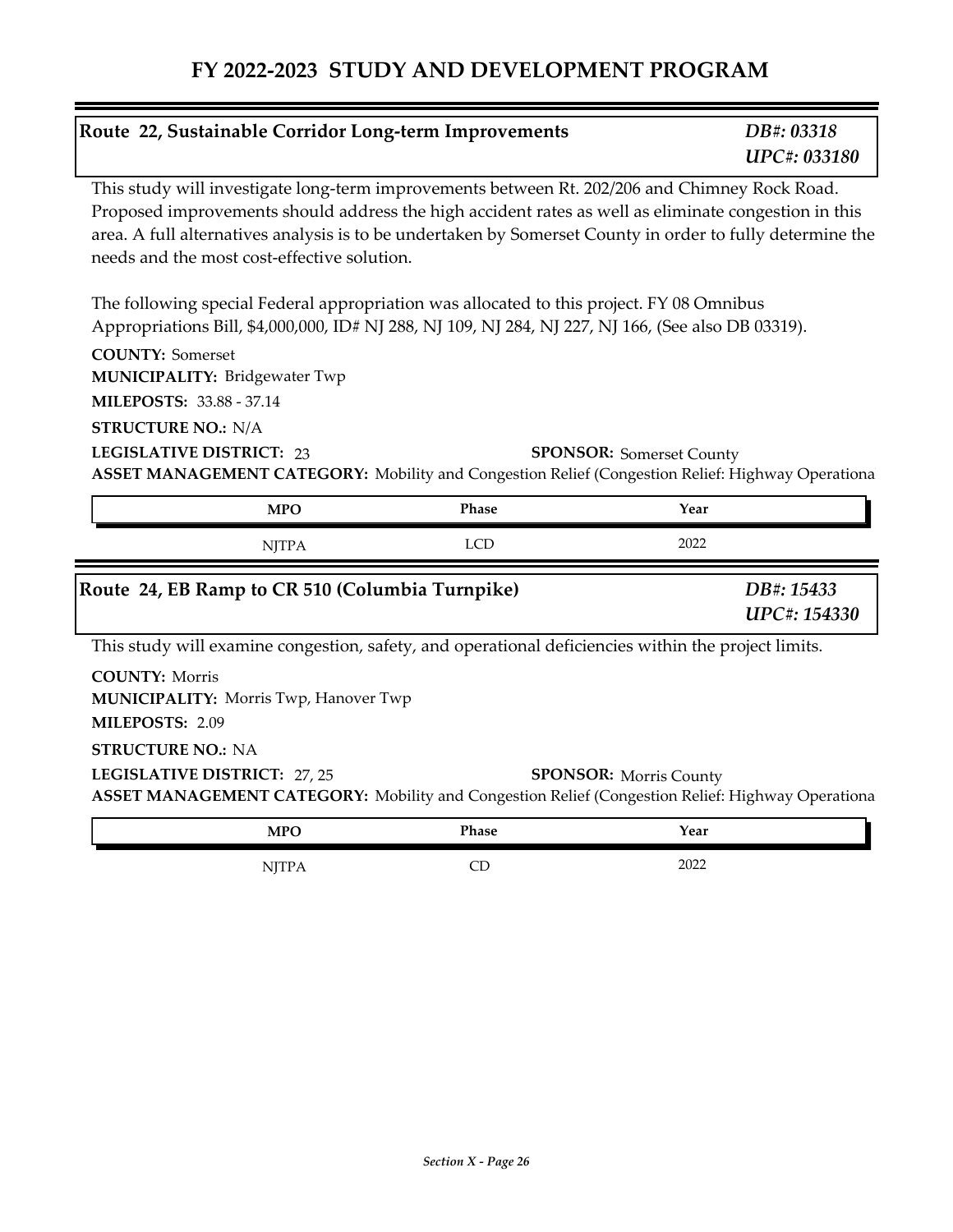| Route 27 SB Section Z (Chilton Avenue), Bridge over Conrail                                                                                                                                                                                                                                     |       |                       | DB#: 15425<br><b>UPC#: 154250</b> |
|-------------------------------------------------------------------------------------------------------------------------------------------------------------------------------------------------------------------------------------------------------------------------------------------------|-------|-----------------------|-----------------------------------|
| Initiated from the Bridge Management System, this project will replace the structurally deficient bridge.                                                                                                                                                                                       |       |                       |                                   |
| <b>COUNTY: Union</b><br><b>MUNICIPALITY: Elizabeth City</b><br>MILEPOSTS: 33.80<br>STRUCTURE NO.: 2050162                                                                                                                                                                                       |       |                       |                                   |
| <b>LEGISLATIVE DISTRICT: 20</b><br>ASSET MANAGEMENT CATEGORY: Infrastructure Preservation (Bridge Assets: Deck Rehab and Replacement                                                                                                                                                            |       | <b>SPONSOR: NJDOT</b> |                                   |
| <b>MPO</b>                                                                                                                                                                                                                                                                                      | Phase | Year                  |                                   |
| <b>NJTPA</b>                                                                                                                                                                                                                                                                                    | CD    | 2022                  |                                   |
| Route 27, Eighth Avenue to Brookhill Avenue                                                                                                                                                                                                                                                     |       |                       | DB#: 19311<br>UPC#: 193110        |
| <b>MUNICIPALITY: Highland Park Boro</b><br><b>MILEPOSTS: 17.58-18.04</b><br><b>STRUCTURE NO.: N/A</b><br><b>LEGISLATIVE DISTRICT: 18</b><br><b>ASSET MANAGEMENT CATEGORY:</b> Safety (Safety Management: Safety Improvements)                                                                   |       | <b>SPONSOR: NJDOT</b> |                                   |
| <b>MPO</b>                                                                                                                                                                                                                                                                                      | Phase | Year                  |                                   |
| <b>NJTPA</b>                                                                                                                                                                                                                                                                                    | CD    | 2022                  |                                   |
| Route 27, Veronica Avenue/How Lane (CR 680) to Delavan Street                                                                                                                                                                                                                                   |       |                       | DB#: 19308<br>UPC#: 193080        |
| This project will address operational and safety improvements at Route 27, Veronica Avenue/How<br>Lane (CR 680) to Delavan Street.<br><b>COUNTY:</b> Somerset, Middlesex<br><b>MUNICIPALITY: Franklin Twp, New Brunswick City</b><br><b>MILEPOSTS: 13.41-15.41</b><br><b>STRUCTURE NO.: N/A</b> |       |                       |                                   |
| <b>LEGISLATIVE DISTRICT: 17</b><br><b>ASSET MANAGEMENT CATEGORY: Safety (Safety Management: Bicycle/Pedestrian Safety)</b>                                                                                                                                                                      |       | <b>SPONSOR: NJDOT</b> |                                   |
| <b>MPO</b>                                                                                                                                                                                                                                                                                      | Phase | Year                  |                                   |
| <b>NJTPA</b>                                                                                                                                                                                                                                                                                    | CD    | 2022                  |                                   |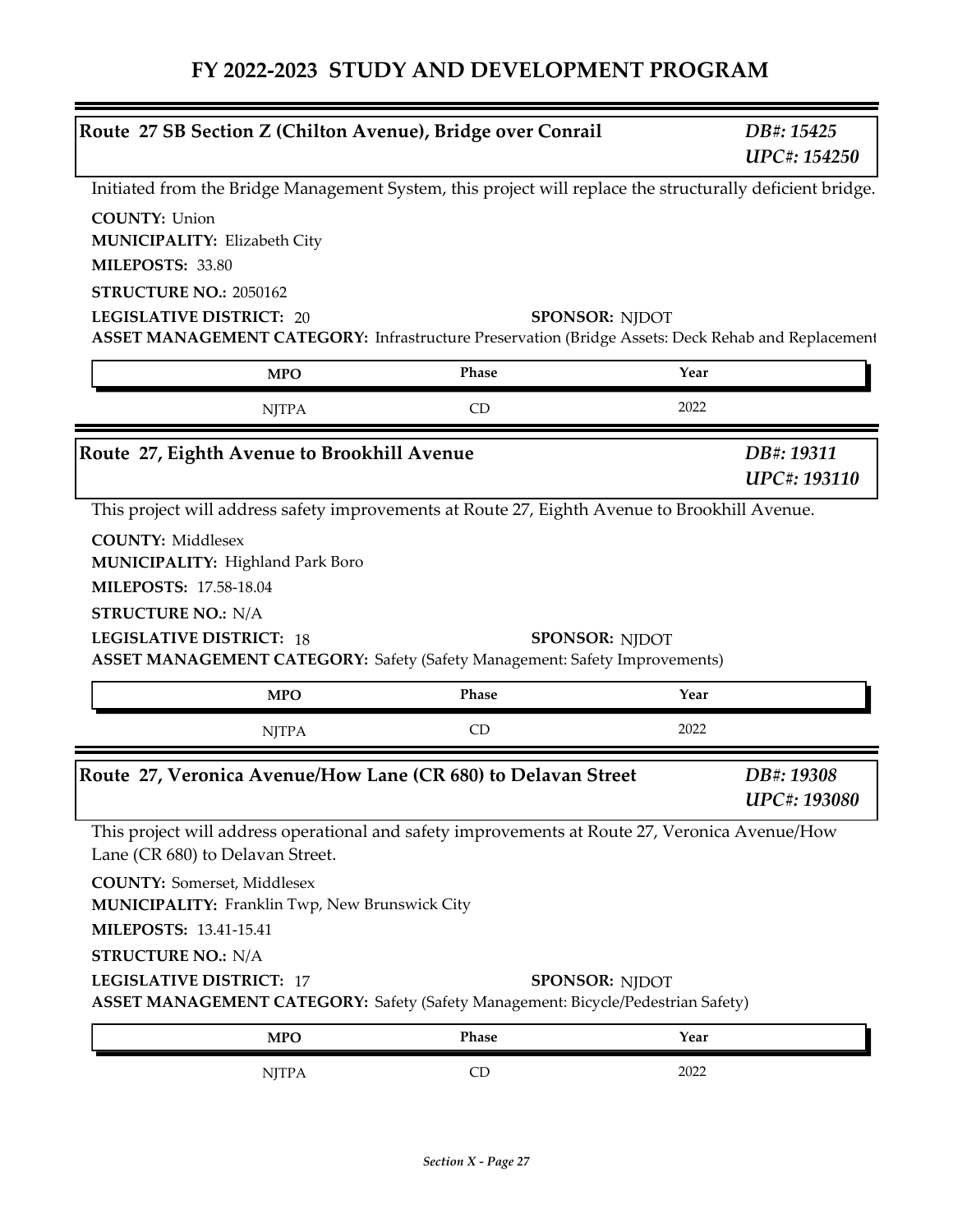| Route 28 (Main Street), Bridge Street to Grove Street                                                                                                                                                           |                    | DB#: 19306                        |
|-----------------------------------------------------------------------------------------------------------------------------------------------------------------------------------------------------------------|--------------------|-----------------------------------|
|                                                                                                                                                                                                                 |                    | UPC#: 193060                      |
| This project will address operational and safety improvements at Route 28 (Main Street), Bridge Street<br>to Grove Street.                                                                                      |                    |                                   |
| <b>COUNTY: Somerset</b>                                                                                                                                                                                         |                    |                                   |
| <b>MUNICIPALITY: Somerville Boro</b>                                                                                                                                                                            |                    |                                   |
| <b>MILEPOSTS: 3.35-3.44</b>                                                                                                                                                                                     |                    |                                   |
| <b>STRUCTURE NO.: N/A</b>                                                                                                                                                                                       |                    |                                   |
| <b>LEGISLATIVE DISTRICT: 16</b><br><b>ASSET MANAGEMENT CATEGORY:</b> Safety (Safety Management: Bicycle/Pedestrian Safety)                                                                                      |                    | <b>SPONSOR: NJDOT</b>             |
| <b>MPO</b>                                                                                                                                                                                                      | Phase              | Year                              |
| <b>NJTPA</b>                                                                                                                                                                                                    | <b>CD</b>          | 2022                              |
|                                                                                                                                                                                                                 |                    |                                   |
| Intersection Improvement Program and Safety Corridor Programs with ROW DB#: 17377<br>- South, 2017                                                                                                              |                    | <b>UPC#: 173770</b>               |
| The purpose of this project is to improve the overall safety and provide ADA-compliant pedestrian<br>accommodations at four selected locations that have been identified as in need of improvement by<br>NJDOT. |                    |                                   |
| <b>COUNTY: Various</b><br><b>MUNICIPALITY: Various</b><br><b>MILEPOSTS: 31 - 31.2</b>                                                                                                                           |                    |                                   |
| <b>STRUCTURE NO.: N/A</b><br><b>LEGISLATIVE DISTRICT: Various</b><br><b>ASSET MANAGEMENT CATEGORY:</b> Safety (Safety Management: Safety Improvements)                                                          |                    | <b>SPONSOR: NJDOT</b>             |
|                                                                                                                                                                                                                 |                    |                                   |
|                                                                                                                                                                                                                 |                    |                                   |
| <b>MPO</b><br><b>DVRPC</b>                                                                                                                                                                                      | <b>Phase</b><br>CD | Year<br>2022                      |
|                                                                                                                                                                                                                 |                    |                                   |
| Route 30, Cooper Street to Grove Street                                                                                                                                                                         |                    | DB#: 15375<br><b>UPC#: 153750</b> |
| Initiated from the Pavement Management System, this project will resurface the pavement within the                                                                                                              |                    |                                   |
| project limits.                                                                                                                                                                                                 |                    |                                   |
| <b>COUNTY: Camden</b><br>MUNICIPALITY: Camden City, Collingswood Boro, Audubon Boro, Haddon Heights Boro                                                                                                        |                    |                                   |
| <b>MILEPOSTS: 1.47-7.8</b>                                                                                                                                                                                      |                    |                                   |
| <b>STRUCTURE NO.: N/A</b>                                                                                                                                                                                       |                    |                                   |
| LEGISLATIVE DISTRICT: 5,6<br><b>ASSET MANAGEMENT CATEGORY:</b> Infrastructure Preservation (Road Assets: Highway Resurfacing)                                                                                   |                    | <b>SPONSOR: NJDOT</b>             |
| <b>MPO</b>                                                                                                                                                                                                      | Phase              | Year                              |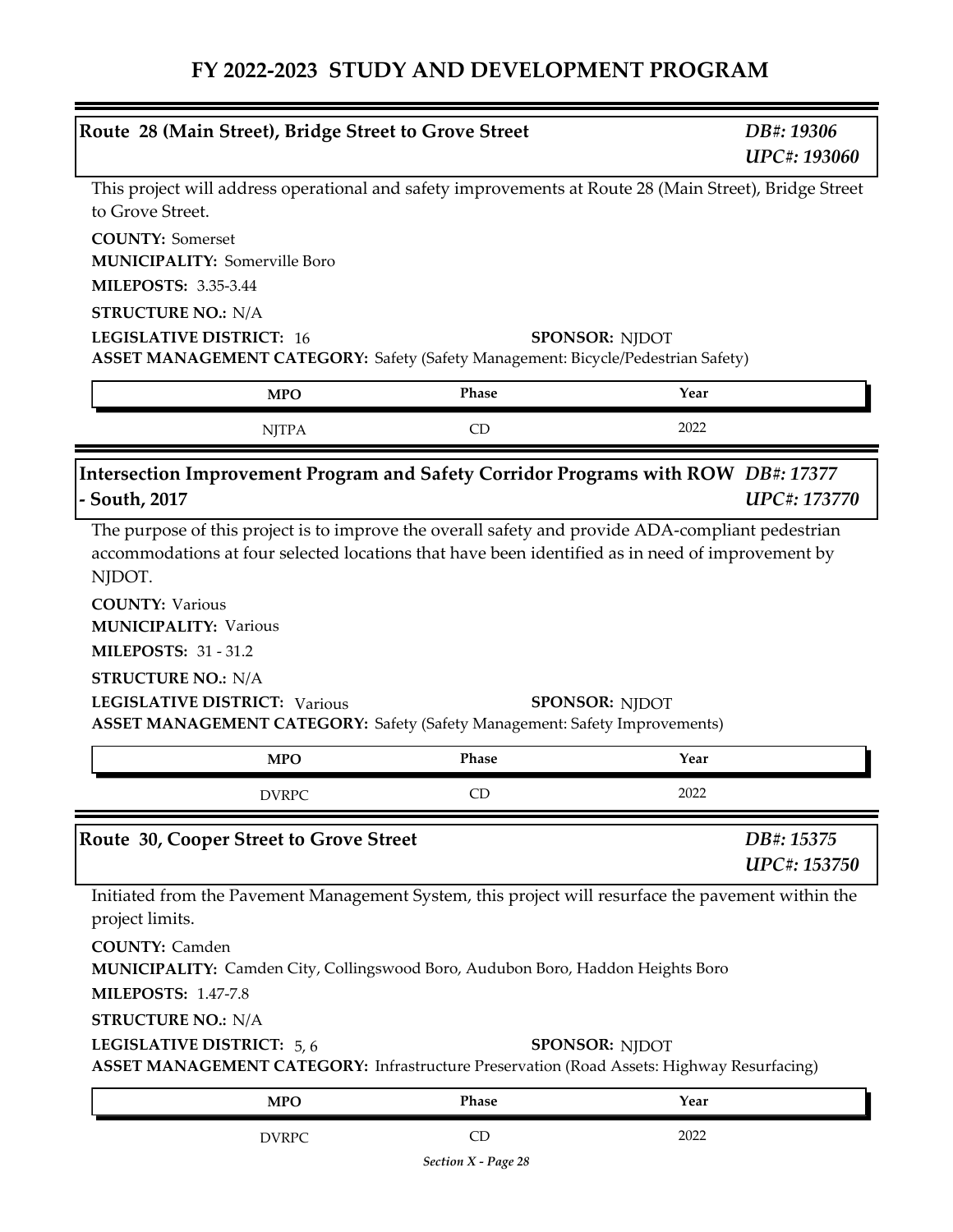| Route 30, Somerdale Road (CR 678)                                                                                                                                                                                                          |       | DB#: 17504            | <b>UPC#: 175040</b> |
|--------------------------------------------------------------------------------------------------------------------------------------------------------------------------------------------------------------------------------------------|-------|-----------------------|---------------------|
| This project will address safety concerns at the intersection of Route US 30, Somerdale Road (CR 678).                                                                                                                                     |       |                       |                     |
| <b>COUNTY: Camden</b><br><b>MUNICIPALITY: Somerdale Boro</b><br>MILEPOSTS: 10.69                                                                                                                                                           |       |                       |                     |
| <b>STRUCTURE NO.: N/A</b><br>LEGISLATIVE DISTRICT: 6<br><b>ASSET MANAGEMENT CATEGORY:</b> Safety (Safety Management: Safety Improvements)                                                                                                  |       | <b>SPONSOR: NJDOT</b> |                     |
| <b>MPO</b>                                                                                                                                                                                                                                 | Phase | Year                  |                     |
| <b>DVRPC</b>                                                                                                                                                                                                                               | CD    | 2022                  |                     |
| Route 33, CR 547 (Asbury Road) and Route 34 Intersections                                                                                                                                                                                  |       | DB#: 18349            | UPC#: 183490        |
| This project will address safety improvements at the intersection of Route 33, CR 547 (Asbury Road)<br>and Route 34 Circle.<br><b>COUNTY: Monmouth</b><br><b>MUNICIPALITY: Wall Twp</b><br>MILEPOSTS: Rt 33: 35.30-36.30; Rt 34: 7.20-7.72 |       |                       |                     |
| <b>STRUCTURE NO.: N/A</b><br><b>LEGISLATIVE DISTRICT: 30</b><br><b>ASSET MANAGEMENT CATEGORY:</b> Safety (Safety Management: Safety Improvements)                                                                                          |       | <b>SPONSOR: NJDOT</b> |                     |
| <b>MPO</b>                                                                                                                                                                                                                                 | Phase | Year                  |                     |
| <b>NJTPA</b>                                                                                                                                                                                                                               | CD    | 2022                  |                     |
| Route 34, Bridge over Big Brook                                                                                                                                                                                                            |       | DB#: 17330            | <b>UPC#: 173300</b> |
| Initiated from the Bridge Management System, this project will replace the structurally deficient bridge,<br>built in 1930.                                                                                                                |       |                       |                     |
| <b>COUNTY: Monmouth</b><br><b>MUNICIPALITY: Colts Neck Twp</b>                                                                                                                                                                             |       |                       |                     |
| <b>MILEPOSTS: 15.9-16.1</b>                                                                                                                                                                                                                |       |                       |                     |
| STRUCTURE NO.: 1308154                                                                                                                                                                                                                     |       |                       |                     |
| <b>LEGISLATIVE DISTRICT: 11</b><br>ASSET MANAGEMENT CATEGORY: Infrastructure Preservation (Bridge Assets: Bridge Rehab and Replaceme                                                                                                       |       | <b>SPONSOR: NJDOT</b> |                     |
| <b>MPO</b>                                                                                                                                                                                                                                 | Phase | Year                  |                     |
| <b>NJTPA</b>                                                                                                                                                                                                                               | CD    | 2022                  |                     |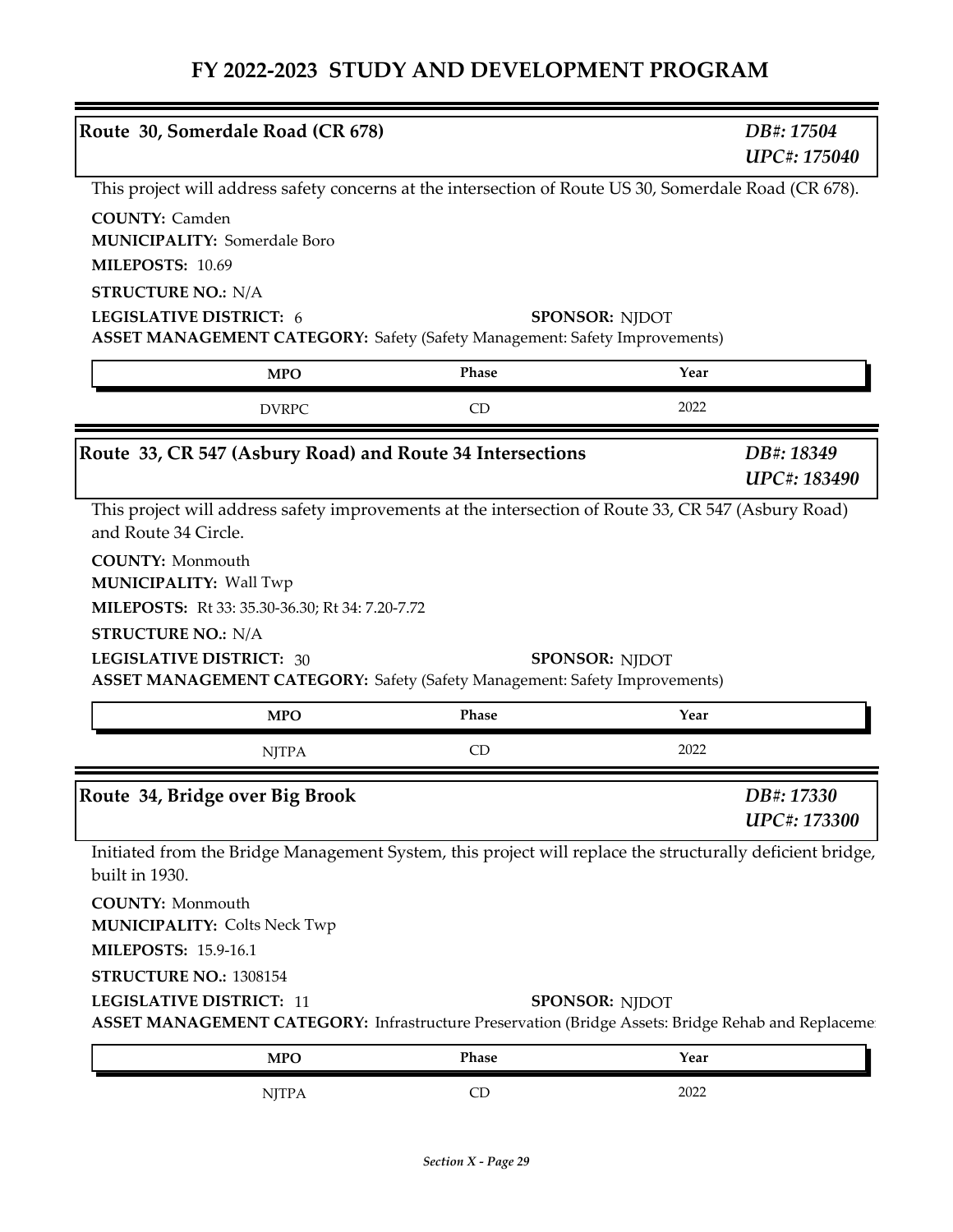|                                                                                                                                                   | Route 34, Bridge over Former Brick Yard Road | DB#: 17331<br><b>UPC#: 173310</b> |  |
|---------------------------------------------------------------------------------------------------------------------------------------------------|----------------------------------------------|-----------------------------------|--|
| Initiated from the Bridge Management System, this project will replace the structurally deficient bridge,<br>built in 1941.                       |                                              |                                   |  |
| <b>COUNTY: Middlesex</b><br><b>MUNICIPALITY: Old Bridge Twp</b>                                                                                   |                                              |                                   |  |
| <b>MILEPOSTS: 26.4-26.8</b>                                                                                                                       |                                              |                                   |  |
| STRUCTURE NO.: 1221150                                                                                                                            |                                              |                                   |  |
| <b>LEGISLATIVE DISTRICT: 22</b><br>ASSET MANAGEMENT CATEGORY: Infrastructure Preservation (Bridge Assets: Bridge Rehab and Replacemen             |                                              | <b>SPONSOR: NJDOT</b>             |  |
| <b>MPO</b>                                                                                                                                        | <b>Phase</b>                                 | Year                              |  |
| <b>NJTPA</b>                                                                                                                                      | CD                                           | 2022                              |  |
| Route 34, CR 524 (Allaire Road) intersection                                                                                                      |                                              | DB#: 20326<br><b>UPC#: 203260</b> |  |
| <b>MILEPOSTS: 2.60 - 2.70</b>                                                                                                                     |                                              |                                   |  |
| <b>STRUCTURE NO.: N/A</b><br><b>LEGISLATIVE DISTRICT: 30</b><br><b>ASSET MANAGEMENT CATEGORY:</b> Safety (Safety Management: Safety Improvements) |                                              | <b>SPONSOR: NJDOT</b>             |  |
| <b>MPO</b>                                                                                                                                        | <b>Phase</b>                                 | Year                              |  |
| <b>NJTPA</b>                                                                                                                                      | CD                                           | 2022                              |  |
|                                                                                                                                                   |                                              | DB#: 17402<br><b>UPC#: 174020</b> |  |
| This project will address safety and drainage improvements within the project limits.                                                             |                                              |                                   |  |
| <b>COUNTY: Monmouth</b><br><b>MUNICIPALITY: Belmar Boro</b>                                                                                       |                                              |                                   |  |
| <b>MILEPOSTS: 20.48 - 21.41</b>                                                                                                                   |                                              |                                   |  |
| <b>STRUCTURE NO.: N/A</b>                                                                                                                         |                                              |                                   |  |
| <b>LEGISLATIVE DISTRICT: 30</b><br><b>ASSET MANAGEMENT CATEGORY:</b> Safety (Safety Management: Safety Improvements)                              |                                              | <b>SPONSOR: NJDOT</b>             |  |
| Route 35, CR 18 (Belmar Ave/16th Ave) to Route 71/8th Avenue<br><b>MPO</b>                                                                        | Phase                                        | Year                              |  |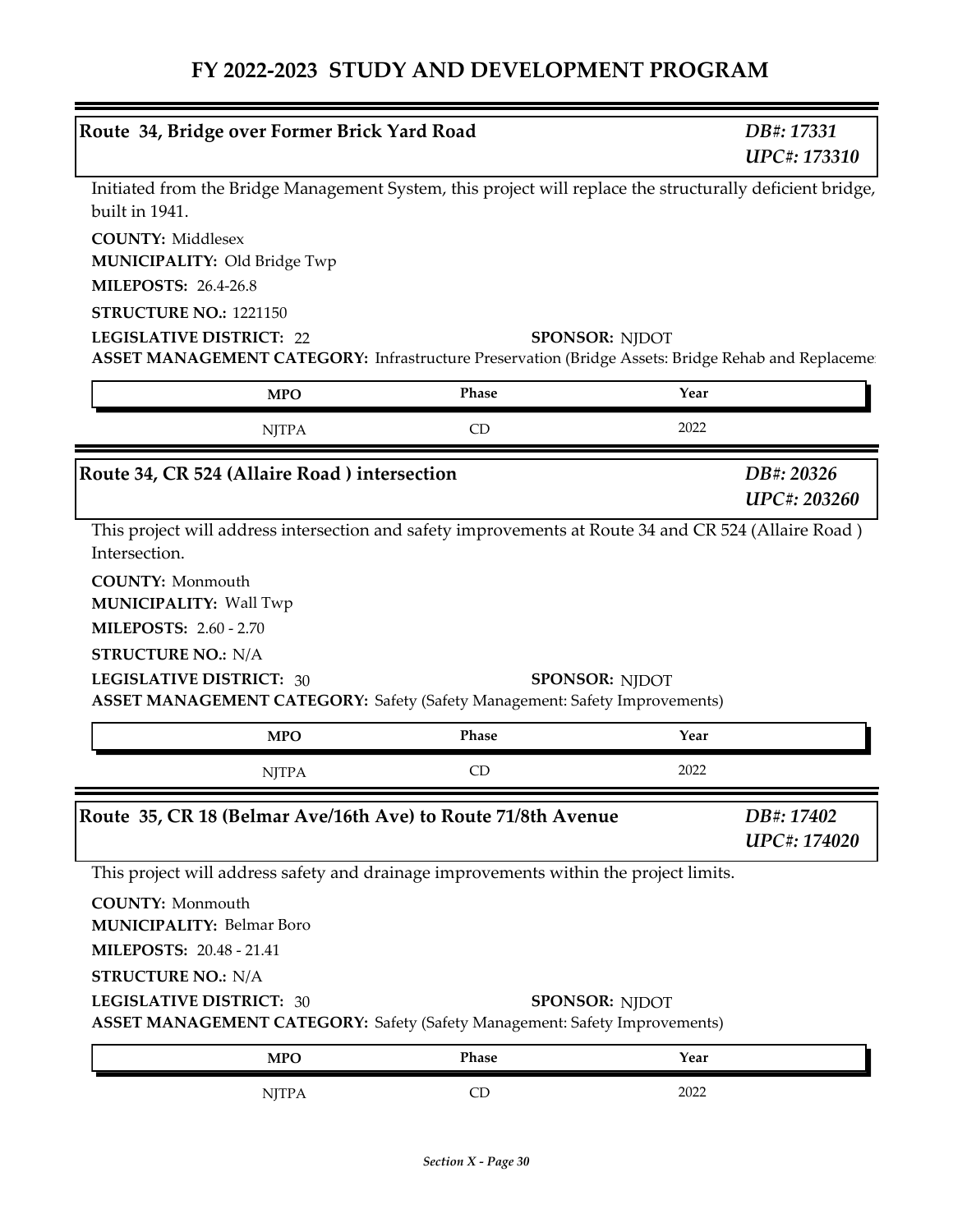| Route 35, Route 66 to White Street/ Obre Place                                                                                                                                             |                       | DB#: 17420<br><b>UPC#: 174200</b> |
|--------------------------------------------------------------------------------------------------------------------------------------------------------------------------------------------|-----------------------|-----------------------------------|
| This project will address safety improvements on Route 35, Route 66 to White Street/Obre Place. The<br>guiderail will also be upgraded to current standards.                               |                       |                                   |
| <b>COUNTY: Monmouth</b><br>MUNICIPALITY: Ocean Twp, Eatontown Boro, Shrewsbury Boro                                                                                                        |                       |                                   |
| <b>MILEPOSTS: 25 - 32.1</b>                                                                                                                                                                |                       |                                   |
| <b>STRUCTURE NO.: N/A</b>                                                                                                                                                                  |                       |                                   |
| <b>LEGISLATIVE DISTRICT: 11</b>                                                                                                                                                            | <b>SPONSOR: NJDOT</b> |                                   |
| ASSET MANAGEMENT CATEGORY: Operations and Maintenance (Safety Management: Safety Capital Mainte                                                                                            |                       |                                   |
| <b>MPO</b>                                                                                                                                                                                 | Phase                 | Year                              |
| <b>NJTPA</b>                                                                                                                                                                               | CD                    | 2022                              |
| Route 35, Woodland Avenue to CR 516 (Cherry Tree Farm Road)                                                                                                                                |                       | DB#: 15388<br><b>UPC#: 153880</b> |
| Initiated from the Pavement Management System, this project will resurface the pavement within the<br>project limits.                                                                      |                       |                                   |
| <b>COUNTY: Monmouth</b><br><b>MUNICIPALITY:</b> Neptune City Boro, Neptune Twp, Middleton Twp<br><b>MILEPOSTS: 22.67-39.4</b><br><b>STRUCTURE NO.: N/A</b><br>LEGISLATIVE DISTRICT: 11, 13 | <b>SPONSOR: NIDOT</b> |                                   |
| <b>ASSET MANAGEMENT CATEGORY:</b> Infrastructure Preservation (Road Assets: Highway Resurfacing)<br><b>MPO</b>                                                                             | Phase                 | Year                              |
| <b>NJTPA</b>                                                                                                                                                                               | CD                    | 2022                              |
| Route 36, Bridge over Troutman's Creek                                                                                                                                                     |                       | DB#: 16349<br>UPC#: 163490        |
| Initiated from the Bridge Management System, this project will replace the structurally deficient bridge,<br>built in 1941.                                                                |                       |                                   |
| <b>COUNTY: Monmouth</b><br><b>MUNICIPALITY: Long Branch City</b>                                                                                                                           |                       |                                   |
| MILEPOSTS: 5.36                                                                                                                                                                            |                       |                                   |
| STRUCTURE NO.: 1314154                                                                                                                                                                     |                       |                                   |
| <b>LEGISLATIVE DISTRICT: 11</b><br>ASSET MANAGEMENT CATEGORY: Infrastructure Preservation (Bridge Assets: Bridge Rehab and Replaceme                                                       | <b>SPONSOR: NJDOT</b> |                                   |

NJTPA CD 2022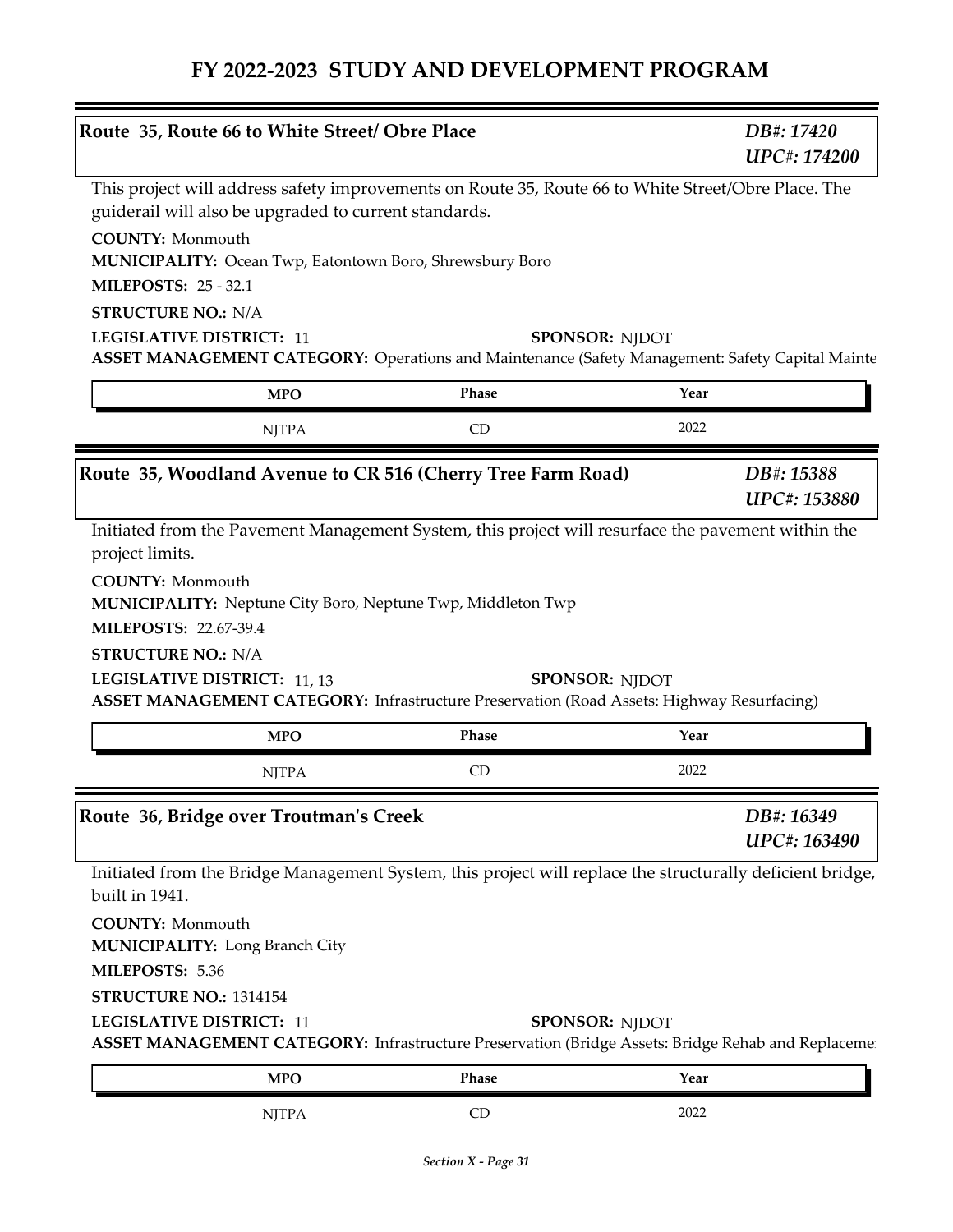| Route 36, Clifton Ave/James St to Mountainview Ave                                                                                                                                                                                               |                           | DB#: 15384<br><b>UPC#: 153840</b> |
|--------------------------------------------------------------------------------------------------------------------------------------------------------------------------------------------------------------------------------------------------|---------------------------|-----------------------------------|
| Initiated from the Pavement Management System, this project will resurface the pavement within the<br>project limits. The project will also include replacement of pavement markings and signage for bike<br>lanes.                              |                           |                                   |
| <b>COUNTY: Monmouth</b><br>MUNICIPALITY: Long Branch City, Monmouth Beach Boro, Sea Bright Boro<br><b>MILEPOSTS: 5.7-9.4</b>                                                                                                                     |                           |                                   |
| <b>STRUCTURE NO.: N/A</b>                                                                                                                                                                                                                        |                           |                                   |
| LEGISLATIVE DISTRICT: 11, 13<br><b>ASSET MANAGEMENT CATEGORY:</b> Infrastructure Preservation (Road Assets: Highway Resurfacing)                                                                                                                 |                           | <b>SPONSOR: NJDOT</b>             |
| <b>MPO</b>                                                                                                                                                                                                                                       | Phase                     | Year                              |
| <b>NJTPA</b>                                                                                                                                                                                                                                     | CD                        | 2022                              |
| Route 37 and CR 549 (Hooper Avenue)                                                                                                                                                                                                              |                           | DB#: 17387<br><b>UPC#: 173870</b> |
| <b>COUNTY: Ocean</b><br><b>MUNICIPALITY: Toms River Twp</b><br><b>MILEPOSTS: 7.3 - 7.42</b><br><b>STRUCTURE NO.: N/A</b><br><b>LEGISLATIVE DISTRICT: 10</b><br><b>ASSET MANAGEMENT CATEGORY:</b> Safety (Safety Management: Safety Improvements) |                           | <b>SPONSOR: NJDOT</b>             |
| <b>MPO</b>                                                                                                                                                                                                                                       | Phase                     | Year                              |
| <b>NJTPA</b>                                                                                                                                                                                                                                     | CD                        | 2022                              |
| Route 37, Thomas Street to Fischer Boulevard                                                                                                                                                                                                     |                           | DB#: 17361<br>UPC#: 173610        |
| This study will examine resurfacing/rehabilitation of the pavement.<br><b>COUNTY: Ocean</b><br><b>MUNICIPALITY:</b> Toms River Twp, Island Heights Boro<br><b>MILEPOSTS: 6.81-10.89</b><br><b>STRUCTURE NO.: N/A</b>                             |                           |                                   |
| <b>LEGISLATIVE DISTRICT: 10</b><br><b>ASSET MANAGEMENT CATEGORY:</b> Infrastructure Preservation (Road Assets: Highway Resurfacing)                                                                                                              |                           | <b>SPONSOR: NJDOT</b>             |
| <b>MPO</b>                                                                                                                                                                                                                                       | Phase                     | Year                              |
| <b>NJTPA</b>                                                                                                                                                                                                                                     | CD<br>Section X - Page 32 | 2022                              |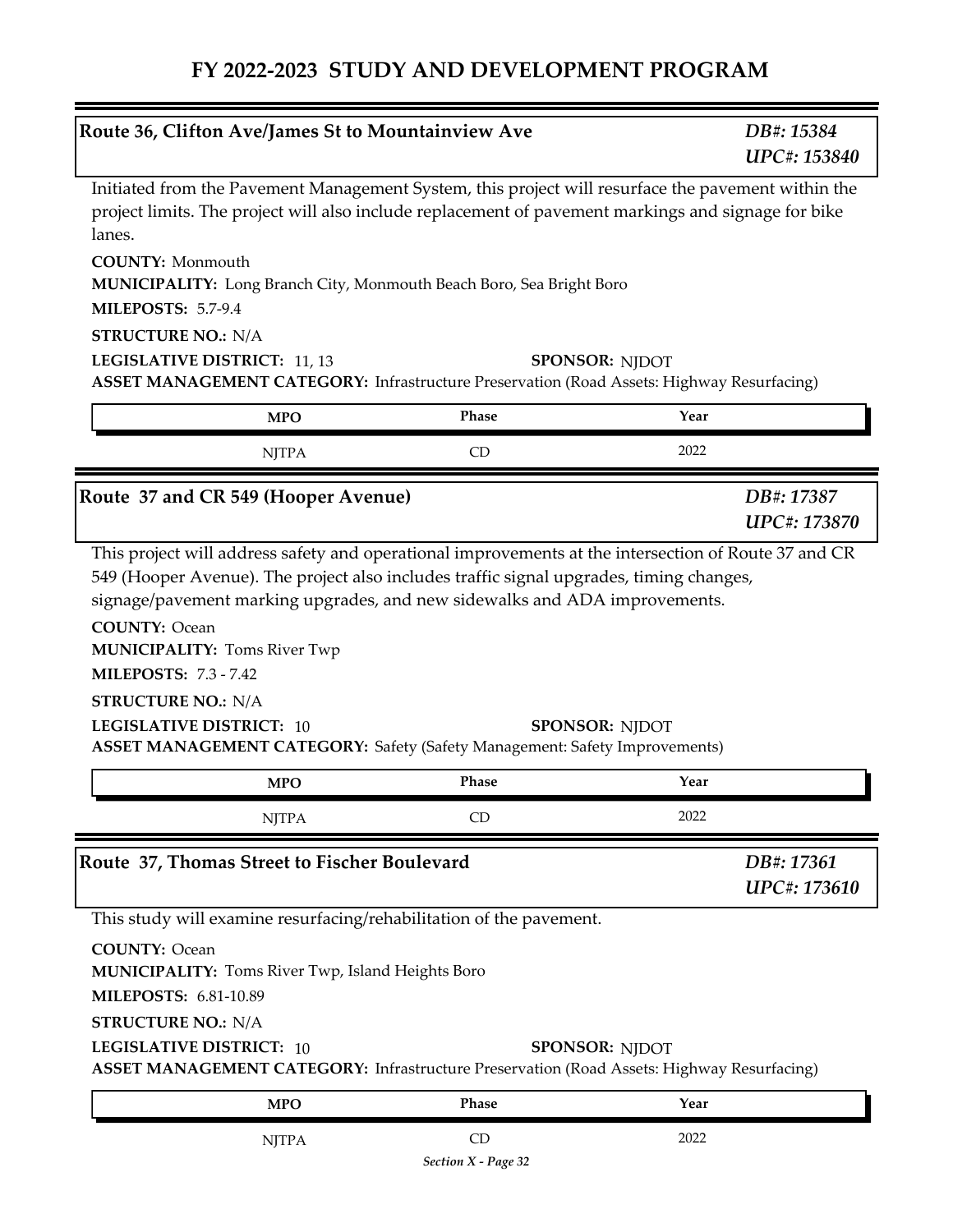#### **Route 37 On Ramp to Route 35, Missing Move**

*DB#: 17403 UPC#: 174030*

This study will examine the entrance to Route 35 Seaside Park from Route 37.

The Route 35/Route 37 interchange is the major southern entrance to the Barnegat Bay barrier island. Vehicles entering the island and travelling south to Seaside Park, Berkeley Township and Island Beach State Park enter the island utilizing Route 37 eastbound to route 35 southbound. Currently this movement consists of making a tight double horizontal curve in the shape of an "S".

The geometric concerns associated with the S-Curve were identified during the development of the original (Pre-Sandy) project. The preferred solution was to replace the S-Curve with a smooth single curve. The S-Curve wraps around three blocks of residential properties. The straightening of the S-Curve required taking three properties in full and one partially.

The ROW process was on-going when Super Storm Sandy struck in October 2012. An emergency situation was created and the Department moved quickly to reconstruct the battered Route 35 and its associated drainage system. It was decided to put off the smoothing of the S-Curve as the ROW process would take its due course.

The ROW has now been acquired and the Department can move forward to replace the S-Curve with a smooth single curve as originally envisioned.

**ASSET MANAGEMENT CATEGORY:** Infrastructure Preservation (Road Assets: Highway Rehab and Recon) **COUNTY:** Ocean **LEGISLATIVE DISTRICT:** 9**MILEPOSTS:** 13.13 **STRUCTURE NO.:** N/A **MUNICIPALITY: Seaside Park Boro SPONSOR: NJDOT** 

| <b>MPO</b>       | <b>Phase</b> | Year         |
|------------------|--------------|--------------|
| , <b>, , , ,</b> | ᄕ            | 2022<br>ZUZZ |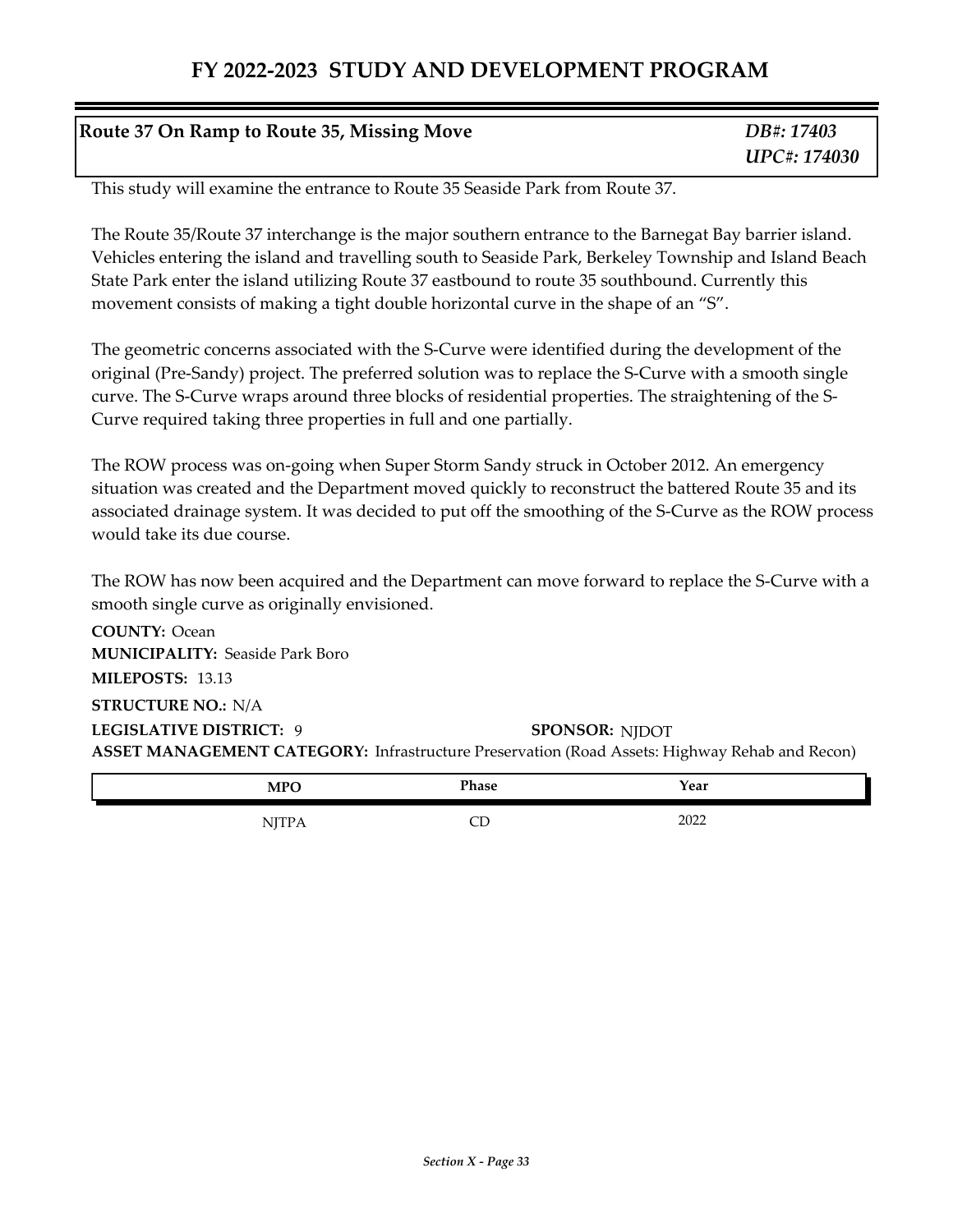|                                                                                                                                                                                        | Route 44, Barker Avenue to Billingsport Road/Swedesboro (CR 653) |                       | DB#: 18386<br>UPC#: 183860 |
|----------------------------------------------------------------------------------------------------------------------------------------------------------------------------------------|------------------------------------------------------------------|-----------------------|----------------------------|
| Initiated from the Pavement Management System, this project will resurface the pavement within the<br>project limits.                                                                  |                                                                  |                       |                            |
| <b>COUNTY: Gloucester</b><br>MUNICIPALITY: Logan, Greenwich Township                                                                                                                   |                                                                  |                       |                            |
| <b>MILEPOSTS: 0.00-5.03</b><br><b>STRUCTURE NO.:</b>                                                                                                                                   |                                                                  |                       |                            |
| <b>LEGISLATIVE DISTRICT: 3</b><br><b>ASSET MANAGEMENT CATEGORY:</b> Infrastructure Preservation (Road Assets: Highway Resurfacing)                                                     | <b>SPONSOR:</b>                                                  |                       |                            |
| <b>MPO</b>                                                                                                                                                                             | Phase                                                            | Year                  |                            |
| <b>DVRPC</b>                                                                                                                                                                           | CD                                                               | 2022                  |                            |
| Route 45, Bridge over Branch of Mantua Creek                                                                                                                                           |                                                                  |                       | DB#: 19312<br>UPC#: 193120 |
| Initiated from the Bridge Management System, this project will replace the structurally deficient bridge.                                                                              |                                                                  |                       |                            |
| <b>COUNTY: Gloucester</b>                                                                                                                                                              |                                                                  |                       |                            |
| <b>MUNICIPALITY: Mantua Twp</b>                                                                                                                                                        |                                                                  |                       |                            |
| <b>MILEPOSTS: 22.27-22.27</b>                                                                                                                                                          |                                                                  |                       |                            |
|                                                                                                                                                                                        |                                                                  |                       |                            |
|                                                                                                                                                                                        |                                                                  |                       |                            |
| STRUCTURE NO.: 0809151                                                                                                                                                                 |                                                                  |                       |                            |
| <b>LEGISLATIVE DISTRICT: 5</b><br>ASSET MANAGEMENT CATEGORY: Infrastructure Preservation (Bridge Assets: Bridge Rehab and Replaceme:                                                   |                                                                  | <b>SPONSOR: NJDOT</b> |                            |
| <b>MPO</b>                                                                                                                                                                             | Phase                                                            | Year                  |                            |
| <b>DVRPC</b>                                                                                                                                                                           | CD                                                               | 2022                  |                            |
|                                                                                                                                                                                        |                                                                  |                       | DB#: 16348                 |
|                                                                                                                                                                                        |                                                                  |                       | UPC#: 163480               |
| Initiated by the Bridge Management System, this study will examine replacing the structurally deficient<br>bridge, built in 1936.                                                      |                                                                  |                       |                            |
| <b>COUNTY: Bergen</b><br><b>MUNICIPALITY: Saddle Brook Twp</b>                                                                                                                         |                                                                  |                       |                            |
| MILEPOSTS: 65.4                                                                                                                                                                        |                                                                  |                       |                            |
| STRUCTURE NO.: 0220154                                                                                                                                                                 |                                                                  |                       |                            |
| Route 46, Bridge over Erie-Lackawanna Railroad<br><b>LEGISLATIVE DISTRICT: 38</b><br>ASSET MANAGEMENT CATEGORY: Infrastructure Preservation (Bridge Assets: Bridge Rehab and Replaceme |                                                                  | <b>SPONSOR: NIDOT</b> |                            |
| <b>MPO</b>                                                                                                                                                                             | Phase                                                            | Year                  |                            |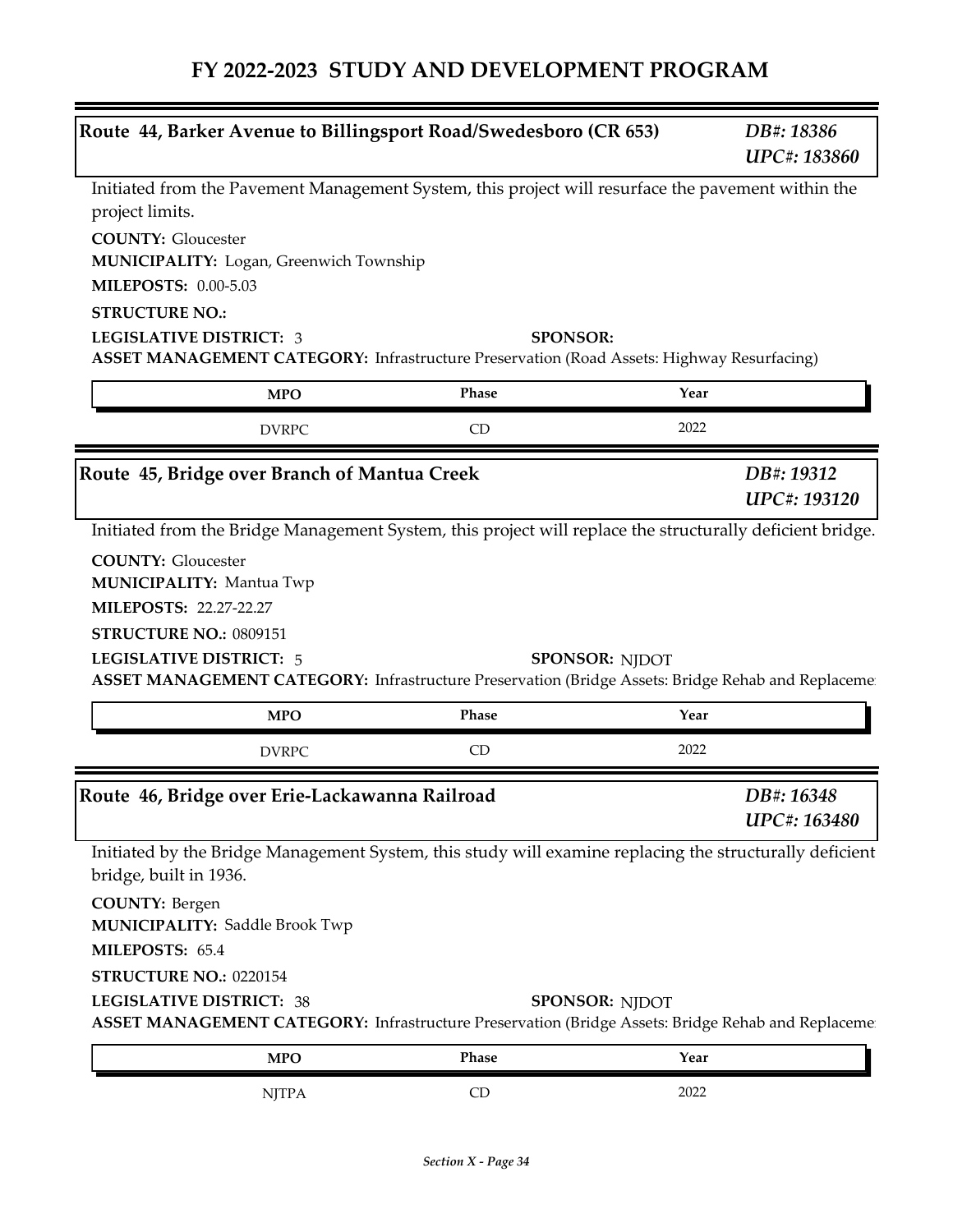| Route 46, Bridge over Paulins Kill                                                                                                                                                                                                                                |       | DB#: 16347                         |
|-------------------------------------------------------------------------------------------------------------------------------------------------------------------------------------------------------------------------------------------------------------------|-------|------------------------------------|
|                                                                                                                                                                                                                                                                   |       | UPC#: 163470                       |
| Initiated by the Bridge Management System, this study will examine replacing the structurally deficient<br>bridge, built in 1933 and modified in 1952.<br><b>COUNTY: Warren</b><br><b>MUNICIPALITY: Knowlton Twp</b><br>MILEPOSTS: 0.74<br>STRUCTURE NO.: 2107156 |       |                                    |
| <b>LEGISLATIVE DISTRICT: 24</b>                                                                                                                                                                                                                                   |       | <b>SPONSOR: NJDOT</b>              |
| ASSET MANAGEMENT CATEGORY: Infrastructure Preservation (Bridge Assets: Bridge Rehab and Replaceme:                                                                                                                                                                |       |                                    |
| <b>MPO</b>                                                                                                                                                                                                                                                        | Phase | Year                               |
| <b>NJTPA</b>                                                                                                                                                                                                                                                      | CD    | 2022                               |
| Route 46, Bridges over Route 17                                                                                                                                                                                                                                   |       | DB#: 14418<br>UPC#: 144180         |
| Initiated by the Bridge Management System, this study will determine whether the bridges, built in the<br>1930s, will be rehabilitated or replaced.<br><b>COUNTY: Bergen</b>                                                                                      |       |                                    |
| <b>MUNICIPALITY: Hasbrouck Heights Boro</b><br><b>MILEPOSTS: 68.01 - 68.11</b>                                                                                                                                                                                    |       |                                    |
| STRUCTURE NO.: 0221151, 0221152, 0213150<br><b>LEGISLATIVE DISTRICT: 38</b><br>ASSET MANAGEMENT CATEGORY: Infrastructure Preservation (Bridge Assets: Bridge Rehab and Replaceme                                                                                  |       | <b>SPONSOR: NJDOT</b>              |
| <b>MPO</b>                                                                                                                                                                                                                                                        | Phase | Year                               |
|                                                                                                                                                                                                                                                                   |       |                                    |
| <b>NJTPA</b>                                                                                                                                                                                                                                                      | CD    | 2022                               |
|                                                                                                                                                                                                                                                                   |       | DB#: 06366E<br><b>UPC#: 148080</b> |
| This project will address alternatives to improve congestion and safety within the project limits.                                                                                                                                                                |       |                                    |
| <b>COUNTY: Morris</b><br><b>MUNICIPALITY: Denville Twp</b>                                                                                                                                                                                                        |       |                                    |
| <b>MILEPOSTS: 42.80 - 43.10</b><br><b>STRUCTURE NO.: N/A</b>                                                                                                                                                                                                      |       |                                    |
| <b>LEGISLATIVE DISTRICT: 25</b><br>ASSET MANAGEMENT CATEGORY: Mobility and Congestion Relief (Congestion Relief: Highway Operationa                                                                                                                               |       | <b>SPONSOR: NJDOT</b>              |
| Route 46, Route 80 Exit Ramp to Route 53<br><b>MPO</b>                                                                                                                                                                                                            | Phase | Year                               |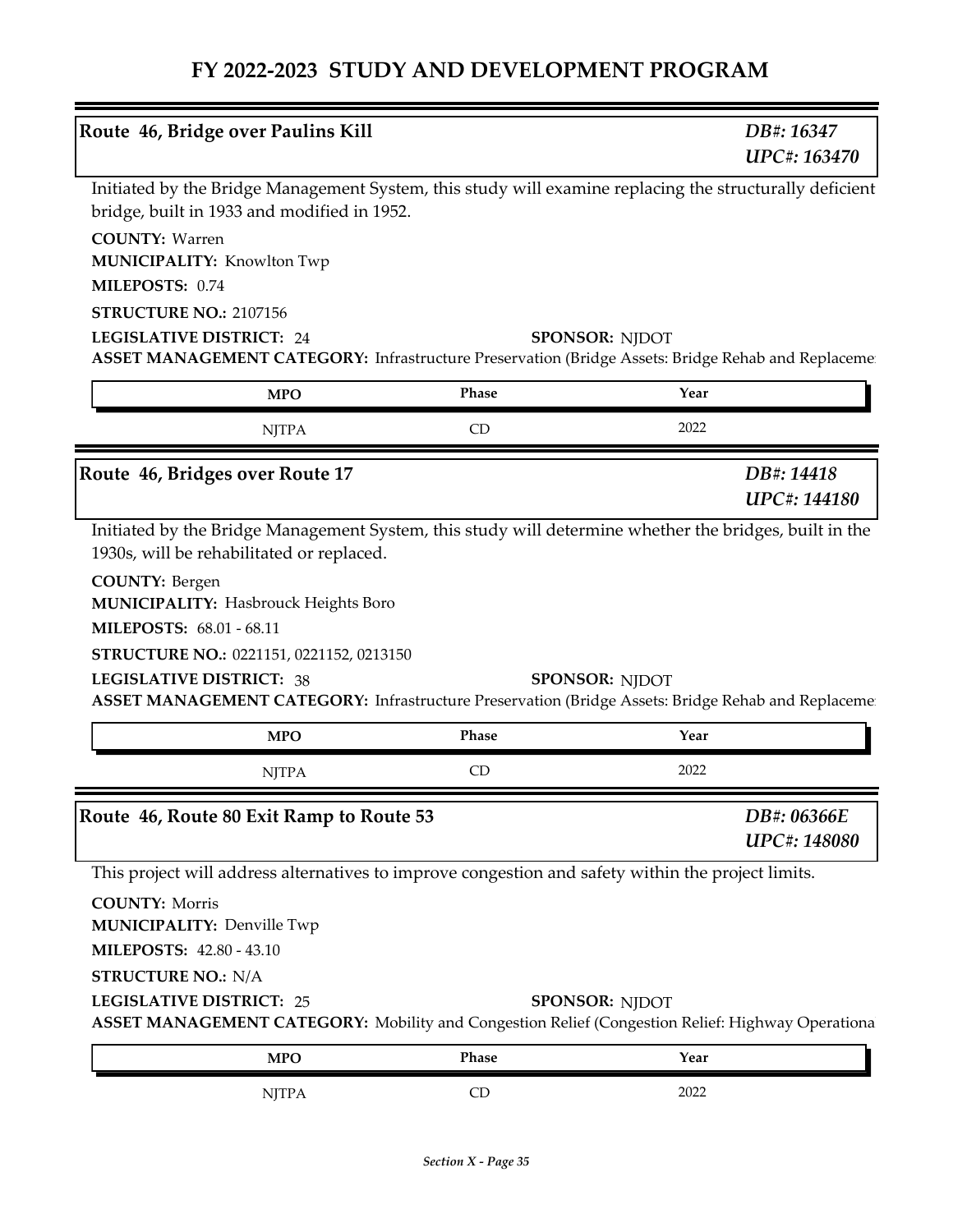| Route 47, Bridge over Grassy Sound                                                                                                                                                                                |       |                       | DB#: 20346<br><b>UPC#: 203460</b> |
|-------------------------------------------------------------------------------------------------------------------------------------------------------------------------------------------------------------------|-------|-----------------------|-----------------------------------|
| Initiated from the Bridge Management System, this project will replace or rehabilitate the structurally<br>deficient bridge.                                                                                      |       |                       |                                   |
| <b>COUNTY: Cape May</b><br><b>MUNICIPALITY: Lower Twp</b>                                                                                                                                                         |       |                       |                                   |
| <b>MILEPOSTS: 0.92 - 0.92</b>                                                                                                                                                                                     |       |                       |                                   |
| STRUCTURE NO.: 0506150                                                                                                                                                                                            |       |                       |                                   |
| <b>LEGISLATIVE DISTRICT: 01</b><br>ASSET MANAGEMENT CATEGORY: Infrastructure Preservation (Bridge Assets: Bridge Rehab and Replaceme:                                                                             |       | <b>SPONSOR: NJDOT</b> |                                   |
| <b>MPO</b>                                                                                                                                                                                                        | Phase | Year                  |                                   |
| <b>SJTPO</b>                                                                                                                                                                                                      | CD    | 2022                  |                                   |
| Route 47, Nummytown Mill Pond Dam                                                                                                                                                                                 |       |                       | DB#: 12320<br><b>UPC#: 123200</b> |
| <b>MUNICIPALITY: Middle Twp</b><br><b>MILEPOSTS: 5.24-5.24</b><br>STRUCTURE NO.: 0507199<br><b>LEGISLATIVE DISTRICT: 1</b><br><b>ASSET MANAGEMENT CATEGORY:</b> Infrastructure Preservation (Bridge Assets: Dams) |       | <b>SPONSOR: NJDOT</b> |                                   |
| <b>MPO</b>                                                                                                                                                                                                        |       |                       |                                   |
|                                                                                                                                                                                                                   | Phase | Year                  |                                   |
| <b>SJTPO</b>                                                                                                                                                                                                      | CD    | 2022                  |                                   |
|                                                                                                                                                                                                                   |       |                       | DB#: 95017<br>UPC#: 950390        |
| This project will address safety and operational improvements at the Route 49 intersection.                                                                                                                       |       |                       |                                   |
| <b>COUNTY: Cumberland</b><br><b>MUNICIPALITY: Bridgeton City</b>                                                                                                                                                  |       |                       |                                   |
| MILEPOSTS: 25.95-26.70                                                                                                                                                                                            |       |                       |                                   |
| <b>STRUCTURE NO.: N/A</b><br><b>LEGISLATIVE DISTRICT: 3</b><br><b>ASSET MANAGEMENT CATEGORY:</b> Safety (Safety Management: Safety Improvements)                                                                  |       | <b>SPONSOR: NJDOT</b> |                                   |
| Route 49, Buckshutem Road, Intersection Improvements (CR 670)<br><b>MPO</b>                                                                                                                                       | Phase | Year                  |                                   |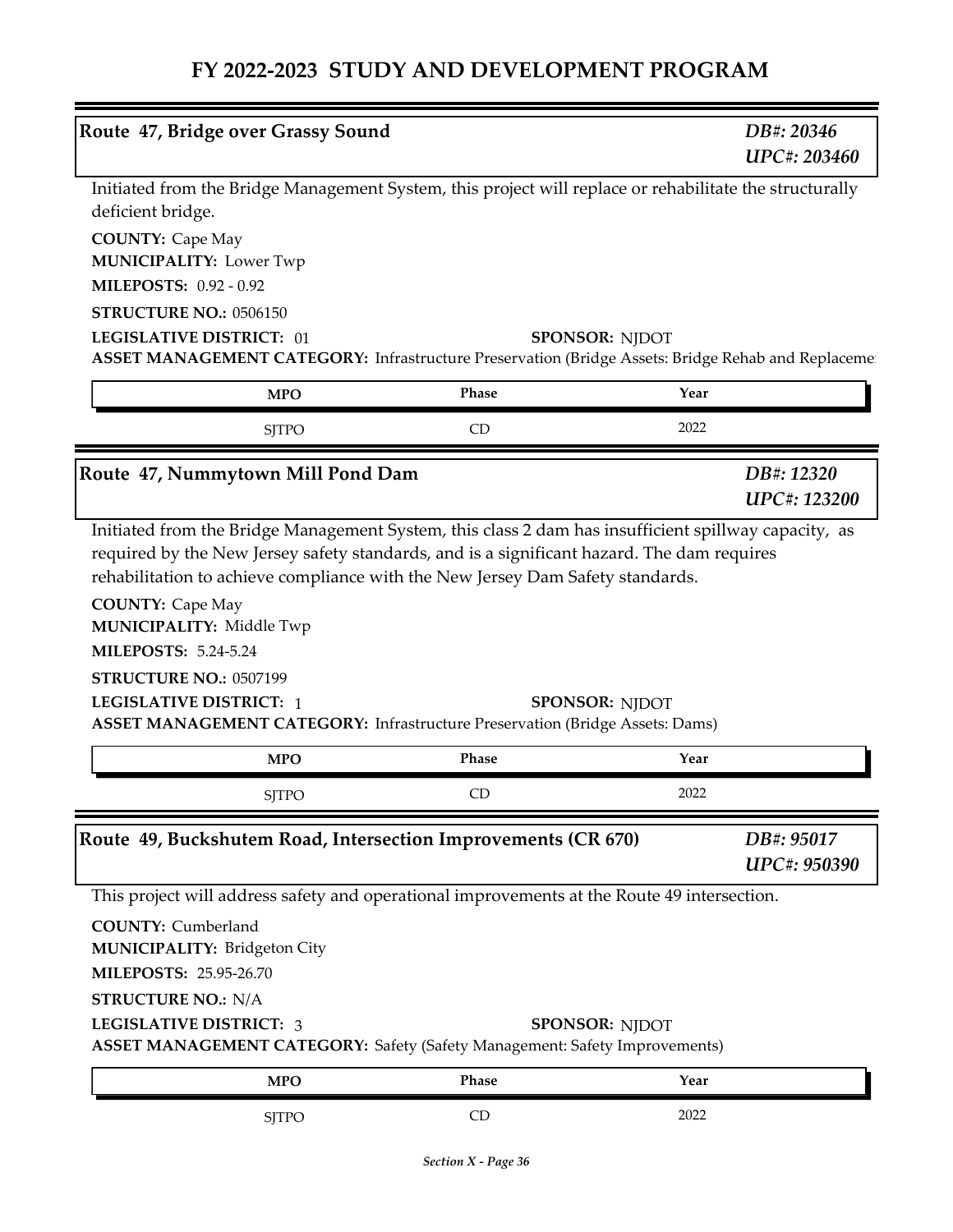| Route 49, Cape May Avenue (CR 666) to Route 50                                                                                                                                                                                                                    |       | DB#: 15386<br><b>UPC#: 153860</b> |
|-------------------------------------------------------------------------------------------------------------------------------------------------------------------------------------------------------------------------------------------------------------------|-------|-----------------------------------|
| This study will examine resurfacing/rehabilitation of the pavement.                                                                                                                                                                                               |       |                                   |
| <b>COUNTY: Cape May</b><br><b>MUNICIPALITY: Upper Twp</b><br><b>MILEPOSTS: 49.8-53.8</b><br><b>STRUCTURE NO.: N/A</b><br><b>LEGISLATIVE DISTRICT: 1</b>                                                                                                           |       | <b>SPONSOR: NJDOT</b>             |
| ASSET MANAGEMENT CATEGORY: Infrastructure Preservation (Road Assets: Highway Resurfacing)                                                                                                                                                                         |       |                                   |
| <b>MPO</b>                                                                                                                                                                                                                                                        | Phase | Year                              |
| <b>SITPO</b>                                                                                                                                                                                                                                                      | CD    | 2022                              |
| Route 49, N. Thirteenth Street to Estelle Manor Drive                                                                                                                                                                                                             |       | DB#: 18382<br>UPC#: 183820        |
| <b>MUNICIPALITY:</b> Millville City, Maurice River Twp<br>MILEPOSTS: 37.20-38.60 & 40.10-44.20<br><b>STRUCTURE NO.: N/A</b><br><b>LEGISLATIVE DISTRICT: 1</b><br><b>ASSET MANAGEMENT CATEGORY:</b> Infrastructure Preservation (Road Assets: Highway Resurfacing) |       | <b>SPONSOR: NJDOT</b>             |
| <b>MPO</b>                                                                                                                                                                                                                                                        | Phase | Year                              |
| <b>SJTPO</b>                                                                                                                                                                                                                                                      | CD    | 2022                              |
| Route 50, Upper Bridge Road to Carl Road                                                                                                                                                                                                                          |       | DB#: 18381<br><b>UPC#: 183810</b> |
| Initiated from the Pavement Management System, this project will resurface the pavement within the<br>project limits to extend the service life of the pavement and safety concerns.                                                                              |       |                                   |
| <b>COUNTY:</b> Cape May, Atlantic<br>MUNICIPALITY: Upper Twp, Corbin City<br>MILEPOSTS: 4.15-6.12 & 7.27-8.40<br><b>STRUCTURE NO.: N/A</b>                                                                                                                        |       |                                   |
|                                                                                                                                                                                                                                                                   |       |                                   |
| <b>LEGISLATIVE DISTRICT: 1</b><br><b>ASSET MANAGEMENT CATEGORY:</b> Infrastructure Preservation (Road Assets: Highway Resurfacing)                                                                                                                                |       | <b>SPONSOR: NIDOT</b>             |
| <b>MPO</b>                                                                                                                                                                                                                                                        | Phase | Year                              |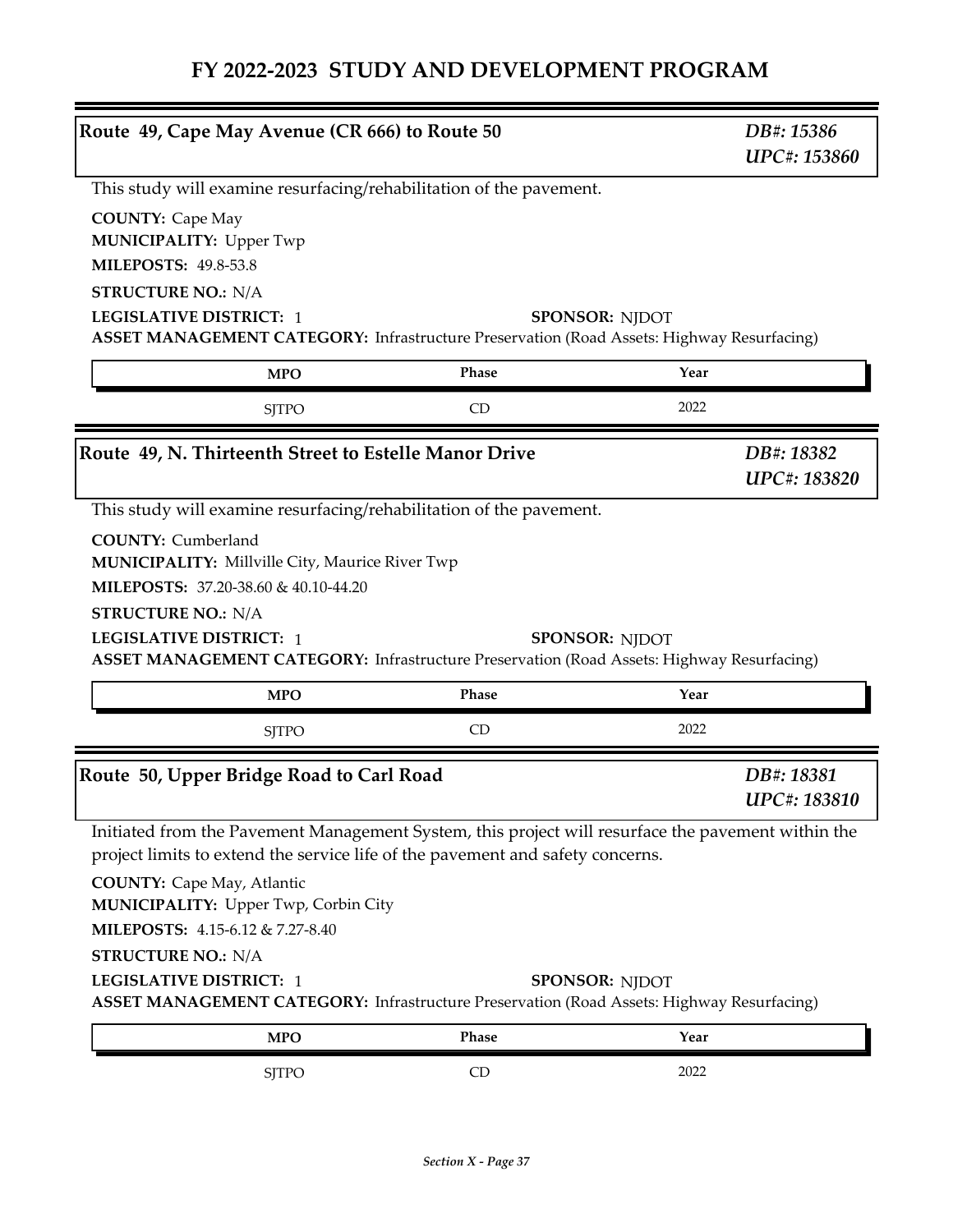$\equiv$ 

| Route 54, Atlantic City Expressway to Rt 30 (Whitehorse Pike)                                                                                                          |              | DB#: 15379<br><b>UPC#: 153790</b>                                                                  |
|------------------------------------------------------------------------------------------------------------------------------------------------------------------------|--------------|----------------------------------------------------------------------------------------------------|
| Initiated from the Pavement Management System, this project will resurface the pavement within the<br>project limits.                                                  |              |                                                                                                    |
| <b>COUNTY: Atlantic</b><br><b>MUNICIPALITY:</b> Buena Boro, Buena Vista Twp, Hammonton Town<br><b>MILEPOSTS: 8.39 - 11.86</b>                                          |              |                                                                                                    |
| <b>STRUCTURE NO.: N/A</b>                                                                                                                                              |              |                                                                                                    |
| LEGISLATIVE DISTRICT: 2,8<br><b>ASSET MANAGEMENT CATEGORY:</b> Infrastructure Preservation (Road Assets: Highway Resurfacing)                                          |              | <b>SPONSOR: NJDOT</b>                                                                              |
| <b>MPO</b>                                                                                                                                                             | Phase        | Year                                                                                               |
| <b>SJTPO</b>                                                                                                                                                           | CD           | 2022                                                                                               |
| Route 54, Bridge over Penny Pot Stream                                                                                                                                 |              | DB#: 20348<br><b>UPC#: 203480</b>                                                                  |
| <b>MILEPOSTS: 8.11 - 8.11</b><br>STRUCTURE NO.: 0114159<br><b>LEGISLATIVE DISTRICT: 02</b>                                                                             |              | <b>SPONSOR: NJDOT</b>                                                                              |
|                                                                                                                                                                        |              | ASSET MANAGEMENT CATEGORY: Infrastructure Preservation (Bridge Assets: Bridge Rehab and Replacemen |
| <b>MPO</b>                                                                                                                                                             | Phase        | Year                                                                                               |
| <b>SJTPO</b>                                                                                                                                                           | CD           | 2022                                                                                               |
|                                                                                                                                                                        |              | DB#: 17306                                                                                         |
|                                                                                                                                                                        |              | <b>UPC#: 173060</b>                                                                                |
| This study will examine replacing the bridge deck/superstructure.                                                                                                      |              |                                                                                                    |
| <b>COUNTY:</b> Cumberland<br><b>MUNICIPALITY: Millville City</b>                                                                                                       |              |                                                                                                    |
| MILEPOSTS: 27.79                                                                                                                                                       |              |                                                                                                    |
| STRUCTURE NO.: 0609164, 0609165<br><b>LEGISLATIVE DISTRICT: 1</b><br>ASSET MANAGEMENT CATEGORY: Infrastructure Preservation (Bridge Assets: Bridge Rehab and Replaceme |              | <b>SPONSOR: NJDOT</b>                                                                              |
| Route 55, Bridges over Route 47<br><b>MPO</b>                                                                                                                          | <b>Phase</b> | Year                                                                                               |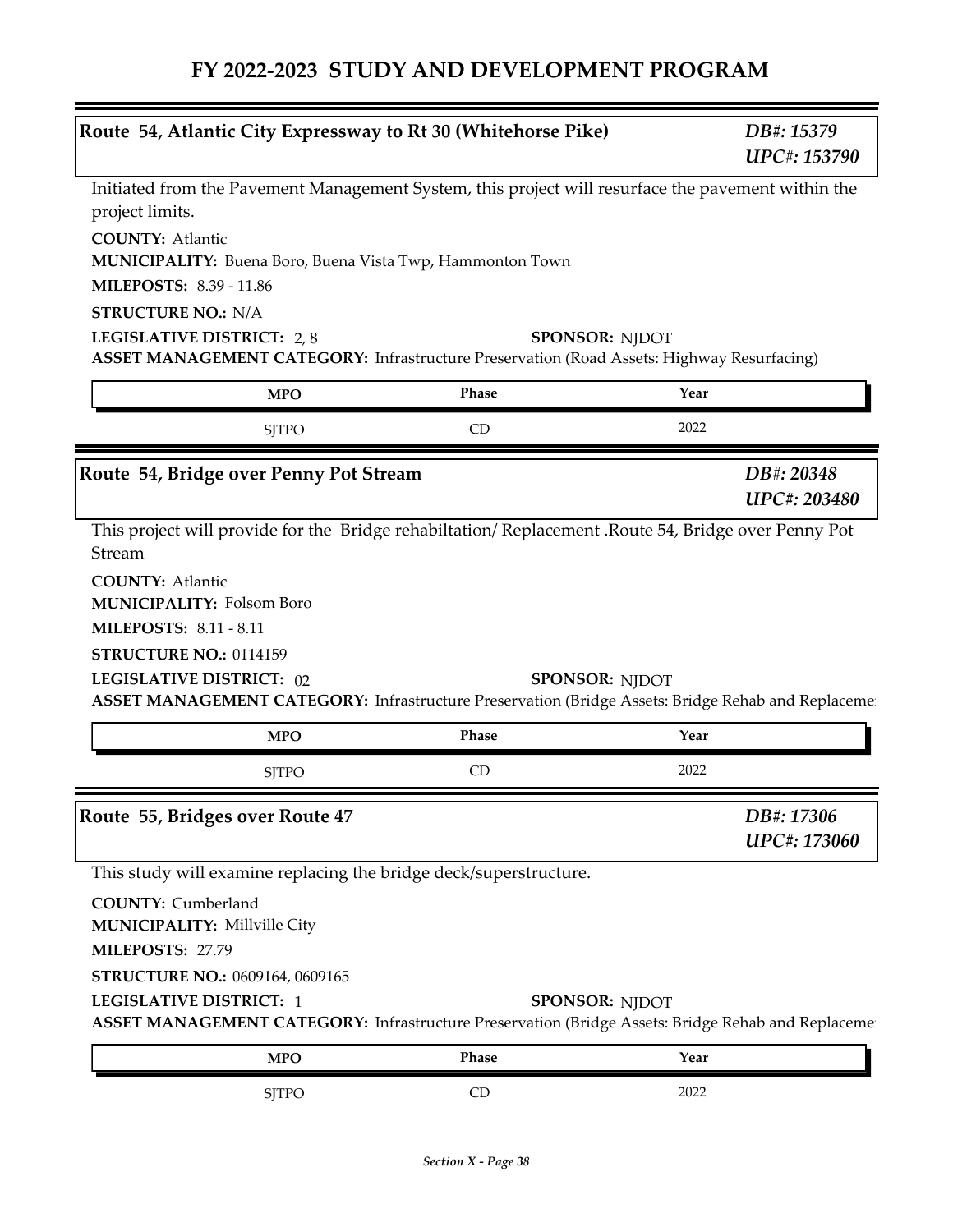| Route 57, Bridge over Mill Brook                                                                                                                                                                                                                                                                                                                                                                                                                                                                                                                                                                                                                                                                                                                                                                                                                                                                                      |       | DB#: 16344<br>UPC#: 163440 |
|-----------------------------------------------------------------------------------------------------------------------------------------------------------------------------------------------------------------------------------------------------------------------------------------------------------------------------------------------------------------------------------------------------------------------------------------------------------------------------------------------------------------------------------------------------------------------------------------------------------------------------------------------------------------------------------------------------------------------------------------------------------------------------------------------------------------------------------------------------------------------------------------------------------------------|-------|----------------------------|
| Initiated from the Bridge Management System, this project will replace and widen the structurally<br>deficient bridge, built in 1922.                                                                                                                                                                                                                                                                                                                                                                                                                                                                                                                                                                                                                                                                                                                                                                                 |       |                            |
| <b>COUNTY: Warren</b><br><b>MUNICIPALITY: Franklin Twp</b>                                                                                                                                                                                                                                                                                                                                                                                                                                                                                                                                                                                                                                                                                                                                                                                                                                                            |       |                            |
| MILEPOSTS: 6.43                                                                                                                                                                                                                                                                                                                                                                                                                                                                                                                                                                                                                                                                                                                                                                                                                                                                                                       |       |                            |
| STRUCTURE NO.: 2105159                                                                                                                                                                                                                                                                                                                                                                                                                                                                                                                                                                                                                                                                                                                                                                                                                                                                                                |       |                            |
| <b>LEGISLATIVE DISTRICT: 23</b><br>ASSET MANAGEMENT CATEGORY: Infrastructure Preservation (Bridge Assets: Bridge Rehab and Replaceme                                                                                                                                                                                                                                                                                                                                                                                                                                                                                                                                                                                                                                                                                                                                                                                  |       | <b>SPONSOR: NJDOT</b>      |
| <b>MPO</b>                                                                                                                                                                                                                                                                                                                                                                                                                                                                                                                                                                                                                                                                                                                                                                                                                                                                                                            | Phase | Year                       |
| <b>NJTPA</b>                                                                                                                                                                                                                                                                                                                                                                                                                                                                                                                                                                                                                                                                                                                                                                                                                                                                                                          | CD    | 2022                       |
| Route 57/182/46, Hackettstown Mobility Improvements                                                                                                                                                                                                                                                                                                                                                                                                                                                                                                                                                                                                                                                                                                                                                                                                                                                                   |       | DB#: 9237<br>UPC#: 950409  |
| Initiated from the Congestion Management System, this project will help relieve congestion at four<br>intersections located on a congested commuter corridor in Warren County. Substandard ADA features<br>at each intersection will also be upgraded. US 46 and East Ave. - Curb radius will be widened on the<br>Southeast quadrant of the intersection. Revised signal phasing will provide a right turn overlap phase<br>for the Northbound East Ave. approach right turn movement onto US 46. US 46 and NJ 182 (Mountain<br>Ave.)/Willow Grove St./Warren St. - Traffic signals will be retimed. US 46 and High Street/Grand Ave. -<br>Realign the High St. Southbound approach to improve traffic flow. NJ 57 and NJ 182 - Will be<br>reconfigured to allow a left turn lane and a shared left/through/right turn lane on the Eastbound NJ 57<br>approach to the intersection.<br><b>COUNTY: Warren, Morris</b> |       |                            |
| MUNICIPALITY: Hackettstown Town, Washington Twp<br><b>MILEPOSTS: 0-0.96</b>                                                                                                                                                                                                                                                                                                                                                                                                                                                                                                                                                                                                                                                                                                                                                                                                                                           |       |                            |
| <b>STRUCTURE NO.: N/A</b>                                                                                                                                                                                                                                                                                                                                                                                                                                                                                                                                                                                                                                                                                                                                                                                                                                                                                             |       |                            |

**ASSET MANAGEMENT CATEGORY:** Mobility and Congestion Relief (Congestion Relief: Highway Operationa **LEGISLATIVE DISTRICT:** 23, 25**SPONSOR: NJDOT** 

| <b>MPO</b> | Phase | Year |
|------------|-------|------|
| NJTPA      | ىب    | 2022 |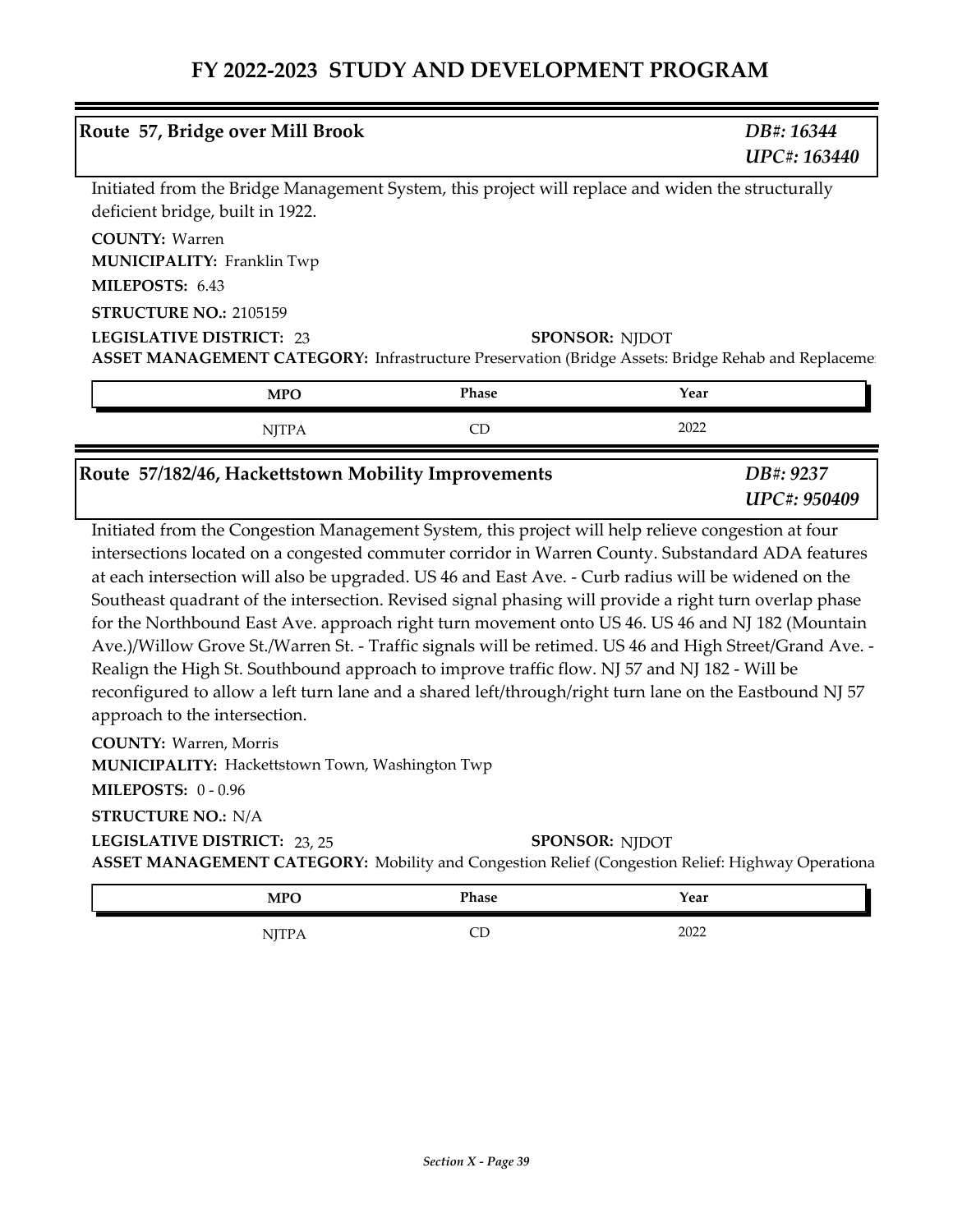| Route 63, Bridge over Fairview Avenue                                                                                                                                                  |       | DB#: 16343<br>UPC#: 163430 |
|----------------------------------------------------------------------------------------------------------------------------------------------------------------------------------------|-------|----------------------------|
| Initiated by the Bridge Management System, this study will examine replacing the structurally deficient<br>bridge, built in 1925.                                                      |       |                            |
| <b>COUNTY: Bergen</b><br><b>MUNICIPALITY: Fairview Boro</b>                                                                                                                            |       |                            |
| MILEPOSTS: 0.26                                                                                                                                                                        |       |                            |
| <b>STRUCTURE NO.: 0223150</b><br><b>LEGISLATIVE DISTRICT: 32</b>                                                                                                                       |       |                            |
| ASSET MANAGEMENT CATEGORY: Infrastructure Preservation (Bridge Assets: Bridge Rehab and Replacemen                                                                                     |       | <b>SPONSOR: NJDOT</b>      |
| <b>MPO</b>                                                                                                                                                                             | Phase | Year                       |
| <b>NJTPA</b>                                                                                                                                                                           | CD    | 2022                       |
| Route 64, Bridge over Amtrak                                                                                                                                                           |       | DB#: 15317                 |
|                                                                                                                                                                                        |       | UPC#: 153170               |
| Initiated by the Bridge Management System, this project will replace the structurally deficient bridge.                                                                                |       |                            |
|                                                                                                                                                                                        |       |                            |
| <b>COUNTY: Mercer</b><br><b>MUNICIPALITY: West Windsor Twp</b>                                                                                                                         |       |                            |
| MILEPOSTS: 0.12                                                                                                                                                                        |       |                            |
| STRUCTURE NO.: 1117150<br><b>LEGISLATIVE DISTRICT: 15</b>                                                                                                                              |       | <b>SPONSOR: NJDOT</b>      |
| ASSET MANAGEMENT CATEGORY: Infrastructure Preservation (Bridge Assets: Bridge Rehab and Replaceme                                                                                      |       |                            |
| <b>MPO</b>                                                                                                                                                                             | Phase | Year                       |
| <b>DVRPC</b>                                                                                                                                                                           | CD    | 2022                       |
|                                                                                                                                                                                        |       | DB#: 18383<br>UPC#: 183830 |
| Route 73, Granite Avenue to Route 41<br>This project will address improvement of safety, security, mobility, accessibility, and reliability at<br>Route 73, Granite Avenue to Route 41 |       |                            |
| <b>COUNTY: Burlington</b><br><b>MUNICIPALITY: Mount Laurel Twp, Maple Shade Twp</b>                                                                                                    |       |                            |
| <b>MILEPOSTS: 27.86-28.80</b>                                                                                                                                                          |       |                            |
| <b>STRUCTURE NO.: N/A</b>                                                                                                                                                              |       |                            |
| LEGISLATIVE DISTRICT: 6<br><b>ASSET MANAGEMENT CATEGORY:</b> Safety (Safety Management: Bicycle/Pedestrian Safety)                                                                     |       | <b>SPONSOR: NJDOT</b>      |
| <b>MPO</b>                                                                                                                                                                             | Phase | Year                       |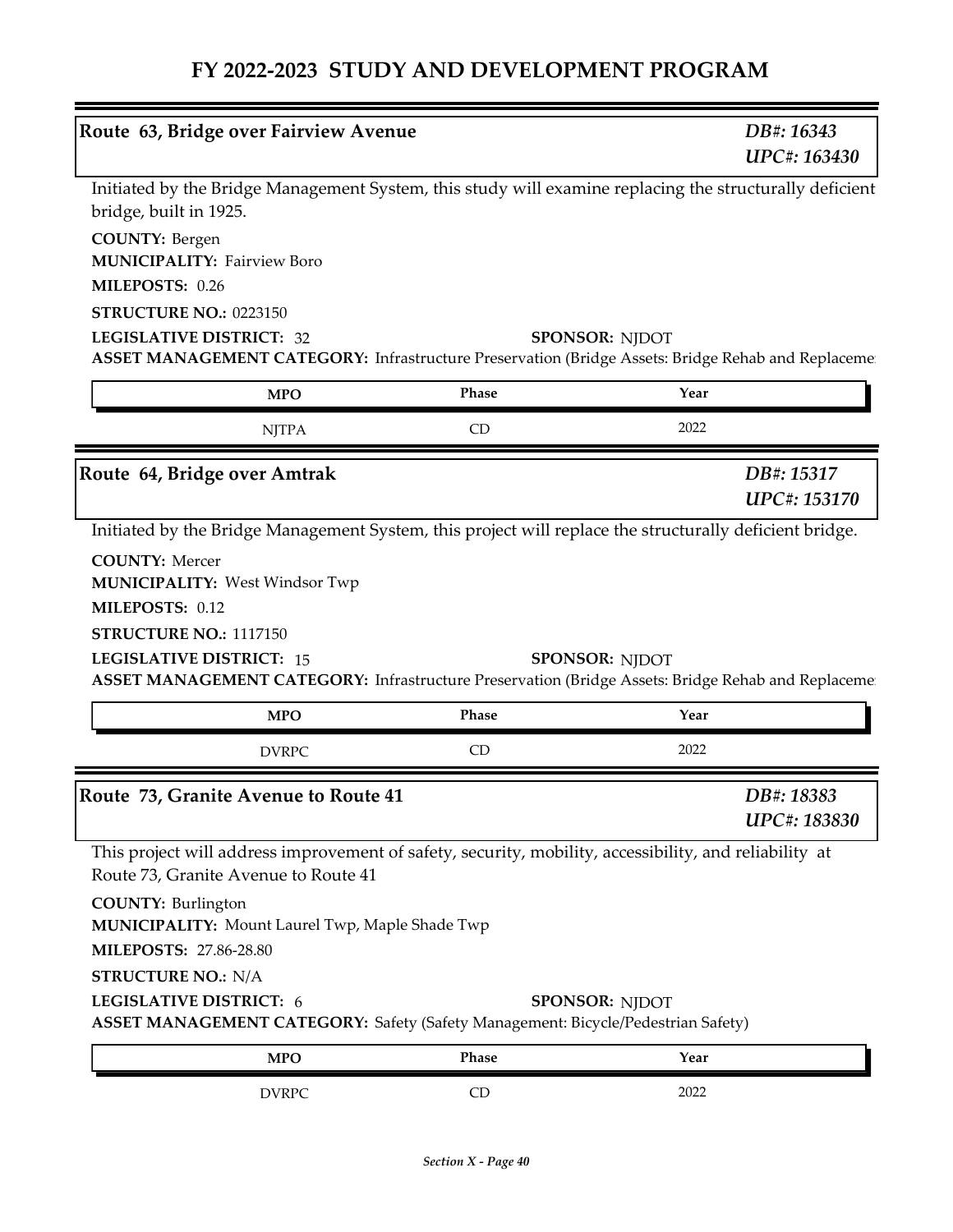| Route 77, Bertini Drive                                                                                                               |              |                       |                     |
|---------------------------------------------------------------------------------------------------------------------------------------|--------------|-----------------------|---------------------|
|                                                                                                                                       |              | DB#: 18352            |                     |
|                                                                                                                                       |              |                       | <b>UPC#: 183520</b> |
| This study will examine drainage, safety, security, mobility, accessibility and reliability issues within                             |              |                       |                     |
| the project limits.                                                                                                                   |              |                       |                     |
| <b>COUNTY:</b> Cumberland                                                                                                             |              |                       |                     |
| MUNICIPALITY: Bridgeton City                                                                                                          |              |                       |                     |
| MILEPOSTS: 2.02                                                                                                                       |              |                       |                     |
| <b>STRUCTURE NO.: N/A</b>                                                                                                             |              |                       |                     |
| <b>LEGISLATIVE DISTRICT: 3</b><br><b>ASSET MANAGEMENT CATEGORY:</b> Infrastructure Preservation (Road Assets: Drainage)               |              | <b>SPONSOR: NJDOT</b> |                     |
|                                                                                                                                       |              |                       |                     |
| <b>MPO</b>                                                                                                                            | <b>Phase</b> | Year                  |                     |
| <b>SJTPO</b>                                                                                                                          | CD           | 2022                  |                     |
| Route 78 WB, Bridge over Quarry Road                                                                                                  |              | DB#: 17334            |                     |
|                                                                                                                                       |              |                       | UPC#: 173340        |
| Initiated from the Bridge Management System, this project will replace the structurally deficient bridge.                             |              |                       |                     |
|                                                                                                                                       |              |                       |                     |
| <b>COUNTY: Union</b><br><b>MUNICIPALITY: Springfield Twp</b>                                                                          |              |                       |                     |
| <b>MILEPOSTS: 48.4-48.7</b>                                                                                                           |              |                       |                     |
|                                                                                                                                       |              |                       |                     |
|                                                                                                                                       |              |                       |                     |
| STRUCTURE NO.: 2010161                                                                                                                |              |                       |                     |
| <b>LEGISLATIVE DISTRICT: 21</b><br>ASSET MANAGEMENT CATEGORY: Infrastructure Preservation (Bridge Assets: Bridge Rehab and Replaceme  |              | <b>SPONSOR: NJDOT</b> |                     |
| <b>MPO</b>                                                                                                                            | Phase        | Year                  |                     |
|                                                                                                                                       | CD           | 2022                  |                     |
| <b>NJTPA</b>                                                                                                                          |              |                       |                     |
| Route 78, Bridge over Beaver Brook                                                                                                    |              | DB#: 16341            |                     |
|                                                                                                                                       |              |                       | UPC#: 163410        |
| Initiated by the Bridge Management System, this study will examine replacing the structurally deficient                               |              |                       |                     |
| bridge, built in 1941.                                                                                                                |              |                       |                     |
| <b>COUNTY: Hunterdon</b>                                                                                                              |              |                       |                     |
| <b>MUNICIPALITY: Clinton Twp</b>                                                                                                      |              |                       |                     |
| MILEPOSTS: 18.3                                                                                                                       |              |                       |                     |
| STRUCTURE NO.: 1017163                                                                                                                |              |                       |                     |
| <b>LEGISLATIVE DISTRICT: 23</b><br>ASSET MANAGEMENT CATEGORY: Infrastructure Preservation (Bridge Assets: Bridge Rehab and Replaceme: |              | <b>SPONSOR: NJDOT</b> |                     |
| <b>MPO</b>                                                                                                                            | Phase        | Year                  |                     |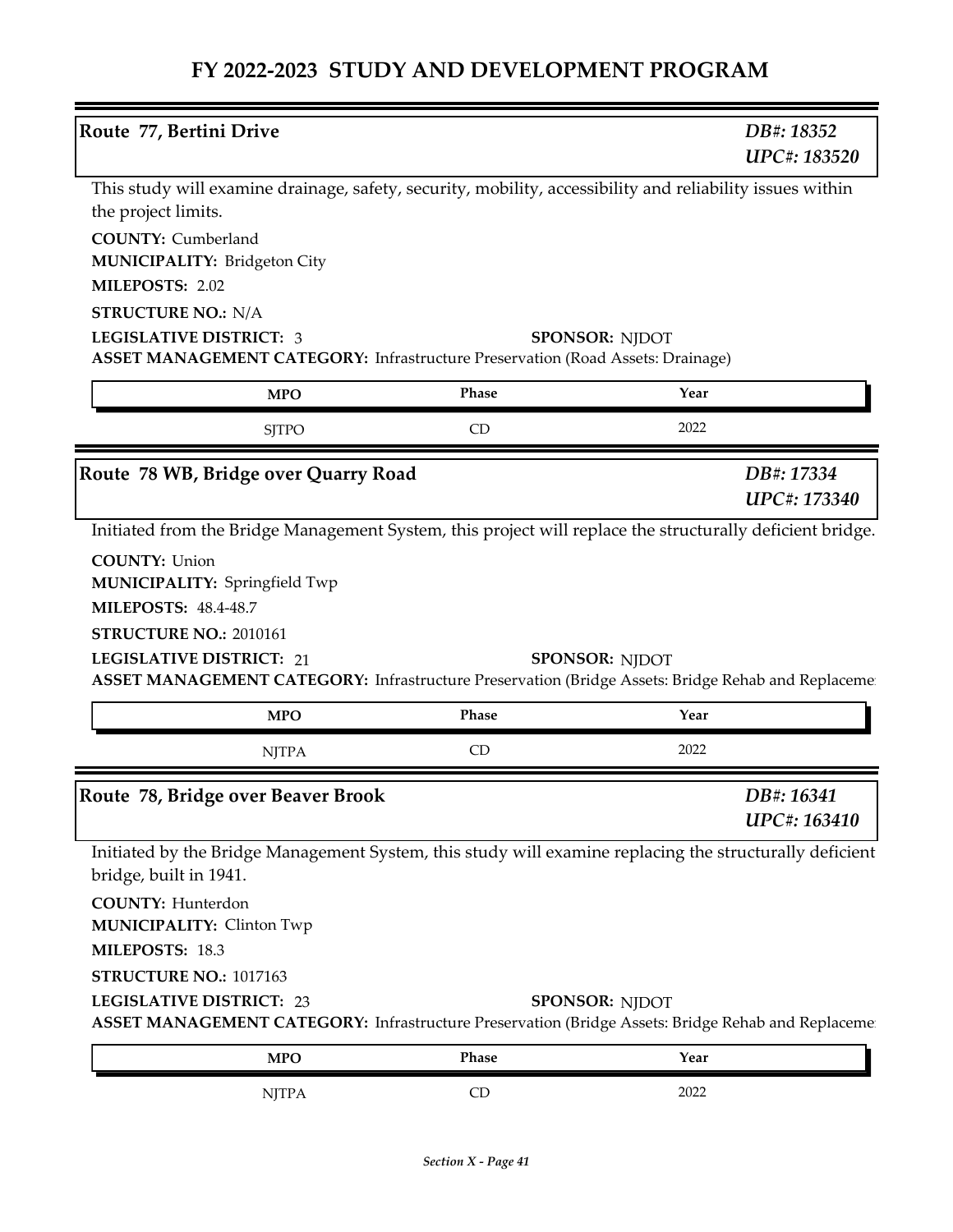| Route 79, Route 9 to Route 34 (Middlesex Street)                                                                                                                                                                                                            |                       |      | DB#: 15380                 |
|-------------------------------------------------------------------------------------------------------------------------------------------------------------------------------------------------------------------------------------------------------------|-----------------------|------|----------------------------|
|                                                                                                                                                                                                                                                             |                       |      | <b>UPC#: 153800</b>        |
| Initiated from the Pavement Management System, this project will rehabilitate the pavement within the                                                                                                                                                       |                       |      |                            |
| project limits.                                                                                                                                                                                                                                             |                       |      |                            |
| <b>COUNTY: Monmouth</b>                                                                                                                                                                                                                                     |                       |      |                            |
| MUNICIPALITY: Freehold Twp, Freehold Boro, Marlboro Twp, Matawant Boro                                                                                                                                                                                      |                       |      |                            |
| <b>MILEPOSTS: 0.0-12.13</b>                                                                                                                                                                                                                                 |                       |      |                            |
| <b>STRUCTURE NO.: N/A</b>                                                                                                                                                                                                                                   |                       |      |                            |
| LEGISLATIVE DISTRICT: 11, 13, 12<br>ASSET MANAGEMENT CATEGORY: Infrastructure Preservation (Road Assets: Highway Resurfacing)                                                                                                                               | <b>SPONSOR: NJDOT</b> |      |                            |
|                                                                                                                                                                                                                                                             | <b>Phase</b>          | Year |                            |
| <b>MPO</b>                                                                                                                                                                                                                                                  |                       |      |                            |
| <b>NJTPA</b>                                                                                                                                                                                                                                                | CD                    | 2022 |                            |
| Route 94, Pleasant Valley Drive to Maple Grange Road                                                                                                                                                                                                        |                       |      | DB#: 15391                 |
|                                                                                                                                                                                                                                                             |                       |      | UPC#: 153910               |
|                                                                                                                                                                                                                                                             |                       |      |                            |
| <b>COUNTY: Sussex</b><br><b>ASSET MANAGEMENT CATEGORY:</b> Infrastructure Preservation (Road Assets: Highway Resurfacing)                                                                                                                                   | <b>SPONSOR: NJDOT</b> |      |                            |
| <b>MUNICIPALITY: Vernon Twp</b><br><b>MILEPOSTS: 38.0-43.0</b><br><b>STRUCTURE NO.: N/A</b><br><b>MPO</b>                                                                                                                                                   | Phase                 | Year |                            |
| <b>NJTPA</b>                                                                                                                                                                                                                                                | CD                    | 2022 |                            |
|                                                                                                                                                                                                                                                             |                       |      |                            |
|                                                                                                                                                                                                                                                             |                       |      | DB#: 18378<br>UPC#: 183780 |
|                                                                                                                                                                                                                                                             |                       |      |                            |
| deficient bridge.                                                                                                                                                                                                                                           |                       |      |                            |
| <b>COUNTY: Burlington</b>                                                                                                                                                                                                                                   |                       |      |                            |
|                                                                                                                                                                                                                                                             |                       |      |                            |
|                                                                                                                                                                                                                                                             |                       |      |                            |
| <b>MUNICIPALITY: Burlington City</b><br>STRUCTURE NO.: 0317152                                                                                                                                                                                              |                       |      |                            |
| ASSET MANAGEMENT CATEGORY: Infrastructure Preservation (Bridge Assets: Bridge Rehab and Replaceme                                                                                                                                                           | <b>SPONSOR: NJDOT</b> |      |                            |
| <b>LEGISLATIVE DISTRICT: 24</b><br>Route 130 SB, Bridge over Assiscunk Creek<br>Initiated from the Bridge Management System, this project will replace or rehabilitate the structurally<br>MILEPOSTS: 46.65<br><b>LEGISLATIVE DISTRICT: 7</b><br><b>MPO</b> | Phase                 | Year |                            |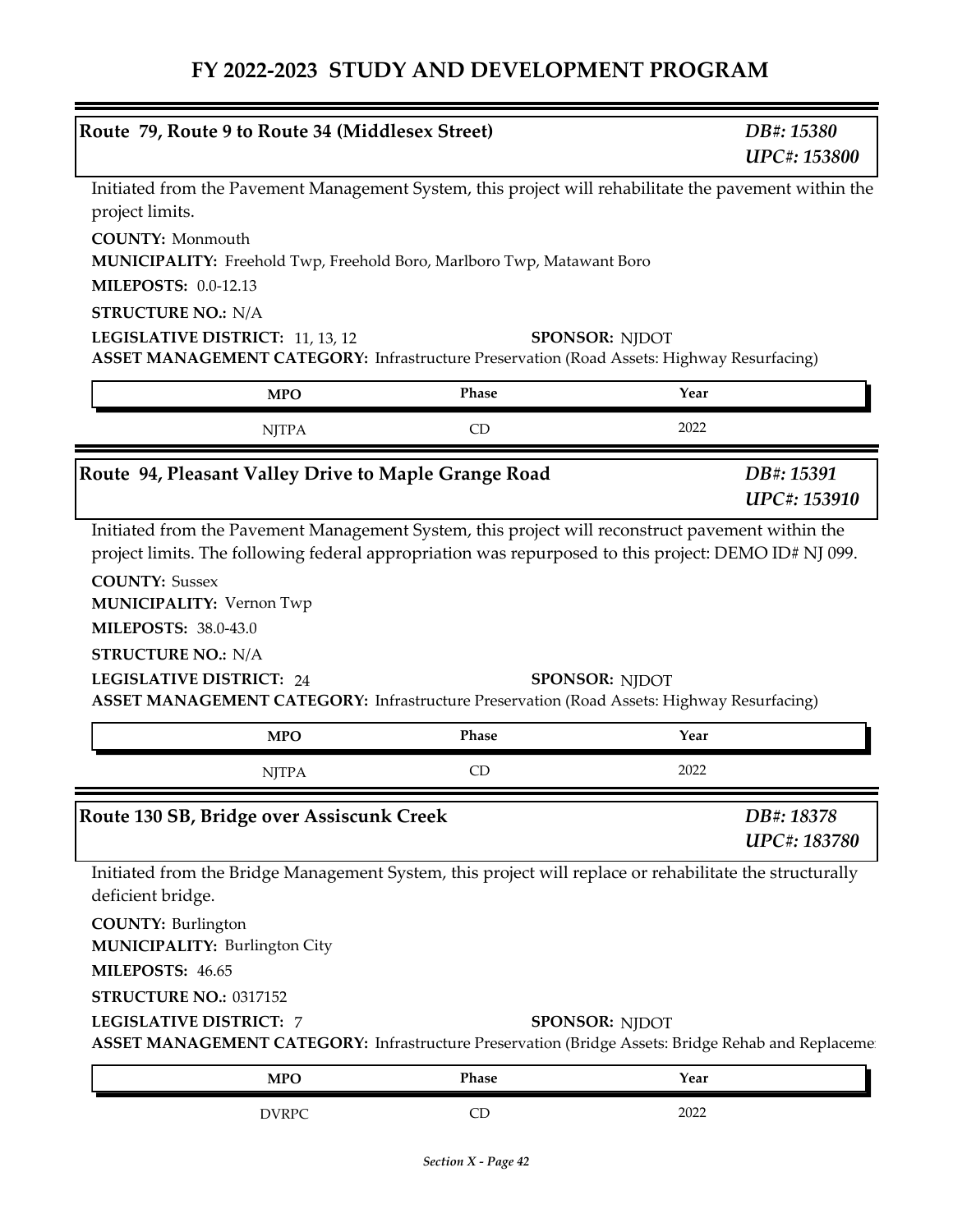|                                                                                                                                                                                                                                                                                                                                                                                                                                                                         | DB#: 18366                        |
|-------------------------------------------------------------------------------------------------------------------------------------------------------------------------------------------------------------------------------------------------------------------------------------------------------------------------------------------------------------------------------------------------------------------------------------------------------------------------|-----------------------------------|
| <b>Wyckoff Mill Road</b>                                                                                                                                                                                                                                                                                                                                                                                                                                                | <b>UPC#: 183660</b>               |
| This project will address safety improvements at the intersection of Route 130, CR 539 (North Main<br>Street)/ Cranbury Turnpike (CR 685) and Wyckoff Mill Road.                                                                                                                                                                                                                                                                                                        |                                   |
| <b>COUNTY: Middlesex</b>                                                                                                                                                                                                                                                                                                                                                                                                                                                |                                   |
| <b>MUNICIPALITY: Cranbury Twp</b>                                                                                                                                                                                                                                                                                                                                                                                                                                       |                                   |
| MILEPOSTS: 70.15                                                                                                                                                                                                                                                                                                                                                                                                                                                        |                                   |
| <b>STRUCTURE NO.: N/A</b>                                                                                                                                                                                                                                                                                                                                                                                                                                               |                                   |
| <b>LEGISLATIVE DISTRICT: 14</b><br><b>SPONSOR: NJDOT</b><br><b>ASSET MANAGEMENT CATEGORY:</b> Safety (Safety Management: Safety Improvements)                                                                                                                                                                                                                                                                                                                           |                                   |
| Phase<br>Year<br><b>MPO</b>                                                                                                                                                                                                                                                                                                                                                                                                                                             |                                   |
| 2022<br>CD<br><b>NJTPA</b>                                                                                                                                                                                                                                                                                                                                                                                                                                              |                                   |
| Route 130, Delaware Avenue/Florence-Columbus Road (CR 656)                                                                                                                                                                                                                                                                                                                                                                                                              | DB#: 18326                        |
|                                                                                                                                                                                                                                                                                                                                                                                                                                                                         | <b>UPC#: 183260</b>               |
| This study will examine improvements, congestion and safety concerns at the intersection.                                                                                                                                                                                                                                                                                                                                                                               |                                   |
|                                                                                                                                                                                                                                                                                                                                                                                                                                                                         |                                   |
| <b>COUNTY: Burlington</b><br><b>MUNICIPALITY: Florence Twp</b>                                                                                                                                                                                                                                                                                                                                                                                                          |                                   |
| MILEPOSTS: 50.80-50.85                                                                                                                                                                                                                                                                                                                                                                                                                                                  |                                   |
|                                                                                                                                                                                                                                                                                                                                                                                                                                                                         |                                   |
| <b>STRUCTURE NO.: N/A</b><br><b>LEGISLATIVE DISTRICT: 7</b><br><b>SPONSOR: NJDOT</b>                                                                                                                                                                                                                                                                                                                                                                                    |                                   |
| ASSET MANAGEMENT CATEGORY: Mobility and Congestion Relief (Congestion Relief: Highway Operationa)                                                                                                                                                                                                                                                                                                                                                                       |                                   |
|                                                                                                                                                                                                                                                                                                                                                                                                                                                                         |                                   |
| Phase<br>Year<br><b>MPO</b>                                                                                                                                                                                                                                                                                                                                                                                                                                             |                                   |
| 2022<br>CD<br><b>DVRPC</b>                                                                                                                                                                                                                                                                                                                                                                                                                                              |                                   |
|                                                                                                                                                                                                                                                                                                                                                                                                                                                                         |                                   |
|                                                                                                                                                                                                                                                                                                                                                                                                                                                                         | DB#: 15401<br><b>UPC#: 154010</b> |
| Initiated from the Pavement Management System, this project will resurface and reconstruct the                                                                                                                                                                                                                                                                                                                                                                          |                                   |
|                                                                                                                                                                                                                                                                                                                                                                                                                                                                         |                                   |
|                                                                                                                                                                                                                                                                                                                                                                                                                                                                         |                                   |
|                                                                                                                                                                                                                                                                                                                                                                                                                                                                         |                                   |
|                                                                                                                                                                                                                                                                                                                                                                                                                                                                         |                                   |
|                                                                                                                                                                                                                                                                                                                                                                                                                                                                         |                                   |
|                                                                                                                                                                                                                                                                                                                                                                                                                                                                         |                                   |
| Route 138, Garden State Parkway to Route 35<br>pavement within the project limits. The project will also include traffic signal upgrades, ADA<br>improvements, and guiderail upgrades.<br><b>COUNTY: Monmouth</b><br>MUNICIPALITY: Wall Twp<br><b>MILEPOSTS: 0.37-3.52</b><br><b>STRUCTURE NO.: N/A</b><br><b>LEGISLATIVE DISTRICT: 30</b><br><b>SPONSOR: NJDOT</b><br><b>ASSET MANAGEMENT CATEGORY:</b> Infrastructure Preservation (Road Assets: Highway Resurfacing) |                                   |
| Phase<br><b>MPO</b><br>Year                                                                                                                                                                                                                                                                                                                                                                                                                                             |                                   |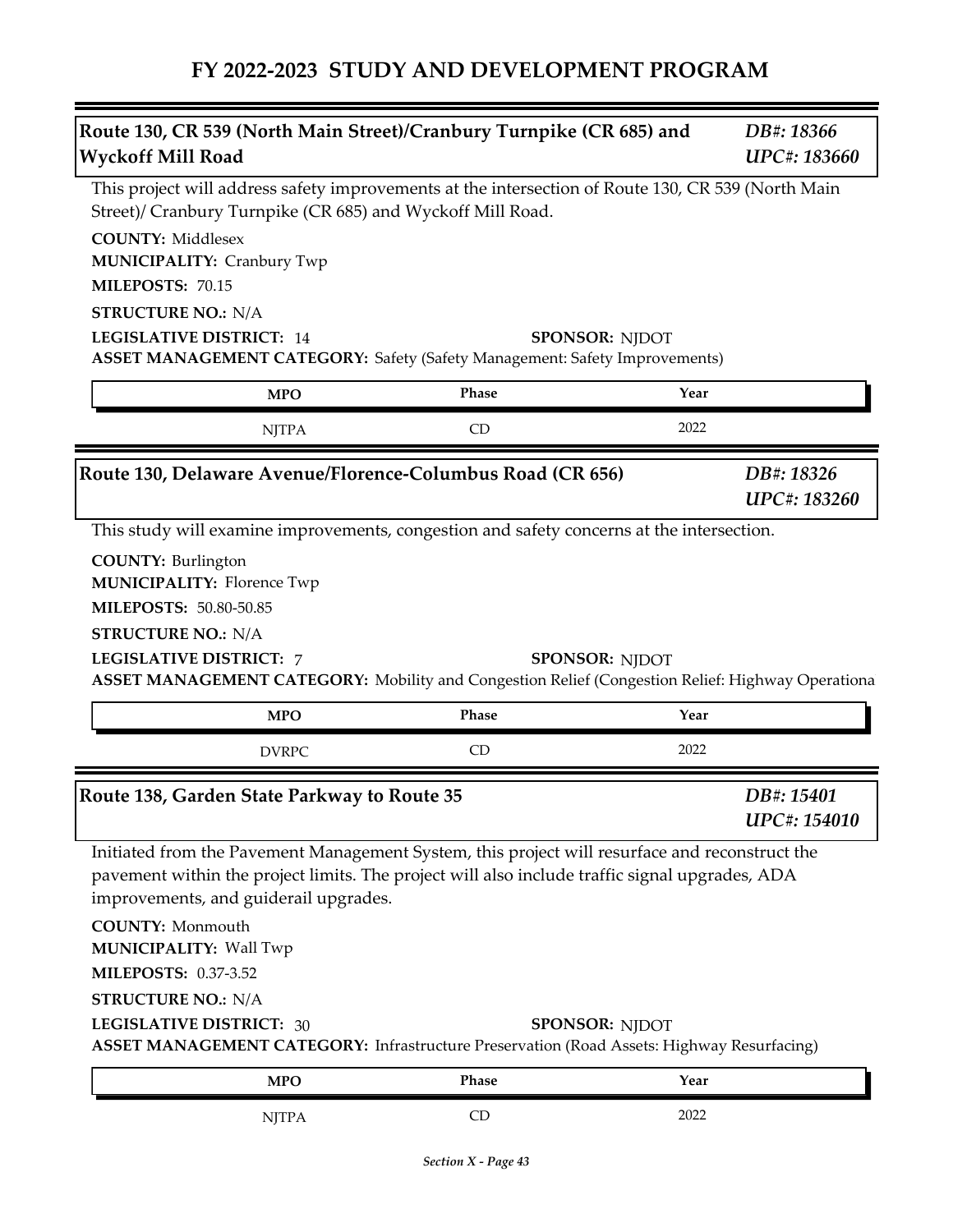| Route 159, Bridge over Branch of Passaic River                                                                                                                                 |       | DB#: 18363<br>UPC#: 183630         |  |
|--------------------------------------------------------------------------------------------------------------------------------------------------------------------------------|-------|------------------------------------|--|
| Bridge Deck / Superstructure Replacement Program                                                                                                                               |       |                                    |  |
| <b>COUNTY: Morris</b><br><b>MUNICIPALITY: Montville Twp</b>                                                                                                                    |       |                                    |  |
| MILEPOSTS: 0.25                                                                                                                                                                |       |                                    |  |
| STRUCTURE NO.: 1430151                                                                                                                                                         |       |                                    |  |
| <b>LEGISLATIVE DISTRICT: 26</b><br>ASSET MANAGEMENT CATEGORY: Infrastructure Preservation (Bridge Assets: Bridge Rehab and Replacemen                                          |       | <b>SPONSOR: NJDOT</b>              |  |
| <b>MPO</b>                                                                                                                                                                     | Phase | Year                               |  |
| <b>NJTPA</b>                                                                                                                                                                   | CD    | 2022                               |  |
| Route 168, I-295 Interchange Improvements                                                                                                                                      |       | DB#: X227A2<br><b>UPC#: 048006</b> |  |
| This project will address alternatives to improve traffic safety and congestion on Route 295 and Route<br>168 in the vicinity of the interchange.                              |       |                                    |  |
| <b>COUNTY: Camden</b><br>MUNICIPALITY: Mount Ephraim Boro, Haddon Heights Boro, Bellmawr Boro                                                                                  |       |                                    |  |
| <b>MILEPOSTS: 7.17 - 7.73</b><br>STRUCTURE NO.: 0426151<br><b>LEGISLATIVE DISTRICT: 5</b><br><b>ASSET MANAGEMENT CATEGORY:</b> Safety (Safety Management: Safety Improvements) |       | <b>SPONSOR: NJDOT</b>              |  |
| <b>MPO</b>                                                                                                                                                                     | Phase | Year                               |  |
| <b>DVRPC</b>                                                                                                                                                                   | CD    | 2022                               |  |
| Route 173, Bridge over Mulhockaway Creek                                                                                                                                       |       | DB#: 16338<br>UPC#: 163380         |  |
| Initiated from the Bridge Management System, this project will replace the structurally deficient bridge,<br>built in 1920.                                                    |       |                                    |  |
| <b>COUNTY: Hunterdon</b><br><b>MUNICIPALITY: Union Twp</b>                                                                                                                     |       |                                    |  |
| MILEPOSTS: 8.98                                                                                                                                                                |       |                                    |  |
| STRUCTURE NO.: 1024151                                                                                                                                                         |       |                                    |  |
| <b>LEGISLATIVE DISTRICT: 23</b><br>ASSET MANAGEMENT CATEGORY: Infrastructure Preservation (Bridge Assets: Bridge Rehab and Replaceme                                           |       | <b>SPONSOR: NJDOT</b>              |  |
| <b>MPO</b>                                                                                                                                                                     | Phase | Year                               |  |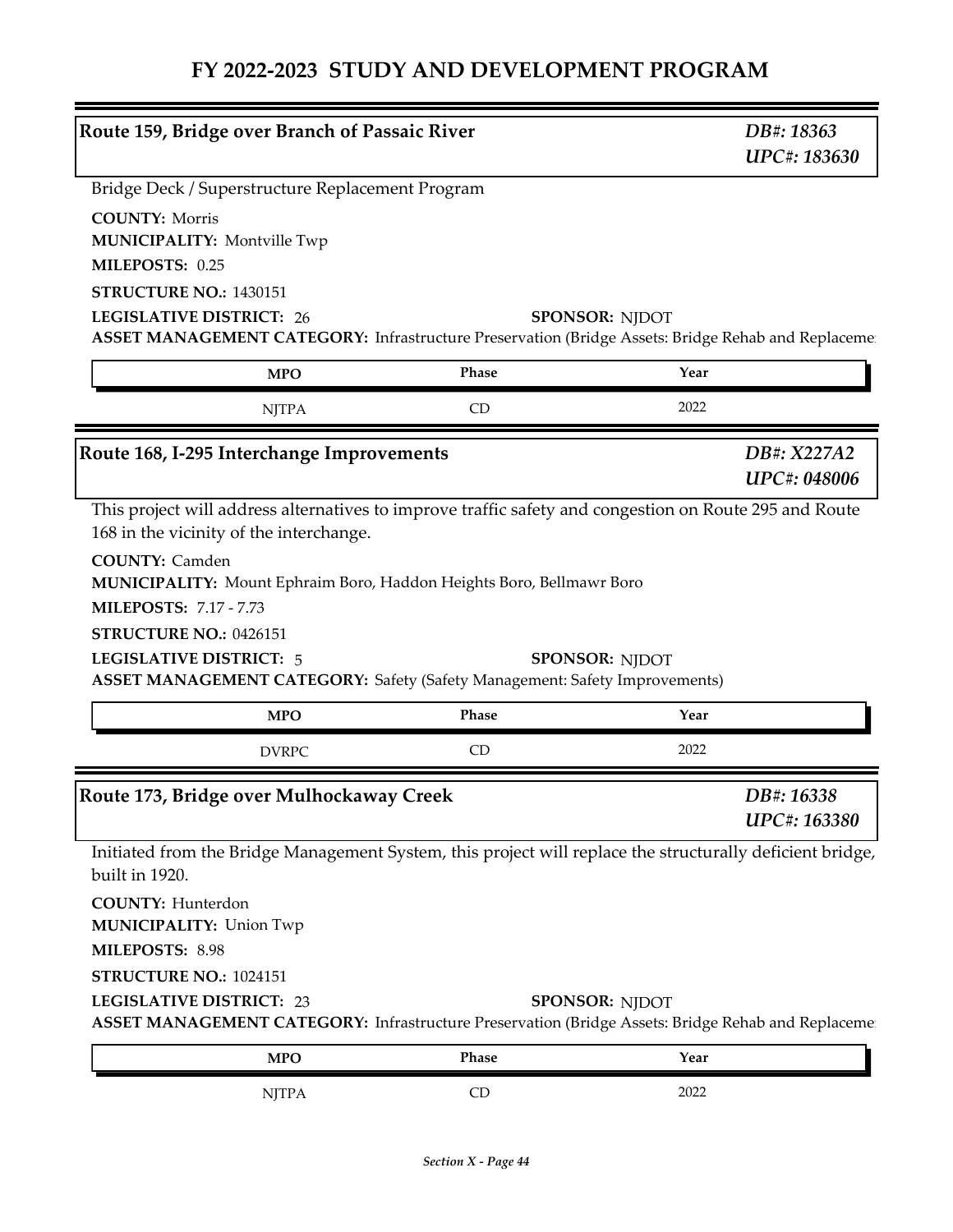|                                                                                                                                                                  | Route 173, CR 513 (Pittstown Rd) to Beaver Avenue (CR 626) | DB#: 16362<br>UPC#: 163620        |  |
|------------------------------------------------------------------------------------------------------------------------------------------------------------------|------------------------------------------------------------|-----------------------------------|--|
| This project will improve pedestrian safety with construction of sidewalks, ADA ramps, and upgraded<br>traffic signals within the project limits.                |                                                            |                                   |  |
| <b>COUNTY: Hunterdon</b><br>MUNICIPALITY: Clinton Twp, Franklin Twp, Union Twp                                                                                   |                                                            |                                   |  |
| MILEPOSTS: 12.98-14.62                                                                                                                                           |                                                            |                                   |  |
| <b>STRUCTURE NO.: N/A</b><br><b>LEGISLATIVE DISTRICT: 23</b>                                                                                                     | <b>SPONSOR: NJDOT</b>                                      |                                   |  |
| ASSET MANAGEMENT CATEGORY: Infrastructure Preservation (Multimodal Programs: Bicycle/Pedestrian)                                                                 |                                                            |                                   |  |
| <b>MPO</b>                                                                                                                                                       | Phase                                                      | Year                              |  |
| <b>NJTPA</b>                                                                                                                                                     | CD                                                         | 2022                              |  |
| Route 179, Bridge over Back Brook (Ringoes Creek)                                                                                                                |                                                            | DB#: 17336<br><b>UPC#: 173360</b> |  |
| Initiated from the Bridge Management System, this project will replace the structurally deficient bridge,<br>built in 1923.                                      |                                                            |                                   |  |
| <b>COUNTY: Hunterdon</b><br><b>MUNICIPALITY: East Amwell Twp</b>                                                                                                 |                                                            |                                   |  |
| <b>MILEPOSTS: 6.12-6.21</b>                                                                                                                                      |                                                            |                                   |  |
|                                                                                                                                                                  |                                                            |                                   |  |
| STRUCTURE NO.: 1022150                                                                                                                                           |                                                            |                                   |  |
| <b>LEGISLATIVE DISTRICT: 22</b><br>ASSET MANAGEMENT CATEGORY: Infrastructure Preservation (Bridge Assets: Bridge Rehab and Replaceme:                            | <b>SPONSOR: NJDOT</b>                                      |                                   |  |
| <b>MPO</b>                                                                                                                                                       | Phase                                                      | Year                              |  |
| <b>NJTPA</b>                                                                                                                                                     | CD                                                         | 2022                              |  |
| Route 202, Old York Road (CR 637) Intersection Improvements                                                                                                      |                                                            | DB#: 12332<br><b>UPC#: 123320</b> |  |
| This project will address safety and operational improvements at the intersection of Chubb Road/W<br>County Road (CR 646).                                       |                                                            |                                   |  |
| <b>COUNTY: Somerset</b>                                                                                                                                          |                                                            |                                   |  |
| <b>MUNICIPALITY: Branchburg Twp</b>                                                                                                                              |                                                            |                                   |  |
| MILEPOSTS: 20.40                                                                                                                                                 |                                                            |                                   |  |
| <b>STRUCTURE NO.: N/A</b><br><b>LEGISLATIVE DISTRICT: 16</b><br>ASSET MANAGEMENT CATEGORY: Mobility and Congestion Relief (Congestion Relief: Highway Operationa | <b>SPONSOR:</b>                                            |                                   |  |
| <b>MPO</b>                                                                                                                                                       | Phase                                                      | Year                              |  |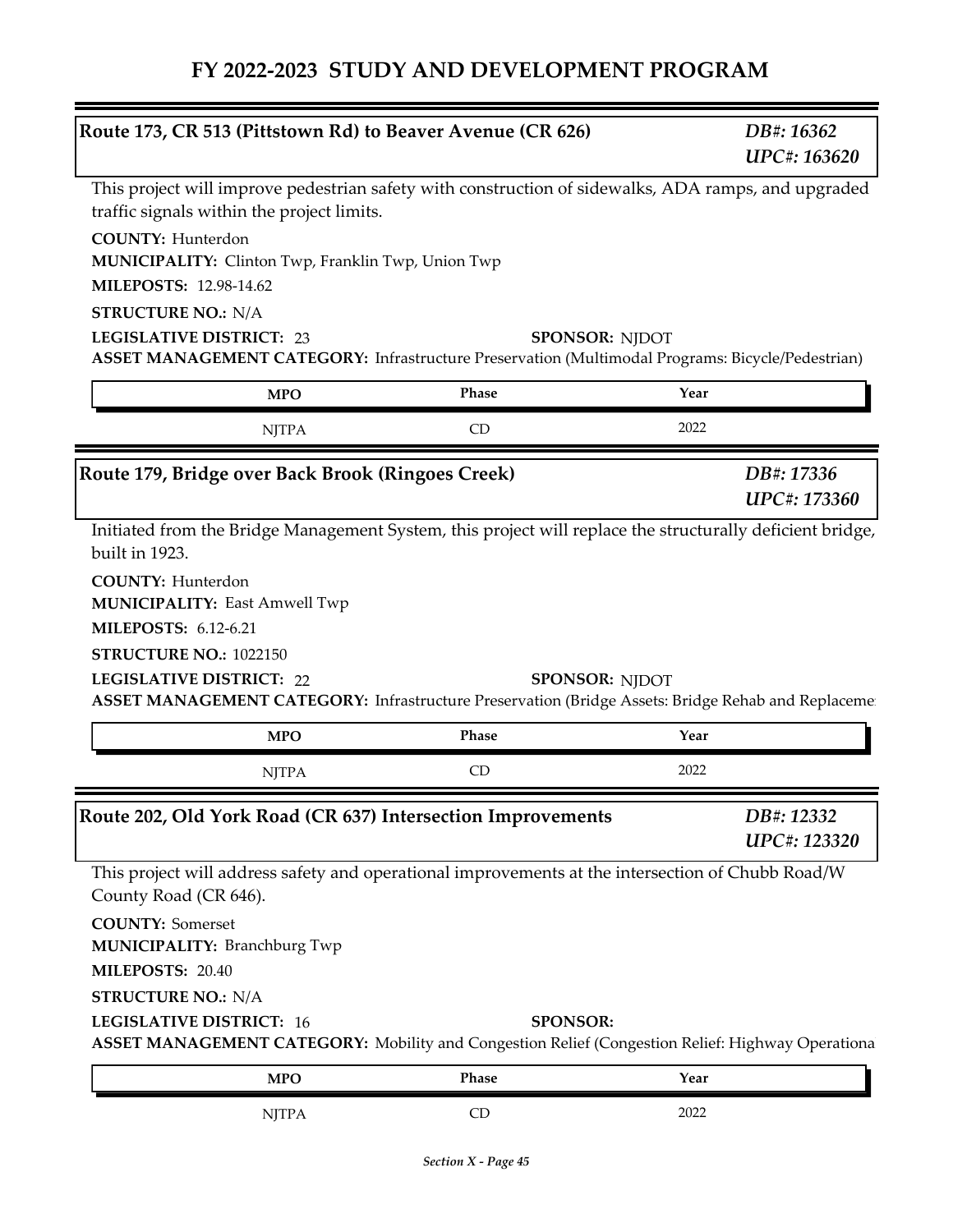| Route 202/206, Bridge over Branch of Peters Brook                                                                                                                                                                                                                                          |       |                       | DB#: 17333<br>UPC#: 173330                                                                        |
|--------------------------------------------------------------------------------------------------------------------------------------------------------------------------------------------------------------------------------------------------------------------------------------------|-------|-----------------------|---------------------------------------------------------------------------------------------------|
| Initiated from the Bridge Management System, this project will replace the structurally deficient bridge,<br>built in 1929 and modified in 1948.                                                                                                                                           |       |                       |                                                                                                   |
| <b>COUNTY: Somerset</b><br><b>MUNICIPALITY: Bridgewater Twp</b>                                                                                                                                                                                                                            |       |                       |                                                                                                   |
| <b>MILEPOSTS: 27.3-27.7</b>                                                                                                                                                                                                                                                                |       |                       |                                                                                                   |
| STRUCTURE NO.: 1808159<br><b>LEGISLATIVE DISTRICT: 23</b>                                                                                                                                                                                                                                  |       | <b>SPONSOR: NJDOT</b> |                                                                                                   |
| ASSET MANAGEMENT CATEGORY: Infrastructure Preservation (Bridge Assets: Bridge Rehab and Replaceme:                                                                                                                                                                                         |       |                       |                                                                                                   |
| <b>MPO</b>                                                                                                                                                                                                                                                                                 | Phase | Year                  |                                                                                                   |
| <b>NJTPA</b>                                                                                                                                                                                                                                                                               | CD    | 2022                  |                                                                                                   |
| Route 202/206 and Route 22 Interchange, Peters Brook to Commons Way                                                                                                                                                                                                                        |       |                       | DB#: 02372<br><b>UPC#: 023720</b>                                                                 |
|                                                                                                                                                                                                                                                                                            |       |                       | congestion and weaving problems that occur in the vicinity of Rt. 202/206 and Rt. 22 interchange. |
| <b>COUNTY: Somerset</b><br><b>MUNICIPALITY: Bridgewater Twp</b><br>MILEPOSTS: Rt. 202/206: 24.86-25.50; Rt. 22: 33.88<br><b>STRUCTURE NO.: N/A</b><br><b>LEGISLATIVE DISTRICT: 23</b><br>ASSET MANAGEMENT CATEGORY: Mobility and Congestion Relief (Congestion Relief: Highway Operational |       | <b>SPONSOR: NIDOT</b> |                                                                                                   |
| <b>MPO</b>                                                                                                                                                                                                                                                                                 | Phase | Year                  |                                                                                                   |
| NJTPA                                                                                                                                                                                                                                                                                      | CD    | 2022                  |                                                                                                   |
| Route 206, Bridge over Big Flat Brook                                                                                                                                                                                                                                                      |       |                       | DB#: 19352<br>UPC#: 193520                                                                        |
|                                                                                                                                                                                                                                                                                            |       |                       |                                                                                                   |
| Initiated by the Bridge Management System, this project will replace the structurally deficient bridge.<br><b>COUNTY: Sussex</b><br><b>MUNICIPALITY: Sandystown Twp</b>                                                                                                                    |       |                       |                                                                                                   |
| MILEPOSTS: 122.61-122.61                                                                                                                                                                                                                                                                   |       |                       |                                                                                                   |
|                                                                                                                                                                                                                                                                                            |       |                       |                                                                                                   |
| STRUCTURE NO.: 1912160<br><b>LEGISLATIVE DISTRICT: 24</b><br>ASSET MANAGEMENT CATEGORY: Infrastructure Preservation (Bridge Assets: Bridge Rehab and Replaceme:                                                                                                                            |       | <b>SPONSOR: NJDOT</b> |                                                                                                   |
| <b>MPO</b>                                                                                                                                                                                                                                                                                 | Phase | Year                  |                                                                                                   |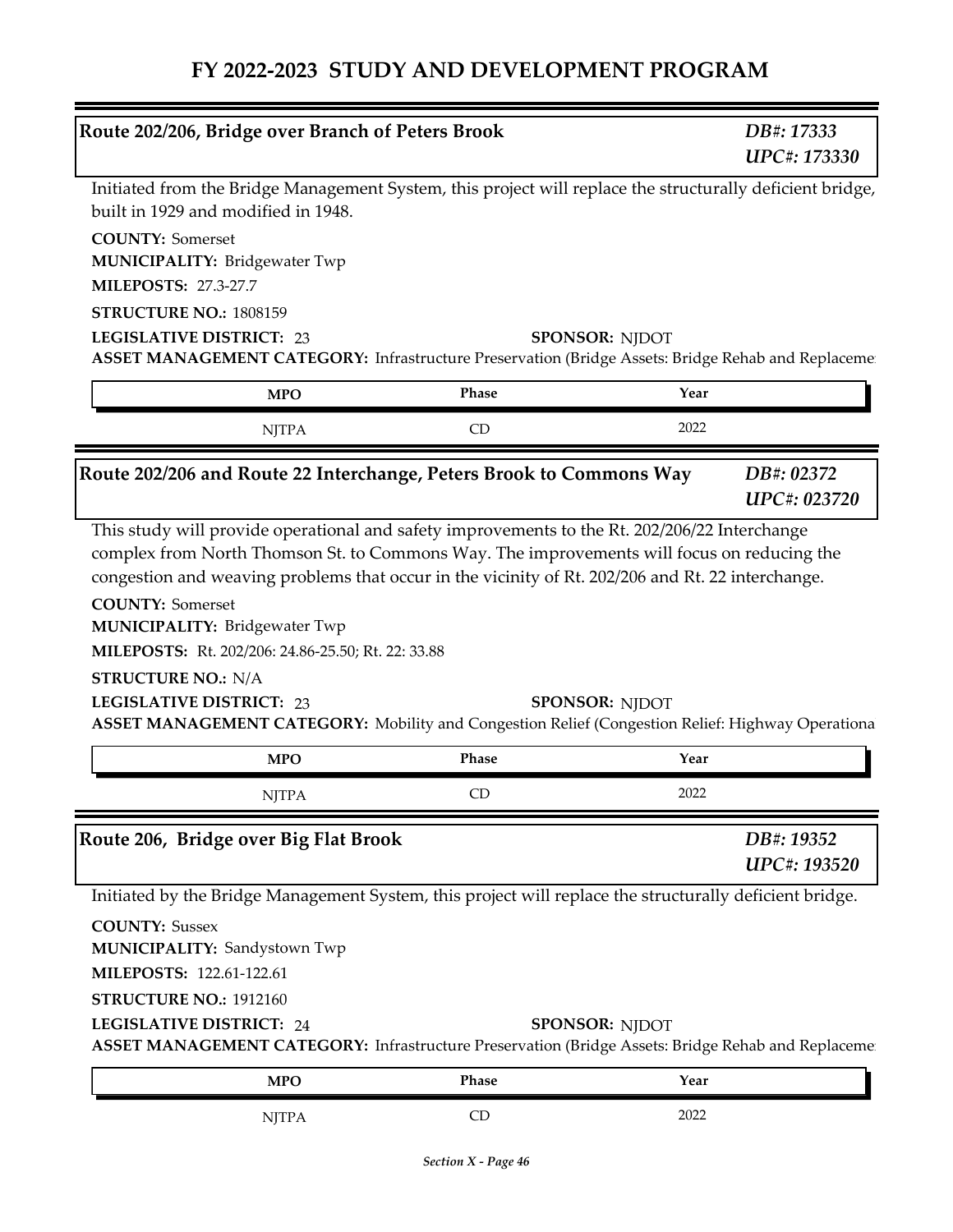| Route 206, Bridge over Branch of Pequest River                                                                                                                                                |           | DB#: 17335<br>UPC#: 173350 |
|-----------------------------------------------------------------------------------------------------------------------------------------------------------------------------------------------|-----------|----------------------------|
| Initiated from the Bridge Management System, this project will replace the structurally deficient bridge,<br>built in 1910.                                                                   |           |                            |
| <b>COUNTY: Sussex</b>                                                                                                                                                                         |           |                            |
| <b>MUNICIPALITY: Andover Boro</b>                                                                                                                                                             |           |                            |
| <b>MILEPOSTS: 102.8-103.1</b>                                                                                                                                                                 |           |                            |
| STRUCTURE NO.: 1911154                                                                                                                                                                        |           |                            |
| <b>LEGISLATIVE DISTRICT: 24</b><br>ASSET MANAGEMENT CATEGORY: Infrastructure Preservation (Bridge Assets: Bridge Rehab and Replaceme:                                                         |           | <b>SPONSOR: NJDOT</b>      |
| <b>MPO</b>                                                                                                                                                                                    | Phase     | Year                       |
| <b>NJTPA</b>                                                                                                                                                                                  | CD        | 2022                       |
| Route 206, Bridge over Dry Brook                                                                                                                                                              |           | DB#: 16337<br>UPC#: 163370 |
| Initiated from the Bridge Management System, this project will replace the structurally deficient bridge,<br>built in 1940.<br><b>COUNTY: Sussex</b><br><b>MUNICIPALITY: Branchville Boro</b> |           |                            |
| MILEPOSTS: 116.31                                                                                                                                                                             |           |                            |
| STRUCTURE NO.: 1912150                                                                                                                                                                        |           |                            |
| <b>LEGISLATIVE DISTRICT: 24</b><br>ASSET MANAGEMENT CATEGORY: Infrastructure Preservation (Bridge Assets: Bridge Rehab and Replacemen                                                         |           | <b>SPONSOR: NJDOT</b>      |
|                                                                                                                                                                                               |           |                            |
| <b>MPO</b>                                                                                                                                                                                    | Phase     | Year                       |
| <b>NJTPA</b>                                                                                                                                                                                  | <b>CD</b> | 2022                       |
|                                                                                                                                                                                               |           | DB#: 16335<br>UPC#: 163350 |
| Initiated from the Bridge Management System, this project will replace the structurally deficient bridge,<br>built in 1929.                                                                   |           |                            |
| <b>COUNTY: Burlington</b><br><b>MUNICIPALITY: Shamong Twp</b>                                                                                                                                 |           |                            |
| MILEPOSTS: 10.13                                                                                                                                                                              |           |                            |
| STRUCTURE NO.: 0324152                                                                                                                                                                        |           |                            |
| <b>LEGISLATIVE DISTRICT: 8</b><br>ASSET MANAGEMENT CATEGORY: Infrastructure Preservation (Bridge Assets: Bridge Rehab and Replaceme                                                           |           | <b>SPONSOR: NJDOT</b>      |
| Route 206, Bridge over Springers Brook<br><b>MPO</b>                                                                                                                                          | Phase     | Year                       |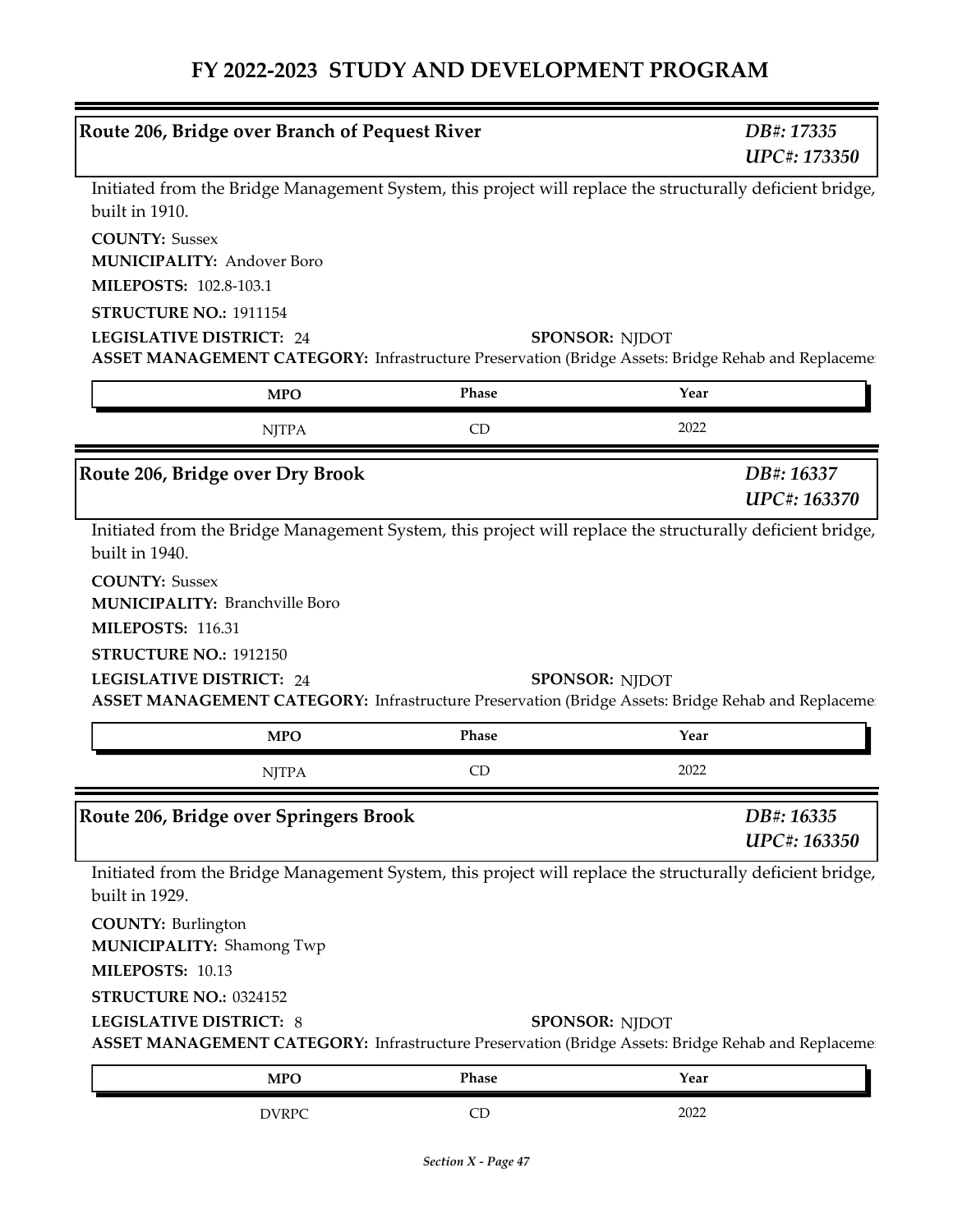| Route 206, Hilltop Drive                                                                                                                                                                                                                                                                                                                                     |       | DB#: 15301<br><b>UPC#: 153010</b> |
|--------------------------------------------------------------------------------------------------------------------------------------------------------------------------------------------------------------------------------------------------------------------------------------------------------------------------------------------------------------|-------|-----------------------------------|
| Initiated from the Drainage Management System, this study will explore drainage improvements<br>within the project limits.<br><b>COUNTY: Mercer</b><br><b>MUNICIPALITY: Princeton Twp</b><br>MILEPOSTS: 55.7                                                                                                                                                 |       |                                   |
| <b>STRUCTURE NO.: N/A</b><br><b>LEGISLATIVE DISTRICT: 16</b>                                                                                                                                                                                                                                                                                                 |       | <b>SPONSOR: NJDOT</b>             |
| <b>ASSET MANAGEMENT CATEGORY:</b> Infrastructure Preservation (Road Assets: Drainage)                                                                                                                                                                                                                                                                        |       |                                   |
| <b>MPO</b>                                                                                                                                                                                                                                                                                                                                                   | Phase | Year                              |
| <b>DVRPC</b>                                                                                                                                                                                                                                                                                                                                                 | CD    | 2022                              |
| Route 208, Bergen County Drainage Improvements                                                                                                                                                                                                                                                                                                               |       | DB#: 11381<br><b>UPC#: 113810</b> |
| the project limits, including three locations ranked 5, 11 and 37 by the DMS.<br><b>COUNTY: Bergen</b><br>MUNICIPALITY: Wyckoff Twp, Franklin Lakes Boro<br><b>MILEPOSTS: 5.3 - 8.5</b>                                                                                                                                                                      |       |                                   |
| <b>STRUCTURE NO.: N/A</b><br><b>LEGISLATIVE DISTRICT: 40</b><br><b>ASSET MANAGEMENT CATEGORY:</b> Infrastructure Preservation (Road Assets: Drainage)                                                                                                                                                                                                        |       | <b>SPONSOR: NJDOT</b>             |
| <b>MPO</b>                                                                                                                                                                                                                                                                                                                                                   | Phase | Year                              |
| <b>NJTPA</b>                                                                                                                                                                                                                                                                                                                                                 | CD    | 2022                              |
| Route 287, Interchange 10 Ramp Improvements                                                                                                                                                                                                                                                                                                                  |       | DB#: 9169Q<br>UPC#: 078021        |
| This project will address operational improvements to the on and off-ramps to/from Easton Avenue by<br>lengthening the acceleration lanes along I-287 NB. The purpose is to reduce the crashes, vehicular<br>turbulence, and congestion.<br><b>COUNTY: Middlesex, Somerset</b><br>MUNICIPALITY: Piscataway Twp, Franklin Twp<br><b>MILEPOSTS: 10.27-10.6</b> |       |                                   |
| <b>STRUCTURE NO.: N/A</b>                                                                                                                                                                                                                                                                                                                                    |       |                                   |
| <b>LEGISLATIVE DISTRICT: 17</b><br>ASSET MANAGEMENT CATEGORY: Mobility and Congestion Relief (Congestion Relief: Highway Operationa                                                                                                                                                                                                                          |       | <b>SPONSOR: NJDOT</b>             |
| <b>MPO</b>                                                                                                                                                                                                                                                                                                                                                   | Phase | Year                              |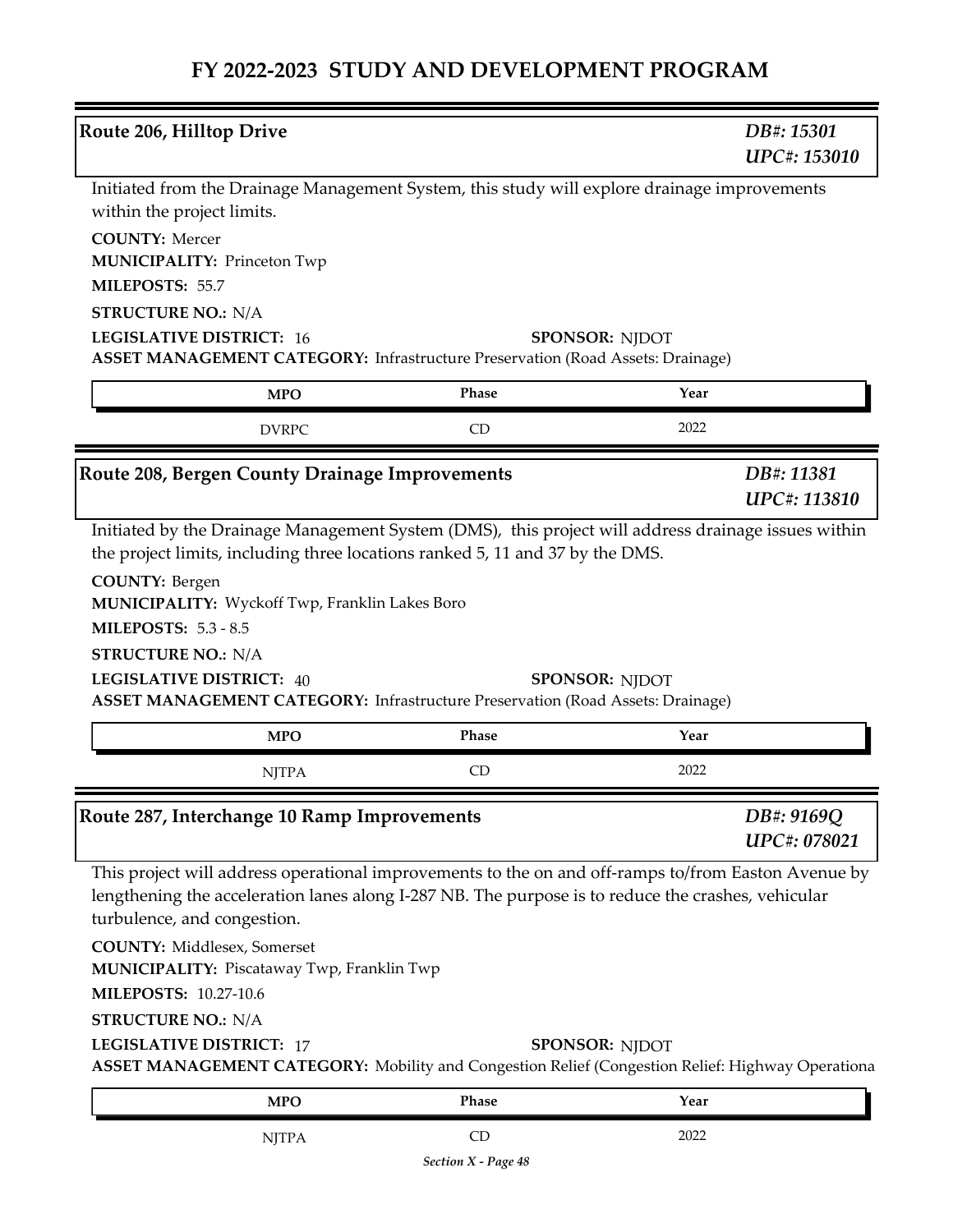| Route 287, River Road (CR 622), Interchange Improvements                                                                                                                     |           |                       | DB#: 9169R<br><b>UPC#: 078015</b> |
|------------------------------------------------------------------------------------------------------------------------------------------------------------------------------|-----------|-----------------------|-----------------------------------|
| This project is to make operational improvements to the on-ramp from River Road to reduce the<br>number of vehicles in queue entering the interstate and weaving conditions. |           |                       |                                   |
| <b>COUNTY: Middlesex</b><br><b>MUNICIPALITY: Piscataway Twp</b><br><b>MILEPOSTS: 9.8 - 10.2</b>                                                                              |           |                       |                                   |
|                                                                                                                                                                              |           |                       |                                   |
| <b>STRUCTURE NO.: N/A</b><br><b>LEGISLATIVE DISTRICT: 17</b>                                                                                                                 |           | SPONSOR: NJDOT        |                                   |
| ASSET MANAGEMENT CATEGORY: Mobility and Congestion Relief (Congestion Relief: Highway Operationa                                                                             |           |                       |                                   |
| <b>MPO</b>                                                                                                                                                                   | Phase     | Year                  |                                   |
| <b>NJTPA</b>                                                                                                                                                                 | CD        | 2022                  |                                   |
| Route 295 SB Ramp K to CR 551, Bridge over Route 295 SB                                                                                                                      |           |                       | DB#: 16334                        |
|                                                                                                                                                                              |           |                       | <b>UPC#: 163340</b>               |
| STRUCTURE NO.: 1711156<br><b>LEGISLATIVE DISTRICT: 3</b><br>ASSET MANAGEMENT CATEGORY: Infrastructure Preservation (Bridge Assets: Bridge Rehab and Replaceme:               |           | <b>SPONSOR: NJDOT</b> |                                   |
| <b>MPO</b>                                                                                                                                                                   | Phase     | Year                  |                                   |
| <b>SJTPO</b>                                                                                                                                                                 | <b>CD</b> | 2022                  |                                   |
| Route 295, Sloan Avenue (CR 649) to CR 583 (Princeton Pike)                                                                                                                  |           |                       | DB#: 18353<br>UPC#: 183530        |
| Initiated by the Congestion Management System, this project will address capacity and operational                                                                            |           |                       |                                   |
| improvements within the project limits.                                                                                                                                      |           |                       |                                   |
| <b>COUNTY: Mercer</b><br>MUNICIPALITY: Lawrence Twp, Hamilton Twp                                                                                                            |           |                       |                                   |
| <b>MILEPOSTS: 65.41-68.44</b>                                                                                                                                                |           |                       |                                   |
| <b>STRUCTURE NO.: N/A</b>                                                                                                                                                    |           |                       |                                   |
| LEGISLATIVE DISTRICT: 15, 14<br>ASSET MANAGEMENT CATEGORY: Mobility and Congestion Relief (Congestion Relief: Highway Operationa                                             |           | <b>SPONSOR: NJDOT</b> |                                   |
| <b>MPO</b>                                                                                                                                                                   | Phase     | Year                  |                                   |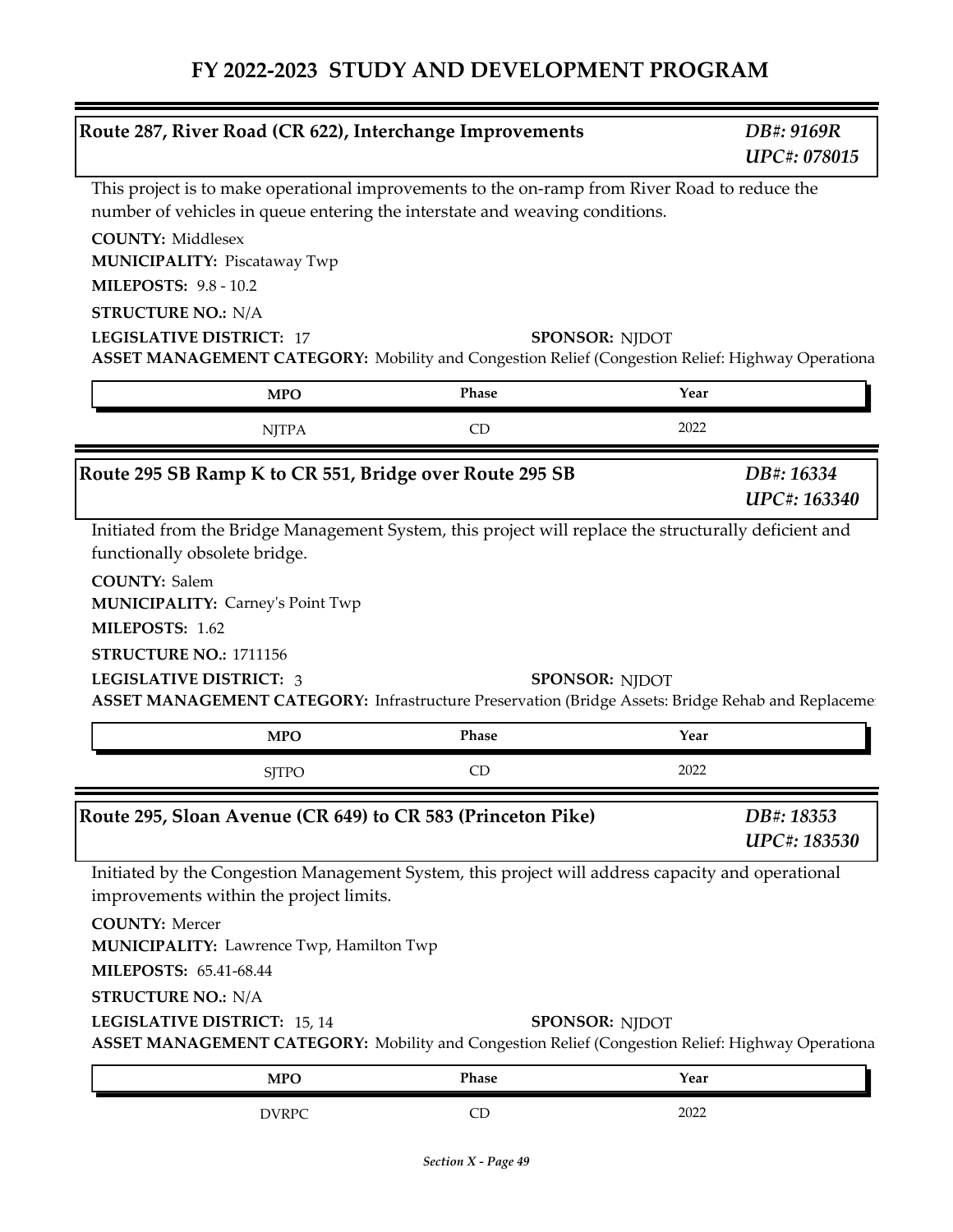| Route 295/38, Missing Moves, Mount Laurel                                                                                                                                                                                                                                                                                                                      |                       | DB#: 191A<br><b>UPC#: 009050</b>  |
|----------------------------------------------------------------------------------------------------------------------------------------------------------------------------------------------------------------------------------------------------------------------------------------------------------------------------------------------------------------|-----------------------|-----------------------------------|
| The existing I-295 and Rt. 38 interchange does not provide all the direct traffic movements between the<br>two roadways. This study will examine the construction of the missing moves via direct and semi-<br>direct connector ramps. The adjacent signalized intersections at Marter Avenue and Briggs Road will<br>be examined as part of this study.       |                       |                                   |
| The following special Federal appropriations were allocated to this project. FY 2003/Interstate<br>Maintenance Discretionary \$705,314 and FY 2003/Q02 \$248,375 (ID #NJA51).<br><b>COUNTY: Burlington</b><br><b>MUNICIPALITY: Mount Laurel Twp</b><br>MILEPOSTS: 295: 40.0-41.0; 38: 9.1-10.3                                                                 |                       |                                   |
| STRUCTURE NO.: 0327160<br><b>LEGISLATIVE DISTRICT: 7</b><br><b>ASSET MANAGEMENT CATEGORY:</b> Mobility and Congestion Relief (Congestion Relief: Missing Links)                                                                                                                                                                                                | <b>SPONSOR: NJDOT</b> |                                   |
| <b>MPO</b>                                                                                                                                                                                                                                                                                                                                                     | Phase                 | Year                              |
| <b>DVRPC</b>                                                                                                                                                                                                                                                                                                                                                   | CD                    | 2022                              |
| Route 440, Route 95 to Kreil St                                                                                                                                                                                                                                                                                                                                |                       | DB#: 14355<br><b>UPC#: 143550</b> |
| Initiated from the Pavement Management System, this project will address reconstruction of concrete<br>pavement within the project limits. Entrance/Exit Ramps at the various interchanges will be milled and<br>resurfaced as well.<br><b>COUNTY: Middlesex</b><br>MUNICIPALITY: Edison Twp, Woodbridge Twp, Perth Amboy City<br><b>MILEPOSTS: 0.05 - 4.0</b> |                       |                                   |
| <b>STRUCTURE NO.: N/A</b><br>LEGISLATIVE DISTRICT: 18, 19<br>ASSET MANAGEMENT CATEGORY: Infrastructure Preservation (Road Assets: Highway Resurfacing)                                                                                                                                                                                                         | <b>SPONSOR: NJDOT</b> |                                   |

| <b>MPO</b>              | Phase                  | Year |
|-------------------------|------------------------|------|
| $TTD$ .<br>$\mathbf{u}$ | $\mathop{\mathsf{CD}}$ | 2022 |